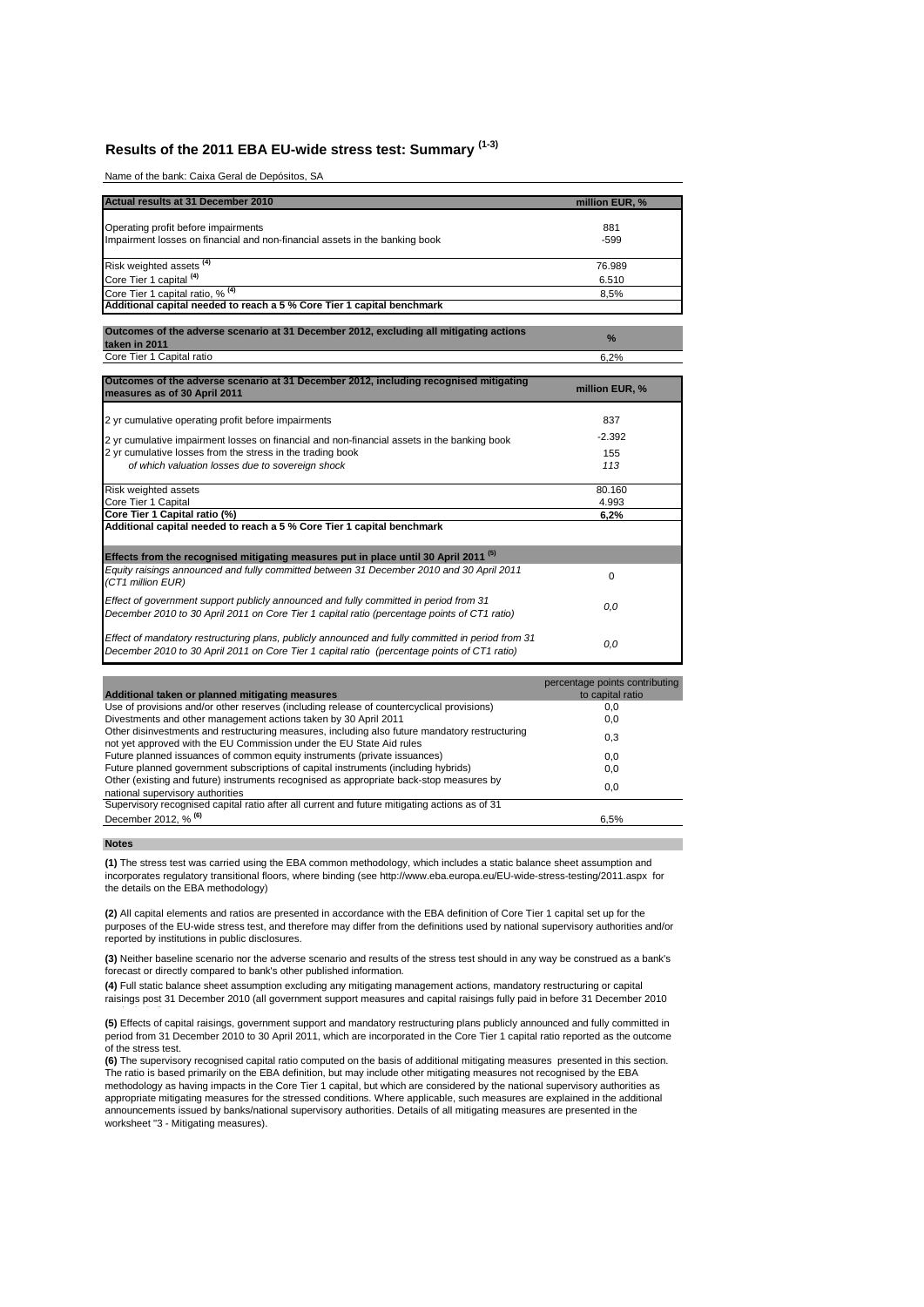Name of the bank: Caixa Geral de Depósitos, SA

*All in million EUR, or %*

**A.** Results of the stress test based on the **full static balance sheet assumption** without any mitigating actions, mandatory restructuring or capital<br>raisings post 31 December 2010 (all government support measures fully p

|                                                                  |        | <b>Baseline scenario</b> |        | <b>Adverse scenario</b> |        |
|------------------------------------------------------------------|--------|--------------------------|--------|-------------------------|--------|
| <b>Capital adequacy</b>                                          | 2010   | 2011                     | 2012   | 2011                    | 2012   |
| Risk weighted assets (full static balance sheet assumption)      | 76.989 | 78.266                   | 79.187 | 78.810                  | 80.160 |
| Common equity according to EBA definition                        | 6.510  | 6.630                    | 6.711  | 6.109                   | 4.993  |
| of which ordinary shares subscribed by government                |        |                          |        |                         |        |
| Other existing subscribed government capital (before 31 December |        |                          |        |                         |        |
| 2010)                                                            |        |                          |        |                         |        |
| Core Tier 1 capital (full static balance sheet assumption)       | 6.510  | 6.630                    | 6.711  | 6.109                   | 4.993  |
| Core Tier 1 capital ratio (%)                                    | 8.5%   | 8.5%                     | 8.5%   | 7.8%                    | 6,2%   |

**B. Results of the stress test recognising capital issuance and mandatory restructuring plans publicly announced and fully committed before 31 December 2010**

|                                                                         |        | Baseline scenario |        | <b>Adverse scenario</b> |        |  |
|-------------------------------------------------------------------------|--------|-------------------|--------|-------------------------|--------|--|
| <b>Capital adequacy</b>                                                 | 2010   | 2011              | 2012   | 2011                    | 2012   |  |
| Risk weighted assets (full static balance sheet assumption)             | 76.989 | 78.266            | 79.187 | 78.810                  | 80.160 |  |
| Effect of mandatory restructuring plans, publicly announced and         |        |                   |        |                         |        |  |
| fully committed before 31 December 2010 on RWA (+/-)                    |        | 0                 |        |                         |        |  |
|                                                                         |        |                   |        |                         |        |  |
| Risk weighted assets after the effects of mandatory restructuring plans |        |                   |        |                         |        |  |
| publicly announced and fully committed before 31 December 2010          | 76.989 | 78.266            | 79.187 | 78.810                  | 80.160 |  |
| Core Tier 1 Capital (full static balance sheet assumption)              | 6.510  | 6.630             | 6.711  | 6.109                   | 4.993  |  |
| Effect of mandatory restructuring plans, publicly announced and         |        |                   |        |                         |        |  |
| fully committed before 31 December 2010 on Core Tier 1 capital          |        |                   |        |                         |        |  |
| (+/-)                                                                   |        |                   |        |                         |        |  |
| Core Tier 1 capital after the effects of mandatory restructuring plans  |        |                   |        |                         |        |  |
| publicly announced and fully committed before 31 December 2010          | 6.510  | 6.630             | 6.711  | 6.109                   | 4.993  |  |
| Core Tier 1 capital ratio (%)                                           | 8.5%   | 8,5%              | 8,5%   | 7,8%                    | 6,2%   |  |

**C. Results of the stress test recognising capital issuance and mandatory restructuring plans publicly announced and fully committed before 30 April 2011** 

|                                                                            |         | <b>Baseline scenario</b> |          |          | <b>Adverse scenario</b> |  |
|----------------------------------------------------------------------------|---------|--------------------------|----------|----------|-------------------------|--|
| <b>Capital adequacy</b>                                                    | 2010    | 2011                     | 2012     | 2011     | 2012                    |  |
|                                                                            |         |                          |          |          |                         |  |
| Risk weighted assets after the effects of mandatory restructuring plans    |         |                          |          |          |                         |  |
| publicly announced and fully committed before 31 December 2010             | 76.989  | 78.266                   | 79.187   | 78.810   | 80.160                  |  |
| Effect of mandatory restructuring plans, publicly announced and            |         |                          |          |          |                         |  |
| fully committed in period from 31 December 2010 to 30 April 2011           |         |                          |          |          |                         |  |
| on RWA $(+/-)$                                                             |         | 0                        | $\Omega$ | $\Omega$ | $\mathcal{O}$           |  |
| Risk weighted assets after the effects of mandatory restructuring plans    |         |                          |          |          |                         |  |
| publicly announced and fully committed before 30 April 2011                |         | 78.266                   | 79.187   | 78.810   | 80.160                  |  |
| of which RWA in banking book                                               |         | 68.427                   | 69.347   | 68.971   | 70.321                  |  |
| of which RWA in trading book                                               |         | 5.608                    | 5.608    | 5.608    | 5.608                   |  |
| RWA on securitisation positions (banking and trading book)                 |         | 817                      | 970      | 1.450    | 2.192                   |  |
| Total assets after the effects of mandatory restructuring plans publicly   |         |                          |          |          |                         |  |
| announced and fully committed and equity raised and fully committed by     |         |                          |          |          |                         |  |
| 30 April 2011                                                              | 119.318 | 119.318                  | 119.318  | 119.318  | 119.318                 |  |
| Core Tier 1 capital after the effects of mandatory restructuring plans     |         |                          |          |          |                         |  |
| publicly announced and fully committed before 31 December 2010             | 6.510   | 6.630                    | 6.711    | 6.109    | 4.993                   |  |
| Equity raised between 31 December 2010 and 30 April 2011                   |         | $\Omega$                 | $\Omega$ | $\Omega$ | $\Omega$                |  |
| Equity raisings fully committed (but not paid in) between 31               |         |                          |          |          |                         |  |
| December 2010 and 30 April 2011                                            |         | 0                        | $\Omega$ | $\Omega$ | 0                       |  |
| Effect of government support publicly announced and fully                  |         |                          |          |          |                         |  |
| committed in period from 31 December 2010 to 30 April 2011 on              |         |                          |          |          |                         |  |
| Core Tier 1 capital (+/-)                                                  |         | 0                        | 0        | $\Omega$ | $\mathcal{O}$           |  |
| Effect of mandatory restructuring plans, publicly announced and            |         |                          |          |          |                         |  |
| fully committed in period from 31 December 2010 to 30 April 2011           |         |                          |          |          |                         |  |
| on Core Tier 1 capital (+/-)                                               |         | 0                        | $\Omega$ | 0        | 0                       |  |
| Core Tier 1 capital after government support, capital raisings and effects |         |                          |          |          |                         |  |
| of restructuring plans fully committed by 30 April 2011                    |         | 6.630                    | 6.711    | 6.109    | 4.993                   |  |
| Tier 1 capital after government support, capital raisings and effects of   |         |                          |          |          |                         |  |
| restructuring plans fully committed by 30 April 2011                       |         | 7.186                    | 7.266    | 6.665    | 5.548                   |  |
| Total requlatory capital after government support, capital raisings and    |         |                          |          |          |                         |  |
| effects of restructuring plans fully committed by 30 April 2011            |         | 9.801                    | 9.741    | 9.280    | 8.023                   |  |
| Core Tier 1 capital ratio (%)                                              | 8,5%    | 8,5%                     | 8,5%     | 7,8%     | 6,2%                    |  |
| Additional capital needed to reach a 5% Core Tier 1 capital                |         |                          |          |          |                         |  |
| benchmark                                                                  |         |                          |          |          |                         |  |

|                                                                     |        | Baseline scenario |        |        | Adverse scenario |
|---------------------------------------------------------------------|--------|-------------------|--------|--------|------------------|
| <b>Profit and losses</b>                                            | 2010   | 2011              | 2012   | 2011   | 2012             |
| Net interest income                                                 | 1.320  | 1.296             | 1.282  | 1.320  | 1.320            |
| Trading income                                                      |        | $-29$             | $-29$  | $-87$  | $-87$            |
| of which trading losses from stress scenarios                       |        | $-19$             | $-19$  | $-77$  | $-77$            |
| of which valuation losses due to sovereign shock                    |        |                   |        | $-44$  | $-44$            |
| Other operating income (5)                                          | 438    | 90                | 90     | 70     | 70               |
| Operating profit before impairments                                 | 881    | 473               | 459    | 419    | 419              |
| Impairments on financial and non-financial assets in the banking    |        |                   |        |        |                  |
| book $(6)$                                                          | $-599$ | $-273$            | $-346$ | $-875$ | $-1.517$         |
| Operating profit after impairments and other losses from the stress | 282    | 200               | 113    | $-456$ | $-1.098$         |
| Other income (5,6)                                                  | 145    | 133               | 128    | 80     | 60               |
| Net profit after tax $(7)$                                          | 367    | 246               | 178    | $-376$ | $-1.038$         |
| of which carried over to capital (retained earnings)                | 367    | 145               | 105    | $-376$ | $-1.038$         |
| of which distributed as dividends                                   |        | 101               | 73     |        | 0                |

|                                                       |       | Baseline scenario |       |       | Adverse scenario |
|-------------------------------------------------------|-------|-------------------|-------|-------|------------------|
| <b>Additional information</b>                         | 2010  | 2011              | 2012  | 2011  | 2012             |
| Deferred Tax Assets <sup>(8)</sup>                    | 772   | 7721              | 7721  | 772.  | 772              |
| Stock of provisions <sup>(9)</sup>                    | 2.904 | 3.140             | 3.433 | 3.543 | 4.793            |
| of which stock of provisions for non-defaulted assets | .659  | .659              | . 659 | .831  | 2.003            |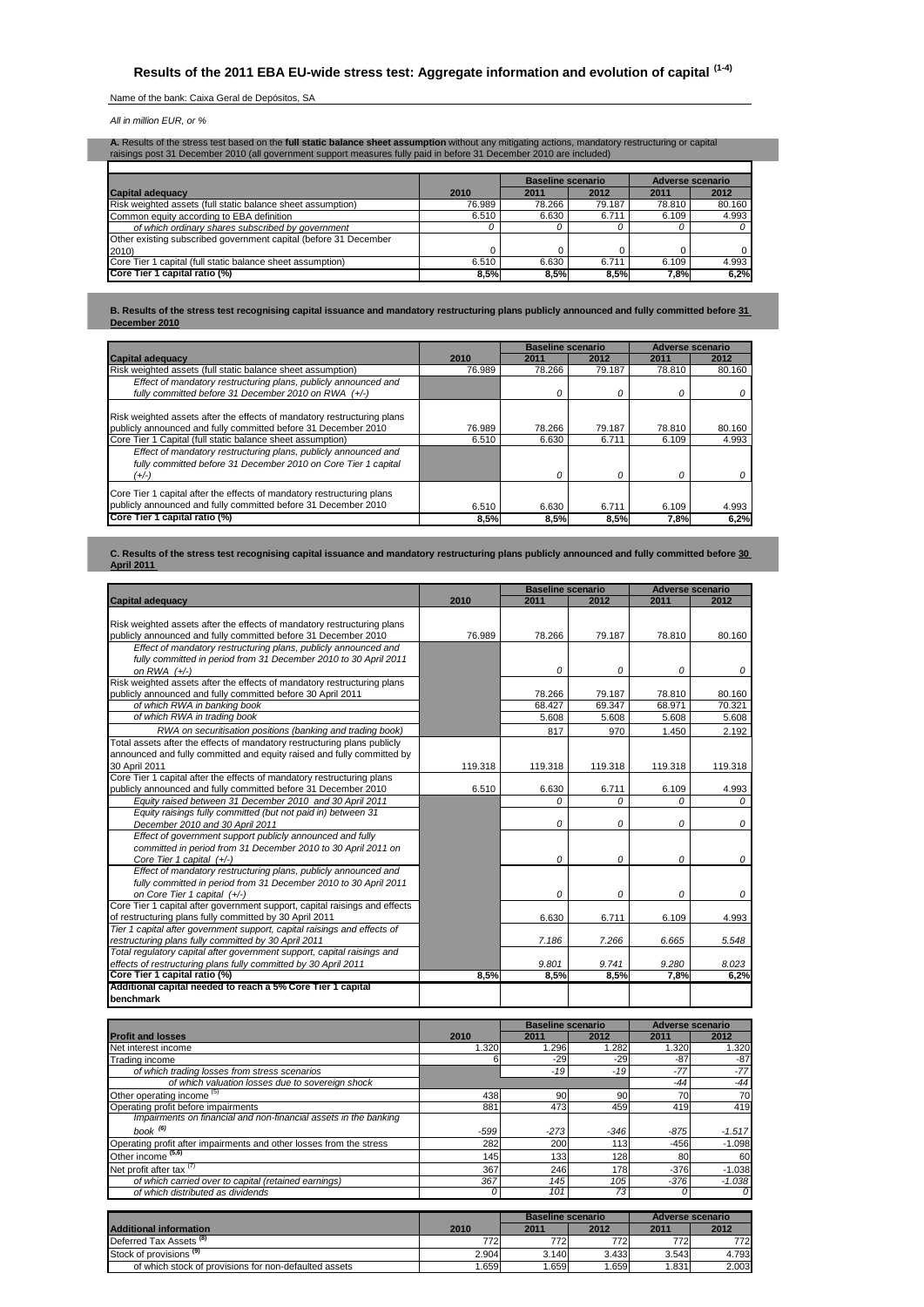| of which Sovereigns <sup>(10)</sup>                   |                 |       |       | 108   | 215   |
|-------------------------------------------------------|-----------------|-------|-------|-------|-------|
| of which Institutions (10)                            | 63              | 63    | 63    | 128   | 193   |
| of which Corporate (excluding Commercial real estate) | 853             | 853   | 853   | 853   | 853   |
| of which Retail (excluding Commercial real estate)    | 679             | 679   | 679   | 679   | 679   |
| of which Commercial real estate (11)                  | 64              | 64    | 64    | 64    | 64    |
| of which stock of provisions for defaulted assets     | 1.244           | 1.481 | 1.774 | 1.712 | 2.790 |
| of which Corporate (excluding Commercial real estate) | 546             | 615   | 719   | 659   | 994   |
| of which Retail (excluding commercial real estate)    | 611             | 761   | 935   | 933   | 1.611 |
| of which Commercial real estate                       | 10 <sup>1</sup> | 23    | 33    | 40    | 101   |
| Coverage ratio (%) (12)                               |                 |       |       |       |       |
| Corporate (excluding Commercial real estate)          | 41,3%           | 30,8% | 28,1% | 30,3% | 33,4% |
| Retail (excluding Commercial real estate)             | 24,3%           | 20,9% | 19,9% | 22,5% | 27,5% |
| Commercial real estate                                | 15,4%           | 12,1% | 11,4% | 18,4% | 28,7% |
| Loss rates $(\%)$ <sup>(13)</sup>                     |                 |       |       |       |       |
| Corporate (excluding Commercial real estate)          | 0,1%            | 0,2%  | 0,3%  | 0.3%  | 0,9%  |
| Retail (excluding Commercial real estate)             | 0.3%            | 0,3%  | 0,4%  | 0.7%  | 1,4%  |
| Commercial real estate                                | 0.5%            | 0,6%  | 0,5%  | 1,5%  | 3,0%  |
| Funding cost (bps)                                    | 148             |       |       | 231   | 299   |

**D. Other mitigating measures** (see Mitigating measures worksheet for details), million EUR **(14)**

| All effects as compared to regulatory aggregates as reported in Section    | <b>Baseline scenario</b><br><b>Adverse scenario</b> |             |          |          |              |
|----------------------------------------------------------------------------|-----------------------------------------------------|-------------|----------|----------|--------------|
|                                                                            |                                                     | 2011        | 2012     | 2011     | 2012         |
| A) Use of provisions and/or other reserves (including release of           |                                                     |             |          |          |              |
| countercyclical provisions), capital ratio effect <sup>(6)</sup>           |                                                     | 0           | $\Omega$ | 0        | 0            |
| B) Divestments and other management actions taken by 30 April 2011,        |                                                     |             |          |          |              |
| $RWA$ effect $(+/-)$                                                       |                                                     | 0           | $\Omega$ | 0        | <sup>0</sup> |
| B1) Divestments and other business decisions taken by 30 April 2011,       |                                                     |             |          |          |              |
| capital ratio effect (+/-)                                                 |                                                     | 0           | 0        | 0        | 0            |
| C) Other disinvestments and restructuring measures, including also         |                                                     |             |          |          |              |
| future mandatory restructuring not yet approved with the EU Commission     |                                                     |             |          |          |              |
| under the EU State Aid rules, RWA effect (+/-)                             |                                                     | $-1.529$    | $-1.529$ | $-1.529$ | $-1.529$     |
| C1) Other disinvestments and restructuring measures, including also        |                                                     |             |          |          |              |
| future mandatory restructuring not yet approved with the EU Commission     |                                                     |             |          |          |              |
| under the EU State Aid rules, capital ratio effect (+/-)                   |                                                     | 109         | 109      | 109      | 109          |
| D) Future planned issuances of common equity instruments (private          |                                                     |             |          |          |              |
| issuances), capital ratio effect                                           |                                                     | $\mathbf 0$ |          | 0        | 0            |
| E) Future planned government subscriptions of capital instruments          |                                                     |             |          |          |              |
| (including hybrids), capital ratio effect                                  |                                                     | 0           | $\Omega$ | 0        | 0            |
| F) Other (existing and future) instruments recognised as appropriate back- |                                                     |             |          |          |              |
| stop measures by national supervisory authorities, RWA effect (+/-)        |                                                     |             |          |          |              |
|                                                                            |                                                     | 0           | $\Omega$ | 0        | <sup>0</sup> |
| F1) Other (existing and future) instruments recognised as appropriate      |                                                     |             |          |          |              |
| back-stop measures by national supervisory authorities, capital ratio      |                                                     |             |          |          |              |
| effect $(+/-)$                                                             |                                                     | 0           | 0        | 0        |              |
| Risk weighted assets after other mitigating measures (B+C+F)               |                                                     | 76.737      | 77.657   | 77.281   | 78.631       |
| Capital after other mitigating measures (A+B1+C1+D+E+F1)                   |                                                     | 6.739       | 6.820    | 6.218    | 5.102        |
| Supervisory recognised capital ratio (%) <sup>(15)</sup>                   |                                                     | 8.8%        | 8.8%     | 8.0%     | 6,5%         |

### **Notes and definitions**

**(1)** The stress test was carried by all participating institutions using the EBA common methodologies, scenarios and assumptions both for the baseline and adverse scenarios. To ensure consistency in calculations across institutions, the stress test has been carried out based on a constant balance sheet assumption assuming all maturing exposures are rolled over, defaulted assets are not substituted and no workout flows from the defaulted assets have been permitted in 2011-2012. Results of the stress test have been reviewed by the national supervisory authorities and subject to the quality assurance process set up by the EBA.

**(2)** All capital elements and ratios are presented in accordance with the EBA definition of Core Tier 1 capital set up for the purposes of the EU-wide stress test (see definition published on 8 April 2011 at http://www.eba.europa.eu/EU-wide-stress-testing/2011.aspx), and therefore may differ from the definitions used by national supervisory authorities and/or reported by institutions in public disclosures.

**(3)** Neither baseline scenario nor the adverse scenario and results of the stress test should in any way be construed as a bank's forecast or directly compared to bank's other published information.

**(4)** Regulatory transitional floors are applied where binding. RWA for credit risk have been calculated in accordance with the EBA methodology assuming an additional floor imposed at a level of RWA, before regulatory transitional floors, for December 2010 for both IRB and STA portfolios.

**(5)** Banks are required to provide explanations of what "Other operating income" and "Other income" constitutes for. **Composition of "Other operating income" and "Other income": "Other operating income" - mostly net dividend income "Other income" - income from the Insurance company and other subsidiaries not included in the consolidation.** 

**(6)** If under the national legislation, the release of countercyclical provisions and/or other similar reserves is allowed, this figure for 2010 could be included either in<br>rows "Impairments on financial assets in the ban 2012 should be reported in Section D as other mitigating measures.

### **(7)** Net profit includes profit attributable to minority interests.

**(8)** Deferred tax assets as referred to in paragraph 69 of BCBS publication dated December 2010 : "Basel 3 – a global regulatory framework for more resilient banks and banking systems".

**(9)** Stock of provisions includes collective and specific provisions as well as countercyclical provisions, in the jurisdictions, where required by the national legislation.

**(12)** Coverage ratio = stock of provisions on defaulted assets / stock of defaulted assets expressed in EAD for the specific portfolio. **(10)** Provisions for non-defaulted exposures to sovereigns and financial institutions have been computed taking into account benchmark risk parameters (PDs and **(11)** For definition of commercial real estate please refer to footnote (5) in the worksheet "4 - EADs".

**(13)** Loss rate = total impairment flow (specific and collective impairment flow) for a year / total EAD for the specific portfolio (including defaulted and non-defaulted sets but excluding securitisation and counterparty credit risk exposures).

### **(14)** All elements are be reported net of tax effects.

**(15)** The supervisory recognised capital ratio computed on the basis of additional mitigating measures presented in this section. The ratio is based primarily on the EBA definition, but may include other mitigating measures not recognised by the EBA methodology as having impacts in the Core Tier 1 capital, but which are considered by the national supervisory authorities as appropriate mitigating measures for the stressed conditions. Where applicable, such measures are explained in the additional announcements issued by banks/national supervisory authorities. Details of all mitigating measures are presented in the worksheet "3 - Mitigating measures).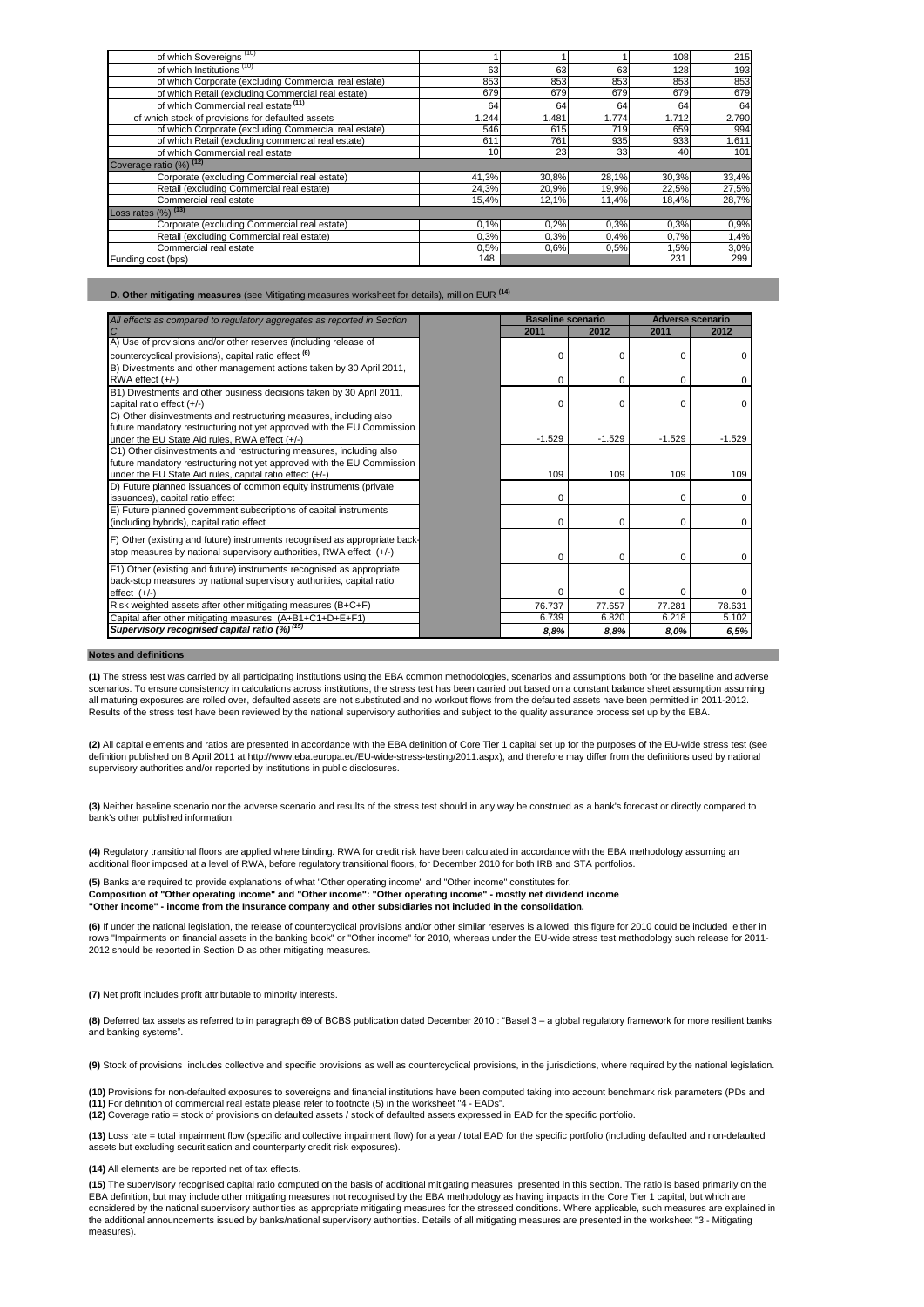## **Results of the 2011 EBA EU-wide stress test: Composition of capital as of 31 December 2010**

Name of the bank: Caixa Geral de Depósitos, SA

| <b>Situation at December 2010</b>                                                                                                                                                                                    |                    | December 2010 | <b>References to COREP reporting</b>                                                                                                                                                              |
|----------------------------------------------------------------------------------------------------------------------------------------------------------------------------------------------------------------------|--------------------|---------------|---------------------------------------------------------------------------------------------------------------------------------------------------------------------------------------------------|
|                                                                                                                                                                                                                      | <b>Million EUR</b> | % RWA         |                                                                                                                                                                                                   |
| A) Common equity before deductions (Original own funds without hybrid instruments and                                                                                                                                | 6.824              | 8,9%          | COREP CA 1.1 - hybrid instruments and government support measures other than                                                                                                                      |
| government support measures other than ordinary shares) (+)                                                                                                                                                          |                    |               | ordinary shares                                                                                                                                                                                   |
| Of which: (+) eligible capital and reserves                                                                                                                                                                          | 6.342              | 8,2%          | COREP CA 1.1.1 + COREP line 1.1.2.1                                                                                                                                                               |
| Of which: (-) intangibles assets (including goodwill)                                                                                                                                                                | $-206$             | $-0.3%$       | Net amount included in T1 own funds (COREP line 1.1.5.1)                                                                                                                                          |
| Of which: (-/+) adjustment to valuation differences in other AFS assets (1)                                                                                                                                          | $-54$              | $-0.1%$       | Prudential filters for regulatory capital (COREP line 1.1.2.6.06)                                                                                                                                 |
| B)<br>Deductions from common equity (Elements deducted from original own funds) (-)                                                                                                                                  | $-314$             | $-0.4%$       | COREP CA 1.3.T1* (negative amount)                                                                                                                                                                |
| Of which: (-) deductions of participations and subordinated claims                                                                                                                                                   | $-510$             | $-0.7%$       | Total of items as defined by Article 57 (I), (m), (n) (o) and (p) of Directive 2006/48/EC<br>and deducted from original own funds (COREP lines from 1.3.1 to 1.3.5 included in line<br>$1.3.T1*)$ |
| Of which: (-) securitisation exposures not included in RWA                                                                                                                                                           | $\Omega$           | 0.0%          | COREP line 1.3.7 included in line 1.3.T1*                                                                                                                                                         |
| Of which: (-) IRB provision shortfall and IRB equity expected loss amounts (before tax)                                                                                                                              |                    | 0.0%          | As defined by Article 57 (q) of Directive 2006/48/EC (COREP line 1.3.8 included in<br>$1.3.T1*)$                                                                                                  |
| C) Common equity (A+B)                                                                                                                                                                                               | 6.510              | 8.5%          |                                                                                                                                                                                                   |
| Of which: ordinary shares subscribed by government                                                                                                                                                                   |                    | 0.0%          | Paid up ordinary shares subscribed by government                                                                                                                                                  |
| D) Other Existing government support measures (+)                                                                                                                                                                    | $\Omega$           | 0.0%          |                                                                                                                                                                                                   |
| $E$ ) Core Tier 1 including existing government support measures (C+D)                                                                                                                                               | 6.510              | 8,5%          | Common equity + Existing government support measures included in T1 other than<br>ordinary shares                                                                                                 |
| Difference from benchmark capital threshold (CT1 5%)                                                                                                                                                                 | 2.661              | 3,5%          | Core tier 1 including government support measures - (RWA*5%)                                                                                                                                      |
| F) Hybrid instruments not subscribed by government                                                                                                                                                                   | 555                | 0,7%          | Net amount included in T1 own funds (COREP line 1.1.4.1a + COREP lines from<br>$1.1.2.2***01$ to $1.1.2.2***05$ + COREP line 1.1.5.2a (negative amount)) not subscribed<br>by government          |
| Tier 1 Capital (E+F) (Total original own funds for general solvency purposes)                                                                                                                                        | 7.065              | 9.2%          | COREP CA 1.4 = COREP CA 1.1 + COREP CA 1.3.T1* (negative amount)                                                                                                                                  |
| Tier 2 Capital (Total additional own funds for general solvency purposes)                                                                                                                                            | 2.642              | 3.4%          | COREP CA 1.5                                                                                                                                                                                      |
| Tier 3 Capital (Total additional own funds specific to cover market risks)                                                                                                                                           |                    | 0.0%          | COREP CA 1.6                                                                                                                                                                                      |
| Total Capital (Total own funds for solvency purposes)                                                                                                                                                                | 9.708              | 12.6%         | <b>COREP CA1</b>                                                                                                                                                                                  |
| <b>Memorandum items</b>                                                                                                                                                                                              |                    |               |                                                                                                                                                                                                   |
| Amount of holdings, participations and subordinated claims in credit, financial and insurance<br>institutions not deducted for the computation of core tier 1 but deducted for the computation of<br>total own funds | 510                | 0.7%          | Total of items as defined by Article 57 (I), (m), (n) (o) and (p) of Directive 2006/48/EC<br>not deducted for the computation of original own funds                                               |
| Amount of securitisation exposures not included in RWA and not deducted for the computation of<br>core tier 1 but deducted for the computation of total own funds                                                    | $\Omega$           | 0.0%          | Total of items as defined by Article 57 (r) of Directive 2006/48/EC not deducted for the<br>computation of original own funds                                                                     |
| Deferred tax assets <sup>(2)</sup>                                                                                                                                                                                   | 772                | 1,0%          | As referred to in paragraph 69 of BCBS publication dated December 2010 : "Basel 3 -<br>a global regulatory framework for more resilient banks and banking systems"                                |
| Minority interests (excluding hybrid instruments) <sup>(2)</sup>                                                                                                                                                     | 718                | 0,9%          | Gross amount of minority interests as defined by Article 65 1. (a) of Directive<br>2006/48/EC                                                                                                     |
| Valuation differences eligible as original own funds $(-/+)$ <sup>(3)</sup>                                                                                                                                          | $-90$              | $-0.1%$       | COREP line 1.1.2.6                                                                                                                                                                                |

## **Notes and definitions**

**(1)** The amount is already included in the computation of the eligible capital and reserves and it is provided separately for information purposes.

**(2)** According to the Basel 3 framework specific rules apply for the treatment of these items under the Basel 3 framework, no full deduction is required for the computation of common equity.

(3) This item represents the impact in original own funds of valuation differences arising from the application of fair value measurement to certain financial instruments (AFS/FVO) and property assets after the application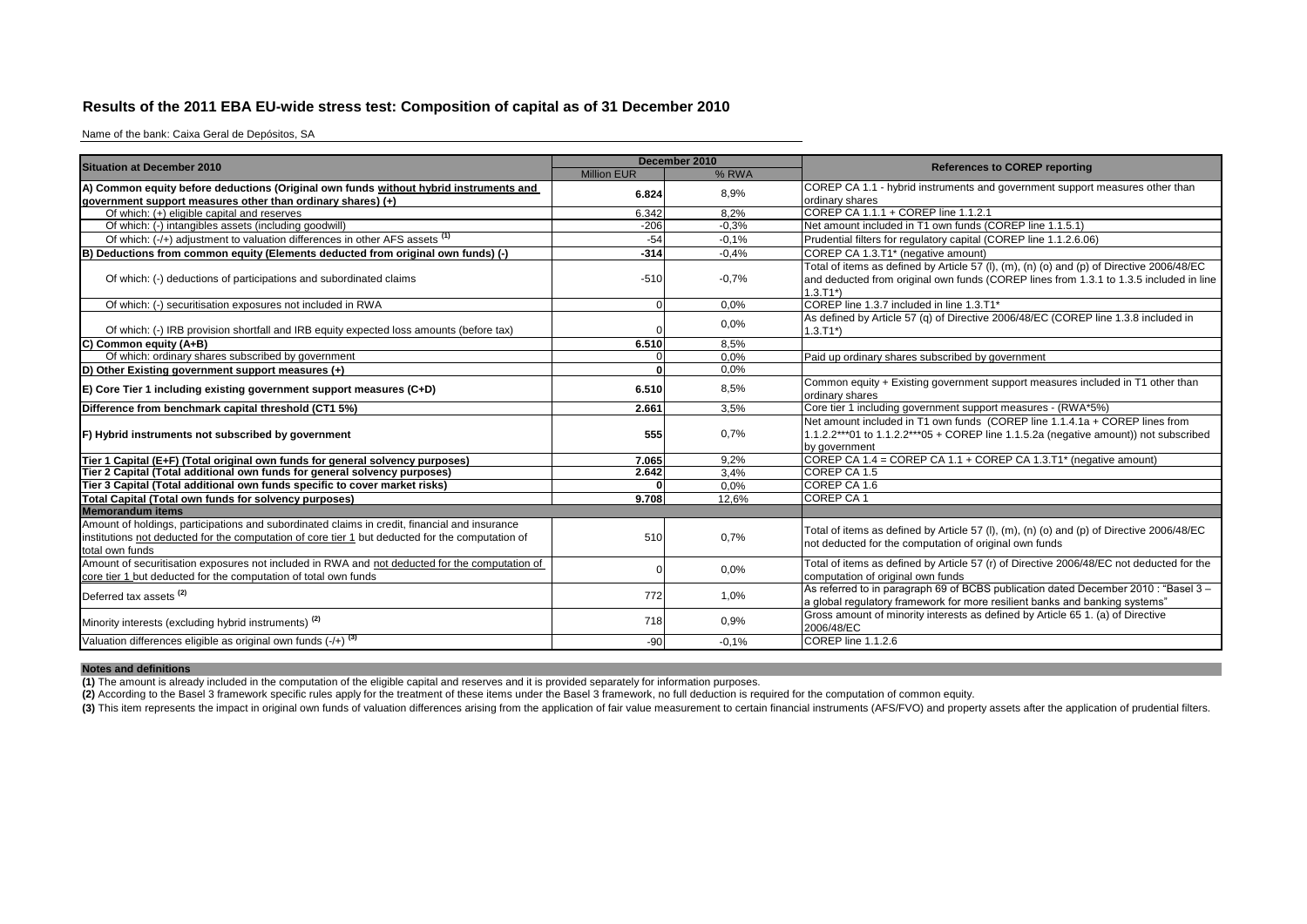## **Results of the 2011 EBA EU-wide stress test: Overview of mitigating measures (1-2)**

Name of the bank: Caixa Geral de Depósitos, SA

## **Use of countercyclical provisions, divestments and other management actions**

| Please fill in the table using a separate row for each measure                                    | Narrative description                                                                                                                                                  | Date of completion<br>(actual or planned<br>for future issuances) | CT1/P&L impact<br>(in million EUR) | <b>RWA impact</b><br>(in million EUR) | CT1 ratio impact<br>(as of 31)<br>December 2012) |
|---------------------------------------------------------------------------------------------------|------------------------------------------------------------------------------------------------------------------------------------------------------------------------|-------------------------------------------------------------------|------------------------------------|---------------------------------------|--------------------------------------------------|
| A) Use of provisions and/or other reserves (including release of countercyclical provisions), (3) |                                                                                                                                                                        |                                                                   |                                    |                                       |                                                  |
|                                                                                                   |                                                                                                                                                                        |                                                                   |                                    |                                       |                                                  |
|                                                                                                   |                                                                                                                                                                        |                                                                   |                                    |                                       |                                                  |
| B) Divestments and other management actions taken by 30 April 2011                                |                                                                                                                                                                        |                                                                   |                                    |                                       |                                                  |
|                                                                                                   |                                                                                                                                                                        |                                                                   |                                    |                                       |                                                  |
|                                                                                                   |                                                                                                                                                                        |                                                                   |                                    |                                       |                                                  |
|                                                                                                   |                                                                                                                                                                        |                                                                   |                                    |                                       |                                                  |
|                                                                                                   |                                                                                                                                                                        |                                                                   |                                    |                                       |                                                  |
|                                                                                                   |                                                                                                                                                                        |                                                                   |                                    |                                       |                                                  |
|                                                                                                   | C) Other disinvestments and restructuring measures, including also future mandatory restructuring not yet approved with the EU Commission under the EU State Aid rules |                                                                   |                                    |                                       |                                                  |
|                                                                                                   | Sale of non-core assets                                                                                                                                                | $4^{\circ}$ T / 2011                                              | $-40$                              | $-600$                                | 0,01%                                            |
|                                                                                                   | Exchange Offer Tier I                                                                                                                                                  | $3^{\circ}T / 2011$                                               | 89                                 |                                       | 0,12%                                            |
| 3)                                                                                                | BuyBack Lower Tier II Debt                                                                                                                                             | $3^{\circ}$ T / 2011                                              | 60                                 |                                       | 0,08%                                            |
| <b>4</b>                                                                                          | BPN (state guarantee for all exposures)                                                                                                                                | 4°T / 2011                                                        |                                    | $-929$                                | 0,10%                                            |
|                                                                                                   |                                                                                                                                                                        |                                                                   |                                    |                                       |                                                  |

#### **Future capital raisings and other back stop measures**

|                                                                                                                                     | Date of                               |                     | <b>Maturity</b>                    | Loss absorbency<br>in going concern | <b>Flexibility of</b>    | Permanence<br>(Undated and<br>without incentive to | Conversion clause (where appropriate) |                                                    |                                  |                                       |
|-------------------------------------------------------------------------------------------------------------------------------------|---------------------------------------|---------------------|------------------------------------|-------------------------------------|--------------------------|----------------------------------------------------|---------------------------------------|----------------------------------------------------|----------------------------------|---------------------------------------|
| Please fill in the table using a separate row for each measure                                                                      | issuance<br>(actual or<br>planned for | Amount              |                                    |                                     | payments<br>(capacity to |                                                    | <b>Nature of</b><br>conversion        | Date of conversion                                 | <b>Triggers</b>                  | <b>Conversion in</b><br>common equity |
|                                                                                                                                     |                                       | (in million<br>EUR) | (dated/<br>undated) <sup>(4)</sup> | (Yes/No)                            | (Yes/No)                 | (Yes/No)                                           | (mandatory/<br>discretionary)         | (at any time/from a<br>specific date:<br>dd/mm/yy) | (description of the<br>triggers) | (Yes/No)                              |
| D) Future planned issuances of common equity instruments (private issuances)                                                        |                                       |                     |                                    |                                     |                          |                                                    |                                       |                                                    |                                  |                                       |
|                                                                                                                                     |                                       |                     |                                    |                                     |                          |                                                    |                                       |                                                    |                                  |                                       |
|                                                                                                                                     |                                       |                     |                                    |                                     |                          |                                                    |                                       |                                                    |                                  |                                       |
|                                                                                                                                     |                                       |                     |                                    |                                     |                          |                                                    |                                       |                                                    |                                  |                                       |
|                                                                                                                                     |                                       |                     |                                    |                                     |                          |                                                    |                                       |                                                    |                                  |                                       |
|                                                                                                                                     |                                       |                     |                                    |                                     |                          |                                                    |                                       |                                                    |                                  |                                       |
| E) Future planned government subscriptions of capital instruments (including hybrids)                                               |                                       |                     |                                    |                                     |                          |                                                    |                                       |                                                    |                                  |                                       |
| 1) Denomination of the instrument                                                                                                   |                                       |                     |                                    |                                     |                          |                                                    |                                       |                                                    |                                  |                                       |
| (2)                                                                                                                                 |                                       |                     |                                    |                                     |                          |                                                    |                                       |                                                    |                                  |                                       |
|                                                                                                                                     |                                       |                     |                                    |                                     |                          |                                                    |                                       |                                                    |                                  |                                       |
|                                                                                                                                     |                                       |                     |                                    |                                     |                          |                                                    |                                       |                                                    |                                  |                                       |
|                                                                                                                                     |                                       |                     |                                    |                                     |                          |                                                    |                                       |                                                    |                                  |                                       |
| F) Other (existing and future) instruments recognised as back stop measures by national supervisory authorities (including hybrids) |                                       |                     |                                    |                                     |                          |                                                    |                                       |                                                    |                                  |                                       |
| 1) Denomination of the instrument                                                                                                   |                                       |                     |                                    |                                     |                          |                                                    |                                       |                                                    |                                  |                                       |
| 2)                                                                                                                                  |                                       |                     |                                    |                                     |                          |                                                    |                                       |                                                    |                                  |                                       |
|                                                                                                                                     |                                       |                     |                                    |                                     |                          |                                                    |                                       |                                                    |                                  |                                       |
|                                                                                                                                     |                                       |                     |                                    |                                     |                          |                                                    |                                       |                                                    |                                  |                                       |
|                                                                                                                                     |                                       |                     |                                    |                                     |                          |                                                    |                                       |                                                    |                                  |                                       |

#### **Notes and definitions**

**(1)** The order of the measures follows the order of mitigating measures reported in the Section D of the worksheet "1 - Aggregate information".

**(2)** All elements are be reported net of tax effects.

(3) If under the national legislation, the release of countercyclical provisions and/or other similar reserves is allowed, this figure for 2010 could be included either in rows "Impairments on financial assets in the banki stress test methodology such release for 2011-2012 should be reported in Section D of the worksheet "1- Aggregate information" as other mitigating measures and explained in this worksheet. **(4)** If dated please insert the maturity date (dd/mm/yy) otherwise specify undated.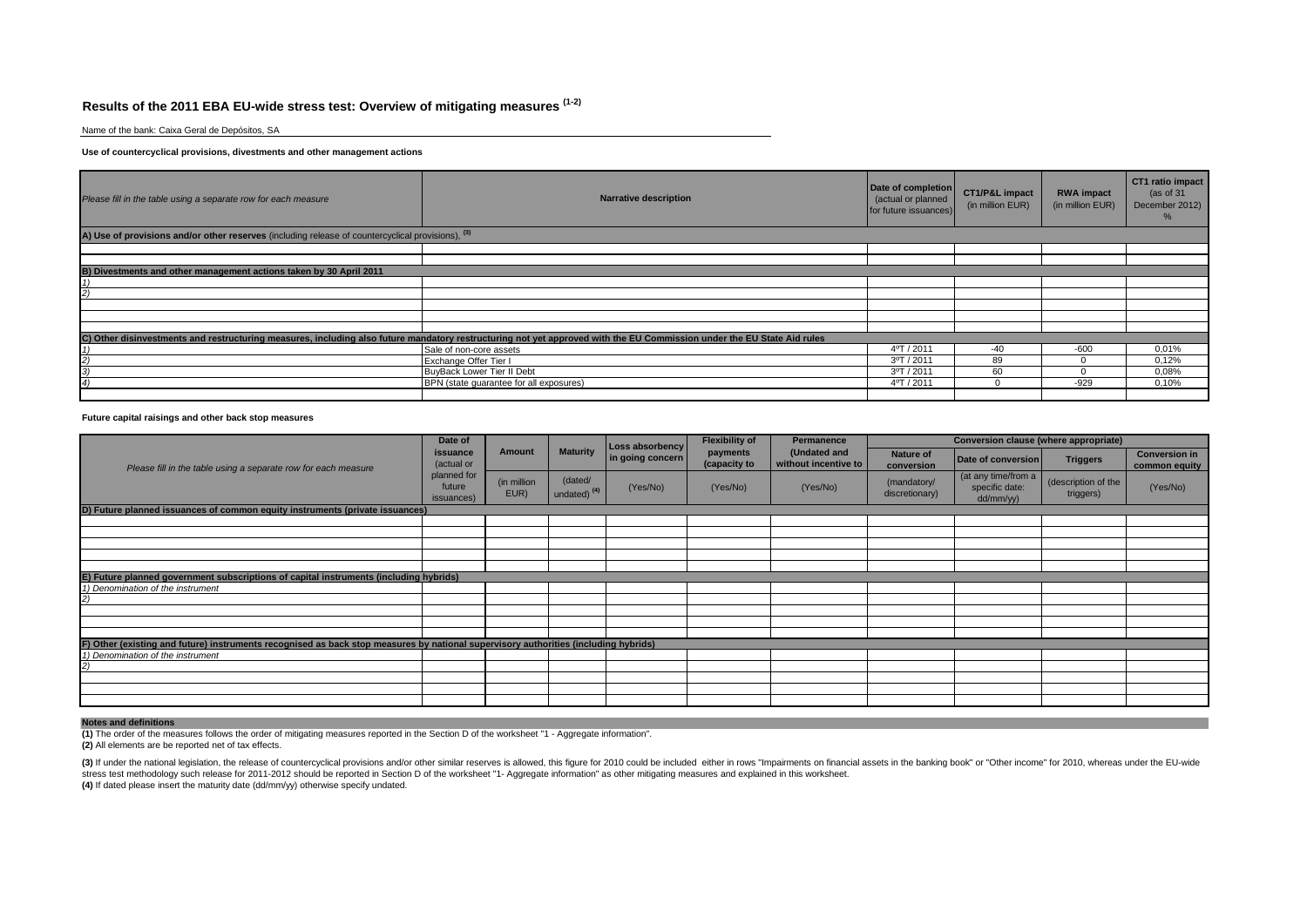## **Results of the 2011 EBA EU-wide stress test: Credit risk exposures (EAD - exposure at default), as of 31 December 2010, mln EUR, (1-5)**

#### Name of the bank: Caixa Geral de Depósitos, SA

*All values in million EUR, or %*

|                           |                     | Retail (excluding commercial real estate)<br><b>Commercial Real Estate</b><br>Corporate |                |                                |             |                              |                |                |               |                                             | <b>Defaulted</b><br>exposures |                                |
|---------------------------|---------------------|-----------------------------------------------------------------------------------------|----------------|--------------------------------|-------------|------------------------------|----------------|----------------|---------------|---------------------------------------------|-------------------------------|--------------------------------|
|                           | <b>Institutions</b> | (excluding<br>commercial<br>real estate)                                                |                | of which Residential mortgages |             | of which<br><b>Revolving</b> | of which SME   | of which other |               | Loan to Value<br>$(LTV)$ ratio $(\%)^{(6)}$ | (excluding<br>sovereign)      | Total exposures <sup>(7)</sup> |
| <b>Austria</b>            | 62                  | $\Omega$                                                                                |                |                                | $(9/6)$ (6) | $\Omega$                     | $\Omega$       | $\Omega$       | $\Omega$      |                                             |                               | 84                             |
| <b>Belgium</b>            | 17                  | $\Omega$                                                                                | 40             | 35                             |             | $\Omega$                     | $\Omega$       | 5              | $\Omega$      |                                             |                               | 59                             |
| <b>Bulgaria</b>           | $\Omega$            | $\Omega$                                                                                | $\Omega$       | $\Omega$                       |             | $\Omega$                     | $\Omega$       | $\Omega$       | $\Omega$      |                                             |                               | $\mathbf{0}$                   |
| <b>Cyprus</b>             | $\mathbf 0$         | $\mathbf 0$                                                                             | $\mathbf 0$    | $\mathbf{0}$                   |             | $\mathbf 0$                  | $\Omega$       | $\Omega$       | $\Omega$      |                                             | $\Omega$                      | ō                              |
| <b>Czech Republic</b>     | $\mathbf 0$         | 3                                                                                       |                | $\mathbf{0}$                   |             | $\mathbf 0$                  | $\Omega$       | $\mathbf{0}$   | $\Omega$      |                                             | $\Omega$                      | $\overline{4}$                 |
| <b>Denmark</b>            | 51                  | $\Omega$                                                                                | $\overline{1}$ | 1                              |             | $\Omega$                     | $\Omega$       | $\Omega$       | $\Omega$      |                                             | $\Omega$                      | 52                             |
| Estonia                   | $\mathbf 0$         | $\Omega$                                                                                | $\mathbf 0$    | $\Omega$                       |             | $\mathbf 0$                  | $\Omega$       | $\Omega$       | $\Omega$      |                                             | $\Omega$                      | ō                              |
| Finland                   | 6                   | $\Omega$                                                                                | $\Omega$       | 0                              |             | $\mathbf{0}$                 | $\Omega$       | $\mathbf 0$    | $\Omega$      |                                             | $\Omega$                      | 7                              |
| <b>France</b>             | 626                 | 2.136                                                                                   | 1.657          | 1.195                          |             | $\mathbf 0$                  | 437            | 24             | $\mathcal{D}$ |                                             | 34                            | 6.154                          |
| Germany                   | 219                 | $\Omega$                                                                                | 43             | 38                             |             | $\Omega$                     | $\Omega$       | 5              | $\Omega$      |                                             |                               | 291                            |
| Greece                    | 79                  | $\Omega$                                                                                | $\Omega$       | $\Omega$                       |             | $\Omega$                     | $\Omega$       | $\Omega$       | $\Omega$      |                                             | $\Omega$                      | 132                            |
| Hungary                   | 15                  | $\Omega$                                                                                | $\Omega$       | $\Omega$                       |             | $\Omega$                     | $\Omega$       | $\Omega$       | $\Omega$      |                                             | $\Omega$                      | 15                             |
| Iceland                   |                     |                                                                                         |                |                                |             |                              |                |                |               |                                             |                               |                                |
| Ireland                   | 54                  | 75                                                                                      | 3              | 3                              |             | $\Omega$                     | $\Omega$       | $\Omega$       | $\Omega$      |                                             | $\Omega$                      | 305                            |
| Italy                     | 393                 | $\overline{4}$                                                                          | $\overline{4}$ | $\overline{4}$                 |             | $\mathbf{0}$                 | $\Omega$       | $\Omega$       | $\Omega$      |                                             | $\Omega$                      | 402                            |
| Latvia                    |                     | $\Omega$                                                                                |                |                                |             | $\Omega$                     | $\Omega$       |                | $\Omega$      |                                             |                               | 3                              |
| .iechtenstein             |                     |                                                                                         |                |                                |             |                              |                |                |               |                                             |                               |                                |
| Lithuania                 | $\Omega$            | $\Omega$                                                                                | $\Omega$       | $\Omega$                       |             | $\Omega$                     | O              |                | $\Omega$      |                                             |                               | $\mathbf{r}$                   |
| Luxembourg                | 312                 | 68                                                                                      | 212            | 198                            |             | $\Omega$                     | 7              | $\overline{ }$ | $\Omega$      |                                             |                               | 619                            |
| <b>Malta</b>              | $\mathbf 0$         | 125                                                                                     | $\Omega$       | $\Omega$                       |             | $\Omega$                     | $\Omega$       | $\Omega$       | $\Omega$      |                                             |                               | 125                            |
| <b>Netherlands</b>        | 128                 | 177                                                                                     | 10             | 8                              |             | $\mathbf 0$                  | $\Omega$       | $\overline{2}$ | $\mathbf 0$   |                                             |                               | 428                            |
| <b>Norway</b>             | 37                  | $\mathbf 0$                                                                             |                | $\overline{1}$                 |             | $\mathbf 0$                  | $\Omega$       | $\Omega$       | $\Omega$      |                                             |                               | 38                             |
| Poland                    | $\mathbf 0$         | $\Omega$                                                                                |                | $\overline{1}$                 |             | $\Omega$                     | $\Omega$       | $\Omega$       | $\Omega$      |                                             | $\Omega$                      | $\overline{1}$                 |
| Portugal                  | 7.644               | 23,746                                                                                  | 38,441         | 29,089                         | 53          | 1.559                        | 2.885          | 4.908          | 1.749         | 28                                          | 2.434                         | 91.280                         |
| Romania                   | -1                  | $\Omega$                                                                                | 13             |                                |             | $\mathbf{0}$                 | 12             | $\Omega$       | $\Omega$      |                                             | $\Omega$                      | 14                             |
| Slovakia                  | $\overline{2}$      | $\Omega$                                                                                | $\mathbf 0$    | $\Omega$                       |             | $\mathbf 0$                  | $\Omega$       | $\Omega$       | $\Omega$      |                                             | $\Omega$                      | 2                              |
| Slovenia                  | 27                  | $\Omega$                                                                                | $\Omega$       | $\Omega$                       |             | $\mathbf{0}$                 | $\Omega$       | $\Omega$       | $\Omega$      |                                             | $\Omega$                      | 47                             |
| Spain                     | 1.210               | 3.732                                                                                   | 2.547          | 1.413                          |             | 1                            | 1.129          | $\overline{A}$ | 51            |                                             | 148                           | 8.125                          |
| Sweden                    | 29                  | $\mathbf 0$                                                                             |                | -1                             |             | $\mathbf{0}$                 | O              | $\Omega$       | $\mathbf 0$   |                                             | $\Omega$                      | 31                             |
| <b>United Kingdom</b>     | 1.555               | 17                                                                                      | 100            | 80                             |             | $\Omega$                     | $\mathbf{1}$   | 18             |               |                                             | 7                             | 1.714                          |
| <b>United States</b>      | 347                 | 167                                                                                     | 28             | 21                             |             | $\mathbf 0$                  | $\overline{2}$ | 5              | 47            |                                             |                               | 706                            |
| Japan                     | $\Omega$            | $^{\circ}$                                                                              |                | $\Omega$                       |             | $\mathbf{0}$                 | $\Omega$       | $\Omega$       | $\Omega$      |                                             | $\Omega$                      | -1                             |
| Other non EEA non         |                     |                                                                                         |                |                                |             |                              |                |                |               |                                             |                               |                                |
| <b>Emerging countries</b> |                     |                                                                                         |                |                                |             |                              |                |                |               |                                             |                               |                                |
| Asia                      | 390                 | 907                                                                                     | 493            | 431                            |             | $\Omega$                     | 60             | $\mathfrak{p}$ | $\Omega$      |                                             |                               | 2.628                          |
| <b>Middle and South</b>   |                     |                                                                                         |                |                                |             |                              |                |                |               |                                             |                               |                                |
| America                   | 323                 | 98                                                                                      | 45             | 22                             |             |                              | 15             |                |               |                                             |                               | 477                            |
| Eastern Europe non EEA    |                     |                                                                                         |                |                                |             |                              |                |                |               |                                             |                               |                                |
| <b>Others</b>             | 690                 | 1.497                                                                                   | 927            | 430                            |             | $\overline{2}$               | 450            | 45             | 97            |                                             | 22                            | 3.940                          |
| <b>Total</b>              | 14.221              | 32.751                                                                                  | 44.574         | 32.975                         |             | 1.565                        | 4.999          | 5.035          | 1.948         |                                             | 2.661                         | 117.687                        |

#### **Notes and definitions**

**(1)** EAD - Exposure at Default or exposure value in the meaning of the CRD.

(2) The EAD reported here are based on the methodologies and portfolio breakdowns used in the 2011 EU-wide stress test, and hence may differ from the EAD reported by banks in their Pillar 3 disclosures, which can vary base example, this would affect breakdown of EAD for real estate exposures and SME exposures.

(3) Breakdown by country and macro area (e.g. Asia) when EAD >=5%. In any case coverage 100% of total EAD should be ensured (if exact mapping of some exposures to geographies is not possible, they should be allocated to th

**(4)** The allocation of countries and exposures to macro areas and emerging/non-emerging is according to the IMF WEO country groupings. See: http://www.imf.org/external/pubs/ft/weo/2010/01/weodata/groups.htm

(5) Residential real estate property which is or will be occupied or let by the owner, or the beneficial owner in the case of personal investment companies, and commercial real estate property, that is, offices and other c recognised as eligible collateral in the meaning of the CRD, with the following criteria, which need to be met:

(a) the value of the property does not materially depend upon the credit quality of the obligor. This requirement does not preclude situations where purely macro economic factors affect both the value of the property and t (b) the risk of the borrower does not materially depend upon the performance of the underlying property or project, but rather on the underlying capacity of the borrower to repay the debt from other sources. As such, repay depend on any cash flow generated by the underlying property serving as collateral.

(6) Loan to value ratio - ratio of EAD to the market value of real estate used as collateral for such exposures. Given the different methodologies applied to assessing the value, the bank is required to explain the computa collateral values is marked-to-market or any other valuation method is used, (b) whether the amount has been adjusted for principal repayments, and (c) how guarantees other than the underlying property are treated.

#### **Definition of Loan to Value ratio used: Current EAD (gross of impairment) / Currently available collateral valuation**

(7) Total exposures is the total EAD according to the CRD definition based on which the bank computes RWA for credit risk. Total exposures, in addition to the exposures broken down by requlatory portfolios in this table, i transactions, counterparty credit risk, sovereigns, guaranteed by sovereigns, public sector entities and central banks.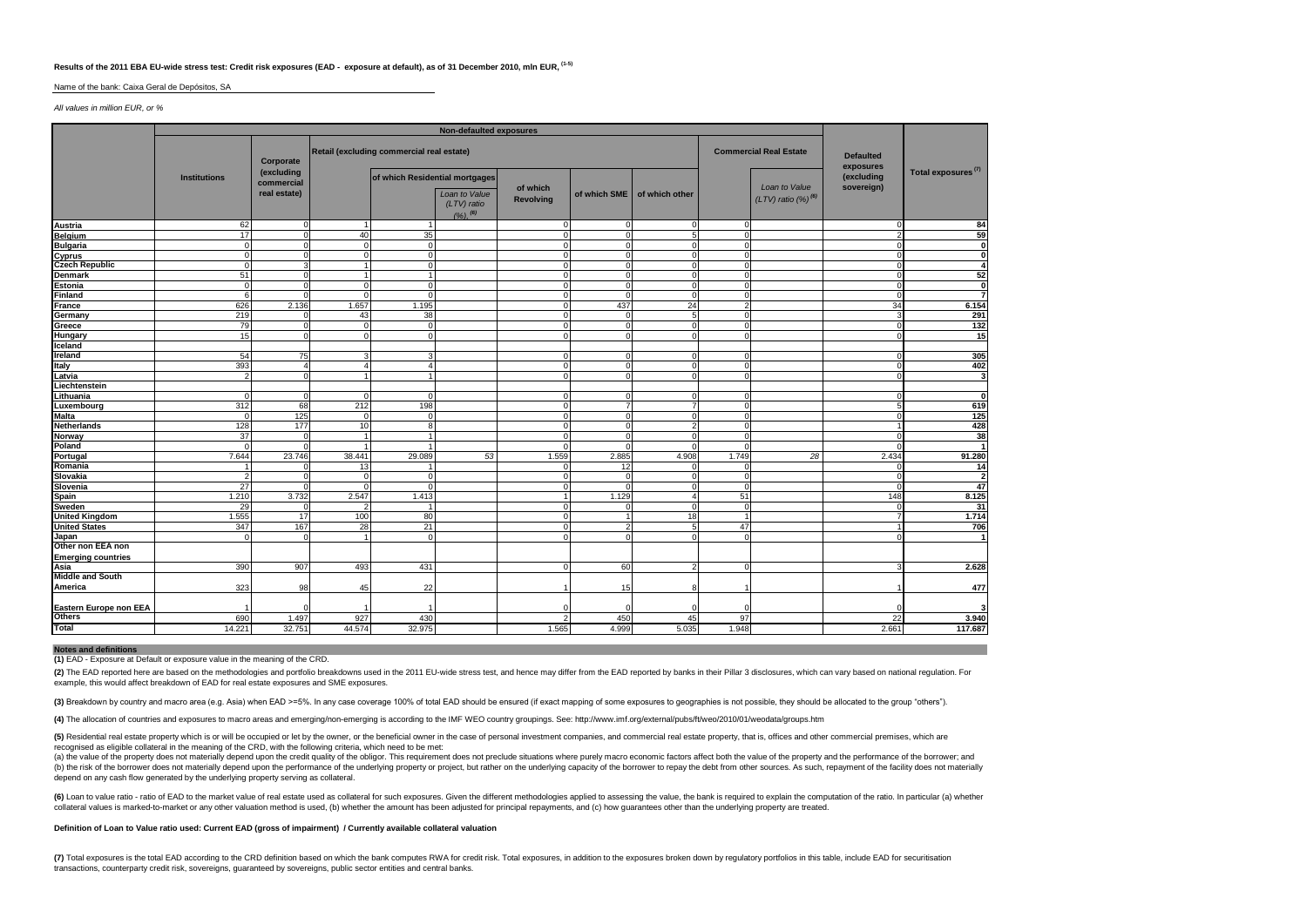## **Results of the 2011 EBA EU-wide stress test: Exposures to sovereigns (central and local governments), as of 31 December 2010, mln EUR (1,2)**

Name of the bank: Caixa Geral de Depósitos, SA

*All values in million EUR*

| of which: FVO<br>Net position at fair values<br>Net position at fair values<br>of which: AFS banking<br>of which: loans and<br>(designated at fair value<br>(Derivatives with positive fair<br>(Derivatives with positive fair<br>of which: Trading book (3)<br>advances<br>book<br>through profit&loss)<br>value + Derivatives with<br>value + Derivatives with<br>banking book<br>negative fair value)<br>negative fair value)<br>3M<br>$\overline{0}$<br>$\overline{0}$<br>$\overline{0}$<br>$\overline{0}$<br>$\overline{0}$<br>$\overline{0}$<br>$\overline{0}$<br>$\Omega$<br>1Y<br>$\overline{\mathbf{0}}$<br>$\overline{0}$<br>$\overline{0}$<br>$\overline{0}$<br>$\overline{0}$<br>$\overline{0}$<br>$\overline{0}$<br>$\mathbf 0$<br>2Y<br>$\mathbf 0$<br>$^{\circ}$<br>$\mathbf 0$<br>$^{\circ}$<br>$^{\circ}$<br>$^{\circ}$<br>$^{\circ}$<br>$^{\circ}$<br>3Y<br>$\overline{0}$<br>$\overline{0}$<br>$\overline{0}$<br>$\overline{0}$<br>$\overline{0}$<br>$\overline{0}$<br>$\overline{0}$<br>$\overline{0}$<br>Austria<br>5Y<br>$\overline{0}$<br>$\overline{0}$<br>$\overline{0}$<br>$\overline{0}$<br>$\overline{0}$<br>$\Omega$<br>$\mathbf 0$<br>$\Omega$<br>10Y<br>$\overline{\mathbf{0}}$<br>$\overline{0}$<br>$\overline{0}$<br>$\overline{0}$<br>$\overline{0}$<br>$\overline{0}$<br>$\overline{0}$<br>$\overline{0}$<br>15Y<br>0<br>0<br>$\mathbf 0$<br>0<br>0<br>0<br>0<br>0<br>$\overline{0}$<br>$\overline{0}$<br>$\overline{0}$<br>$\overline{0}$<br>$\mathbf{0}$<br>$\Omega$<br>$\Omega$<br>$\Omega$<br>3M<br>$\overline{\mathbf{0}}$<br>$\overline{0}$<br>$\overline{0}$<br>$\overline{0}$<br>$\overline{0}$<br>$\overline{0}$<br>$\overline{0}$<br>$\mathbf 0$<br>1Y<br>$^{\circ}$<br>$^{\circ}$<br>$^{\circ}$<br>$\mathbf{0}$<br>$^{\circ}$<br>$\mathbf{0}$<br>$^{\circ}$<br>$^{\circ}$<br>2Y<br>$\mathbf 0$<br>$\mathbf 0$<br>$^{\circ}$<br>$\mathbf 0$<br>$\mathbf 0$<br>$^{\circ}$<br>$\mathbf 0$<br>$\mathbf 0$<br>3Y<br>$\overline{0}$<br>0<br>$\overline{0}$<br>$\overline{0}$<br>$\overline{0}$<br>$\overline{0}$<br>0<br>0<br>Belgium<br>5Y<br>$\overline{\mathbf{0}}$<br>$\overline{\mathbf{0}}$<br>$\overline{0}$<br>$\overline{0}$<br>$\overline{0}$<br>$\overline{0}$<br>$\overline{0}$<br>$\overline{0}$<br>$\overline{\mathbf{0}}$<br>$\overline{0}$<br>$\overline{0}$<br>10Y<br>$\overline{0}$<br>$\overline{\mathbf{0}}$<br>$\overline{0}$<br>0<br>5<br>15Y<br>$\mathbf 0$<br>$\mathbf 0$<br>$\mathbf{0}$<br>0<br>$\mathbf 0$<br>$\Omega$<br>$\mathbf 0$<br>$\mathbf 0$<br>$\overline{0}$<br>$\Omega$<br>$\mathbf{0}$<br>$\mathbf{0}$<br>$\Omega$<br>$\mathbf{0}$<br>5<br>$\mathbf{0}$<br>$\frac{3M}{1Y}$<br>$\overline{0}$<br>$\overline{0}$<br>$\overline{0}$<br>$\overline{0}$<br>$\overline{0}$<br>$\mathbf 0$<br>$\mathbf 0$<br>$\mathbf 0$<br>$\overline{0}$<br>0<br>$^{\circ}$<br>0<br>0<br>$\mathbf 0$<br>$\mathbf 0$<br>$-1$<br>$\frac{2Y}{3Y}$<br>$\mathbf 0$<br>$\mathbf 0$<br>$\mathbf{0}$<br>$\mathbf 0$<br>$\mathbf 0$<br>$\mathbf 0$<br>$\mathbf 0$<br>$\mathbf 0$<br>$\overline{0}$<br>$\overline{0}$<br>$\overline{0}$<br>$\overline{0}$<br>$\mathbf{0}$<br>0<br>$\mathbf 0$<br>$-1$<br>Bulgaria<br>5Y<br>$\overline{\mathbf{0}}$<br>$\overline{0}$<br>$\overline{0}$<br>$\overline{0}$<br>$\overline{0}$<br>$\overline{0}$<br>$\overline{0}$<br>$\overline{0}$<br>10Y<br>$\overline{\mathbf{0}}$<br>$\overline{0}$<br>$\overline{0}$<br>$\overline{0}$<br>$\overline{0}$<br>$\mathbf 0$<br>$^{\circ}$<br>$\mathbf 0$<br>15Y<br>$\overline{0}$<br>$\overline{0}$<br>$\overline{0}$<br>$\overline{0}$<br>$\overline{0}$<br>$\overline{0}$<br>$\overline{0}$<br>$\overline{0}$<br>$\overline{0}$<br>$\overline{0}$<br>$\overline{0}$<br>$\overline{0}$<br>$\overline{0}$<br>$-2$<br>$\mathbf 0$<br>$\bf{0}$<br>3M<br>$\overline{0}$<br>$\overline{0}$<br>$\overline{0}$<br>$\overline{0}$<br>$\mathbf{0}$<br>$\mathbf 0$<br>$\mathbf 0$<br>$\mathbf 0$<br>1Y<br>$\mathbf 0$<br>0<br>$\mathbf 0$<br>$\mathbf 0$<br>0<br>$^{\circ}$<br>$\mathbf 0$<br>0<br>2Y<br>$\overline{0}$<br>$\overline{0}$<br>$\overline{0}$<br>$\overline{0}$<br>$\Omega$<br>$\Omega$<br>$\Omega$<br>$\Omega$<br>$\frac{3Y}{5Y}$<br>$\overline{0}$<br>$\overline{0}$<br>$\overline{0}$<br>0<br>$\overline{0}$<br>$\overline{0}$<br>$\overline{0}$<br>$\overline{0}$<br>Cyprus<br>$\overline{0}$<br>$\overline{0}$<br>$\overline{0}$<br>$\overline{0}$<br>$\overline{0}$<br>$\overline{0}$<br>$\mathbf 0$<br>0<br><b>10Y</b><br>$\overline{0}$<br>$\overline{0}$<br>$\overline{0}$<br>$\overline{0}$<br>$\overline{0}$<br>$\overline{0}$<br>$\overline{0}$<br>$\overline{0}$<br>15Y<br>$\overline{0}$<br>$\overline{0}$<br>$\overline{0}$<br>$\overline{0}$<br>$\overline{0}$<br>$\overline{0}$<br>$\mathbf 0$<br>$\Omega$<br>$\overline{0}$<br>$\overline{0}$<br>$\overline{0}$<br>$\overline{0}$<br>$\Omega$<br>$\mathbf{0}$<br>$\mathbf{0}$<br>$\mathbf{0}$<br>$^{\circ}$<br>$\mathbf 0$<br>$^{\circ}$<br>0<br>0<br>$\mathbf 0$<br>$\mathbf 0$<br>$\mathbf 0$<br>ig 및 및 자료<br>$\mathbf 0$<br>0<br>$\mathbf{0}$<br>0<br>0<br>$\mathbf 0$<br>$\mathbf 0$<br>$\mathbf 0$<br>$\overline{0}$<br>$\overline{0}$<br>$\overline{0}$<br>$\overline{0}$<br>$\overline{0}$<br>$\overline{0}$<br>$\overline{0}$<br>$\overline{0}$<br>$\overline{0}$<br>$\overline{0}$<br>$\overline{0}$<br>$\overline{0}$<br>$\overline{0}$<br>$\overline{0}$<br>$\overline{0}$<br>$\overline{0}$<br>Czech Republic<br>$\overline{0}$<br>$\overline{0}$<br>$\mathbf 0$<br>0<br>$\mathbf 0$<br>$\mathbf 0$<br>$\mathbf 0$<br>$^{\circ}$<br>$\overline{0}$<br>$\overline{0}$<br>$\overline{0}$<br>$\overline{0}$<br>$\overline{0}$<br>$\overline{0}$<br>$\overline{0}$<br>$\overline{0}$<br>15Y<br>$\mathbf 0$<br>$\Omega$<br>$\mathbf 0$<br>$\Omega$<br>$\Omega$<br>$\Omega$<br>$\Omega$<br>$\Omega$<br>$\overline{0}$<br>$\overline{0}$<br>$\overline{0}$<br>$\mathbf{0}$<br>$\mathbf{0}$<br>$\mathbf{0}$<br>$\mathbf{0}$<br>$\mathbf{0}$<br>3M<br>$\mathbf 0$<br>$\mathbf{0}$<br>$^{\circ}$<br>$\mathbf 0$<br>$\mathbf 0$<br>$^{\circ}$<br>$\mathbf 0$<br>$\mathbf{0}$<br>1Y<br>$\overline{0}$<br>$\overline{0}$<br>$\overline{0}$<br>$\overline{0}$<br>$\overline{0}$<br>$\overline{0}$<br>$\mathbf 0$<br>$\mathbf 0$<br>$\begin{array}{r} \n \cdot \cdot \cdot \\ \n 2Y \\ \n 3Y \\ \n 5Y \n \end{array}$<br>$\overline{0}$<br>$\overline{0}$<br>$\overline{0}$<br>$\overline{0}$<br>$\overline{0}$<br>$\overline{0}$<br>$\overline{0}$<br>$\overline{0}$<br>$\overline{0}$<br>$\overline{0}$<br>$\overline{0}$<br>$\overline{0}$<br>$\overline{0}$<br>$\overline{0}$<br>$^{\circ}$<br>$\mathbf 0$<br>Denmark<br>$\mathbf 0$<br>$\mathbf 0$<br>$\mathbf{0}$<br>$\mathbf 0$<br>$\mathbf 0$<br>$\mathbf 0$<br>$\mathbf 0$<br>$\mathbf 0$<br>10Y<br>$\overline{\mathbf{0}}$<br>$\overline{0}$<br>$\overline{0}$<br>$\Omega$<br>0<br>$\Omega$<br>$\Omega$<br>$\mathbf 0$<br>15Y<br>$\overline{0}$<br>$\overline{0}$<br>$\overline{0}$<br>$\overline{0}$<br>$\overline{0}$<br>$\overline{0}$<br>$\overline{0}$<br>$\overline{0}$<br>$\mathbf{0}$<br>$\mathbf{0}$<br>$\bf{0}$<br>$\mathbf{0}$<br>$\mathbf{0}$<br>$\mathbf{0}$<br>$\mathbf{0}$<br>$\mathbf{0}$<br>3M<br>$\mathbf 0$<br>0<br>$\mathbf{0}$<br>$\mathbf 0$<br>$\Omega$<br>$\mathbf 0$<br>$\mathbf 0$<br>$\mathbf 0$<br>$\frac{11}{11}$ $\frac{21}{31}$ $\frac{31}{51}$ $\frac{51}{101}$<br>$\overline{0}$<br>$\overline{0}$<br>$\overline{0}$<br>$\overline{0}$<br>$\overline{0}$<br>$\overline{0}$<br>$\overline{0}$<br>$\overline{0}$<br>$\overline{0}$<br>$\overline{0}$<br>$\overline{0}$<br>$\overline{0}$<br>$\overline{0}$<br>$\overline{0}$<br>$\overline{0}$<br>$\overline{0}$<br>$\overline{\mathbf{0}}$<br>$\overline{0}$<br>$\overline{0}$<br>$\overline{0}$<br>0<br>0<br>0<br>0<br>Estonia<br>$\overline{0}$<br>$\overline{0}$<br>$\overline{0}$<br>$\overline{0}$<br>0<br>$\mathbf 0$<br>$\Omega$<br>$\mathbf 0$<br>$\overline{0}$<br>$\overline{0}$<br>$\Omega$<br>$\mathbf 0$<br>$\mathbf 0$<br>$\Omega$<br>$\Omega$<br>$\mathbf 0$<br>15Y<br>$\overline{0}$<br>$\overline{0}$<br>$\overline{0}$<br>$\overline{0}$<br>0<br>$\mathbf 0$<br>$\mathbf 0$<br>$\mathbf 0$<br>$\mathbf{0}$<br>$\mathbf{0}$<br>$\mathbf{0}$<br>$\mathbf{0}$<br>$\mathbf{0}$<br>$\Omega$<br>$\mathbf{0}$<br>$\mathbf{0}$<br>$\frac{3M}{1Y}$<br>$\overline{0}$<br>$\overline{0}$<br>$\overline{0}$<br>$\overline{0}$<br>$\overline{0}$<br>$\overline{0}$<br>$\overline{0}$<br>$\mathbf 0$<br>$\overline{0}$<br>$\overline{0}$<br>$\overline{0}$<br>$\overline{0}$<br>$\overline{0}$<br>$\overline{0}$<br>$\overline{0}$<br>$\overline{0}$<br>2Y<br>$\overline{0}$<br>$\overline{0}$<br>$\overline{0}$<br>$\overline{0}$<br>$\overline{0}$<br>$\overline{0}$<br>$\mathbf 0$<br>$\mathbf 0$<br>$\overline{0}$<br>$\overline{0}$<br>$\overline{0}$<br>$\overline{0}$<br>0<br>$\mathbf 0$<br>0<br>0 | Residual Maturity | <b>Country/Region</b> | value gross of specific provisions) | GROSS DIRECT LONG EXPOSURES (accounting   (gross exposures (long) net of cash short position of sovereign debt to other counterparties only |  | <b>NET DIRECT POSITIONS</b><br>where there is maturity matching) | <b>DIRECT SOVEREIGN</b><br><b>EXPOSURES IN</b><br><b>DERIVATIVES</b> | <b>INDIRECT SOVEREIGN</b><br><b>EXPOSURES IN THE</b><br><b>TRADING BOOK</b> |  |
|------------------------------------------------------------------------------------------------------------------------------------------------------------------------------------------------------------------------------------------------------------------------------------------------------------------------------------------------------------------------------------------------------------------------------------------------------------------------------------------------------------------------------------------------------------------------------------------------------------------------------------------------------------------------------------------------------------------------------------------------------------------------------------------------------------------------------------------------------------------------------------------------------------------------------------------------------------------------------------------------------------------------------------------------------------------------------------------------------------------------------------------------------------------------------------------------------------------------------------------------------------------------------------------------------------------------------------------------------------------------------------------------------------------------------------------------------------------------------------------------------------------------------------------------------------------------------------------------------------------------------------------------------------------------------------------------------------------------------------------------------------------------------------------------------------------------------------------------------------------------------------------------------------------------------------------------------------------------------------------------------------------------------------------------------------------------------------------------------------------------------------------------------------------------------------------------------------------------------------------------------------------------------------------------------------------------------------------------------------------------------------------------------------------------------------------------------------------------------------------------------------------------------------------------------------------------------------------------------------------------------------------------------------------------------------------------------------------------------------------------------------------------------------------------------------------------------------------------------------------------------------------------------------------------------------------------------------------------------------------------------------------------------------------------------------------------------------------------------------------------------------------------------------------------------------------------------------------------------------------------------------------------------------------------------------------------------------------------------------------------------------------------------------------------------------------------------------------------------------------------------------------------------------------------------------------------------------------------------------------------------------------------------------------------------------------------------------------------------------------------------------------------------------------------------------------------------------------------------------------------------------------------------------------------------------------------------------------------------------------------------------------------------------------------------------------------------------------------------------------------------------------------------------------------------------------------------------------------------------------------------------------------------------------------------------------------------------------------------------------------------------------------------------------------------------------------------------------------------------------------------------------------------------------------------------------------------------------------------------------------------------------------------------------------------------------------------------------------------------------------------------------------------------------------------------------------------------------------------------------------------------------------------------------------------------------------------------------------------------------------------------------------------------------------------------------------------------------------------------------------------------------------------------------------------------------------------------------------------------------------------------------------------------------------------------------------------------------------------------------------------------------------------------------------------------------------------------------------------------------------------------------------------------------------------------------------------------------------------------------------------------------------------------------------------------------------------------------------------------------------------------------------------------------------------------------------------------------------------------------------------------------------------------------------------------------------------------------------------------------------------------------------------------------------------------------------------------------------------------------------------------------------------------------------------------------------------------------------------------------------------------------------------------------------------------------------------------------------------------------------------------------------------------------------------------------------------------------------------------------------------------------------------------------------------------------------------------------------------------------------------------------------------------------------------------------------------------------------------------------------------------------------------------------------------------------------------------------------------------------------------------------------------------------------------------------------------------------------------------------------------------------------------------------------------------------------------------------------------------------------------------------------------------------------------------------------------------------------------------------------------------------------------------------------------------------------------------------------------------------------------------------------------------------------------------------------------------------------------------------------------------------------------------------------------------------------------------------------------------------------------------------------------------------------------------------------------------------------------------------------------------------------------------------------------------------------------------------------------------------------------------------------------------------------------------------------------------------------------------------------------------------------------------------------------------------------------------------------------------------------------------------------------------------------------------------------------------------------------------------------------------------------------------------------------------------------------------------------------------------------------------------------------------------------------------------------------------------------------------------------------------------------------------------------------------------------------------------------------------------------------------------------------------------------------------------------------------------------------------------------------------------------------------------------------------------------------------------------------------|-------------------|-----------------------|-------------------------------------|---------------------------------------------------------------------------------------------------------------------------------------------|--|------------------------------------------------------------------|----------------------------------------------------------------------|-----------------------------------------------------------------------------|--|
|                                                                                                                                                                                                                                                                                                                                                                                                                                                                                                                                                                                                                                                                                                                                                                                                                                                                                                                                                                                                                                                                                                                                                                                                                                                                                                                                                                                                                                                                                                                                                                                                                                                                                                                                                                                                                                                                                                                                                                                                                                                                                                                                                                                                                                                                                                                                                                                                                                                                                                                                                                                                                                                                                                                                                                                                                                                                                                                                                                                                                                                                                                                                                                                                                                                                                                                                                                                                                                                                                                                                                                                                                                                                                                                                                                                                                                                                                                                                                                                                                                                                                                                                                                                                                                                                                                                                                                                                                                                                                                                                                                                                                                                                                                                                                                                                                                                                                                                                                                                                                                                                                                                                                                                                                                                                                                                                                                                                                                                                                                                                                                                                                                                                                                                                                                                                                                                                                                                                                                                                                                                                                                                                                                                                                                                                                                                                                                                                                                                                                                                                                                                                                                                                                                                                                                                                                                                                                                                                                                                                                                                                                                                                                                                                                                                                                                                                                                                                                                                                                                                                                                                                                                                                                                                                                                                                                                                                                                                                                                                                                                                                                                                                                                                                                                                                                                                                                                                                                                                                                                                                                                                                                                                                                                                                                                                                                                                            |                   |                       |                                     |                                                                                                                                             |  |                                                                  |                                                                      |                                                                             |  |
|                                                                                                                                                                                                                                                                                                                                                                                                                                                                                                                                                                                                                                                                                                                                                                                                                                                                                                                                                                                                                                                                                                                                                                                                                                                                                                                                                                                                                                                                                                                                                                                                                                                                                                                                                                                                                                                                                                                                                                                                                                                                                                                                                                                                                                                                                                                                                                                                                                                                                                                                                                                                                                                                                                                                                                                                                                                                                                                                                                                                                                                                                                                                                                                                                                                                                                                                                                                                                                                                                                                                                                                                                                                                                                                                                                                                                                                                                                                                                                                                                                                                                                                                                                                                                                                                                                                                                                                                                                                                                                                                                                                                                                                                                                                                                                                                                                                                                                                                                                                                                                                                                                                                                                                                                                                                                                                                                                                                                                                                                                                                                                                                                                                                                                                                                                                                                                                                                                                                                                                                                                                                                                                                                                                                                                                                                                                                                                                                                                                                                                                                                                                                                                                                                                                                                                                                                                                                                                                                                                                                                                                                                                                                                                                                                                                                                                                                                                                                                                                                                                                                                                                                                                                                                                                                                                                                                                                                                                                                                                                                                                                                                                                                                                                                                                                                                                                                                                                                                                                                                                                                                                                                                                                                                                                                                                                                                                                            |                   |                       |                                     |                                                                                                                                             |  |                                                                  |                                                                      |                                                                             |  |
| 3M                                                                                                                                                                                                                                                                                                                                                                                                                                                                                                                                                                                                                                                                                                                                                                                                                                                                                                                                                                                                                                                                                                                                                                                                                                                                                                                                                                                                                                                                                                                                                                                                                                                                                                                                                                                                                                                                                                                                                                                                                                                                                                                                                                                                                                                                                                                                                                                                                                                                                                                                                                                                                                                                                                                                                                                                                                                                                                                                                                                                                                                                                                                                                                                                                                                                                                                                                                                                                                                                                                                                                                                                                                                                                                                                                                                                                                                                                                                                                                                                                                                                                                                                                                                                                                                                                                                                                                                                                                                                                                                                                                                                                                                                                                                                                                                                                                                                                                                                                                                                                                                                                                                                                                                                                                                                                                                                                                                                                                                                                                                                                                                                                                                                                                                                                                                                                                                                                                                                                                                                                                                                                                                                                                                                                                                                                                                                                                                                                                                                                                                                                                                                                                                                                                                                                                                                                                                                                                                                                                                                                                                                                                                                                                                                                                                                                                                                                                                                                                                                                                                                                                                                                                                                                                                                                                                                                                                                                                                                                                                                                                                                                                                                                                                                                                                                                                                                                                                                                                                                                                                                                                                                                                                                                                                                                                                                                                                         |                   |                       |                                     |                                                                                                                                             |  |                                                                  |                                                                      |                                                                             |  |
|                                                                                                                                                                                                                                                                                                                                                                                                                                                                                                                                                                                                                                                                                                                                                                                                                                                                                                                                                                                                                                                                                                                                                                                                                                                                                                                                                                                                                                                                                                                                                                                                                                                                                                                                                                                                                                                                                                                                                                                                                                                                                                                                                                                                                                                                                                                                                                                                                                                                                                                                                                                                                                                                                                                                                                                                                                                                                                                                                                                                                                                                                                                                                                                                                                                                                                                                                                                                                                                                                                                                                                                                                                                                                                                                                                                                                                                                                                                                                                                                                                                                                                                                                                                                                                                                                                                                                                                                                                                                                                                                                                                                                                                                                                                                                                                                                                                                                                                                                                                                                                                                                                                                                                                                                                                                                                                                                                                                                                                                                                                                                                                                                                                                                                                                                                                                                                                                                                                                                                                                                                                                                                                                                                                                                                                                                                                                                                                                                                                                                                                                                                                                                                                                                                                                                                                                                                                                                                                                                                                                                                                                                                                                                                                                                                                                                                                                                                                                                                                                                                                                                                                                                                                                                                                                                                                                                                                                                                                                                                                                                                                                                                                                                                                                                                                                                                                                                                                                                                                                                                                                                                                                                                                                                                                                                                                                                                                            |                   |                       |                                     |                                                                                                                                             |  |                                                                  |                                                                      |                                                                             |  |
|                                                                                                                                                                                                                                                                                                                                                                                                                                                                                                                                                                                                                                                                                                                                                                                                                                                                                                                                                                                                                                                                                                                                                                                                                                                                                                                                                                                                                                                                                                                                                                                                                                                                                                                                                                                                                                                                                                                                                                                                                                                                                                                                                                                                                                                                                                                                                                                                                                                                                                                                                                                                                                                                                                                                                                                                                                                                                                                                                                                                                                                                                                                                                                                                                                                                                                                                                                                                                                                                                                                                                                                                                                                                                                                                                                                                                                                                                                                                                                                                                                                                                                                                                                                                                                                                                                                                                                                                                                                                                                                                                                                                                                                                                                                                                                                                                                                                                                                                                                                                                                                                                                                                                                                                                                                                                                                                                                                                                                                                                                                                                                                                                                                                                                                                                                                                                                                                                                                                                                                                                                                                                                                                                                                                                                                                                                                                                                                                                                                                                                                                                                                                                                                                                                                                                                                                                                                                                                                                                                                                                                                                                                                                                                                                                                                                                                                                                                                                                                                                                                                                                                                                                                                                                                                                                                                                                                                                                                                                                                                                                                                                                                                                                                                                                                                                                                                                                                                                                                                                                                                                                                                                                                                                                                                                                                                                                                                            |                   |                       |                                     |                                                                                                                                             |  |                                                                  |                                                                      |                                                                             |  |
|                                                                                                                                                                                                                                                                                                                                                                                                                                                                                                                                                                                                                                                                                                                                                                                                                                                                                                                                                                                                                                                                                                                                                                                                                                                                                                                                                                                                                                                                                                                                                                                                                                                                                                                                                                                                                                                                                                                                                                                                                                                                                                                                                                                                                                                                                                                                                                                                                                                                                                                                                                                                                                                                                                                                                                                                                                                                                                                                                                                                                                                                                                                                                                                                                                                                                                                                                                                                                                                                                                                                                                                                                                                                                                                                                                                                                                                                                                                                                                                                                                                                                                                                                                                                                                                                                                                                                                                                                                                                                                                                                                                                                                                                                                                                                                                                                                                                                                                                                                                                                                                                                                                                                                                                                                                                                                                                                                                                                                                                                                                                                                                                                                                                                                                                                                                                                                                                                                                                                                                                                                                                                                                                                                                                                                                                                                                                                                                                                                                                                                                                                                                                                                                                                                                                                                                                                                                                                                                                                                                                                                                                                                                                                                                                                                                                                                                                                                                                                                                                                                                                                                                                                                                                                                                                                                                                                                                                                                                                                                                                                                                                                                                                                                                                                                                                                                                                                                                                                                                                                                                                                                                                                                                                                                                                                                                                                                                            |                   |                       |                                     |                                                                                                                                             |  |                                                                  |                                                                      |                                                                             |  |
|                                                                                                                                                                                                                                                                                                                                                                                                                                                                                                                                                                                                                                                                                                                                                                                                                                                                                                                                                                                                                                                                                                                                                                                                                                                                                                                                                                                                                                                                                                                                                                                                                                                                                                                                                                                                                                                                                                                                                                                                                                                                                                                                                                                                                                                                                                                                                                                                                                                                                                                                                                                                                                                                                                                                                                                                                                                                                                                                                                                                                                                                                                                                                                                                                                                                                                                                                                                                                                                                                                                                                                                                                                                                                                                                                                                                                                                                                                                                                                                                                                                                                                                                                                                                                                                                                                                                                                                                                                                                                                                                                                                                                                                                                                                                                                                                                                                                                                                                                                                                                                                                                                                                                                                                                                                                                                                                                                                                                                                                                                                                                                                                                                                                                                                                                                                                                                                                                                                                                                                                                                                                                                                                                                                                                                                                                                                                                                                                                                                                                                                                                                                                                                                                                                                                                                                                                                                                                                                                                                                                                                                                                                                                                                                                                                                                                                                                                                                                                                                                                                                                                                                                                                                                                                                                                                                                                                                                                                                                                                                                                                                                                                                                                                                                                                                                                                                                                                                                                                                                                                                                                                                                                                                                                                                                                                                                                                                            |                   |                       |                                     |                                                                                                                                             |  |                                                                  |                                                                      |                                                                             |  |
|                                                                                                                                                                                                                                                                                                                                                                                                                                                                                                                                                                                                                                                                                                                                                                                                                                                                                                                                                                                                                                                                                                                                                                                                                                                                                                                                                                                                                                                                                                                                                                                                                                                                                                                                                                                                                                                                                                                                                                                                                                                                                                                                                                                                                                                                                                                                                                                                                                                                                                                                                                                                                                                                                                                                                                                                                                                                                                                                                                                                                                                                                                                                                                                                                                                                                                                                                                                                                                                                                                                                                                                                                                                                                                                                                                                                                                                                                                                                                                                                                                                                                                                                                                                                                                                                                                                                                                                                                                                                                                                                                                                                                                                                                                                                                                                                                                                                                                                                                                                                                                                                                                                                                                                                                                                                                                                                                                                                                                                                                                                                                                                                                                                                                                                                                                                                                                                                                                                                                                                                                                                                                                                                                                                                                                                                                                                                                                                                                                                                                                                                                                                                                                                                                                                                                                                                                                                                                                                                                                                                                                                                                                                                                                                                                                                                                                                                                                                                                                                                                                                                                                                                                                                                                                                                                                                                                                                                                                                                                                                                                                                                                                                                                                                                                                                                                                                                                                                                                                                                                                                                                                                                                                                                                                                                                                                                                                                            |                   |                       |                                     |                                                                                                                                             |  |                                                                  |                                                                      |                                                                             |  |
|                                                                                                                                                                                                                                                                                                                                                                                                                                                                                                                                                                                                                                                                                                                                                                                                                                                                                                                                                                                                                                                                                                                                                                                                                                                                                                                                                                                                                                                                                                                                                                                                                                                                                                                                                                                                                                                                                                                                                                                                                                                                                                                                                                                                                                                                                                                                                                                                                                                                                                                                                                                                                                                                                                                                                                                                                                                                                                                                                                                                                                                                                                                                                                                                                                                                                                                                                                                                                                                                                                                                                                                                                                                                                                                                                                                                                                                                                                                                                                                                                                                                                                                                                                                                                                                                                                                                                                                                                                                                                                                                                                                                                                                                                                                                                                                                                                                                                                                                                                                                                                                                                                                                                                                                                                                                                                                                                                                                                                                                                                                                                                                                                                                                                                                                                                                                                                                                                                                                                                                                                                                                                                                                                                                                                                                                                                                                                                                                                                                                                                                                                                                                                                                                                                                                                                                                                                                                                                                                                                                                                                                                                                                                                                                                                                                                                                                                                                                                                                                                                                                                                                                                                                                                                                                                                                                                                                                                                                                                                                                                                                                                                                                                                                                                                                                                                                                                                                                                                                                                                                                                                                                                                                                                                                                                                                                                                                                            |                   |                       |                                     |                                                                                                                                             |  |                                                                  |                                                                      |                                                                             |  |
|                                                                                                                                                                                                                                                                                                                                                                                                                                                                                                                                                                                                                                                                                                                                                                                                                                                                                                                                                                                                                                                                                                                                                                                                                                                                                                                                                                                                                                                                                                                                                                                                                                                                                                                                                                                                                                                                                                                                                                                                                                                                                                                                                                                                                                                                                                                                                                                                                                                                                                                                                                                                                                                                                                                                                                                                                                                                                                                                                                                                                                                                                                                                                                                                                                                                                                                                                                                                                                                                                                                                                                                                                                                                                                                                                                                                                                                                                                                                                                                                                                                                                                                                                                                                                                                                                                                                                                                                                                                                                                                                                                                                                                                                                                                                                                                                                                                                                                                                                                                                                                                                                                                                                                                                                                                                                                                                                                                                                                                                                                                                                                                                                                                                                                                                                                                                                                                                                                                                                                                                                                                                                                                                                                                                                                                                                                                                                                                                                                                                                                                                                                                                                                                                                                                                                                                                                                                                                                                                                                                                                                                                                                                                                                                                                                                                                                                                                                                                                                                                                                                                                                                                                                                                                                                                                                                                                                                                                                                                                                                                                                                                                                                                                                                                                                                                                                                                                                                                                                                                                                                                                                                                                                                                                                                                                                                                                                                            |                   |                       |                                     |                                                                                                                                             |  |                                                                  |                                                                      |                                                                             |  |
|                                                                                                                                                                                                                                                                                                                                                                                                                                                                                                                                                                                                                                                                                                                                                                                                                                                                                                                                                                                                                                                                                                                                                                                                                                                                                                                                                                                                                                                                                                                                                                                                                                                                                                                                                                                                                                                                                                                                                                                                                                                                                                                                                                                                                                                                                                                                                                                                                                                                                                                                                                                                                                                                                                                                                                                                                                                                                                                                                                                                                                                                                                                                                                                                                                                                                                                                                                                                                                                                                                                                                                                                                                                                                                                                                                                                                                                                                                                                                                                                                                                                                                                                                                                                                                                                                                                                                                                                                                                                                                                                                                                                                                                                                                                                                                                                                                                                                                                                                                                                                                                                                                                                                                                                                                                                                                                                                                                                                                                                                                                                                                                                                                                                                                                                                                                                                                                                                                                                                                                                                                                                                                                                                                                                                                                                                                                                                                                                                                                                                                                                                                                                                                                                                                                                                                                                                                                                                                                                                                                                                                                                                                                                                                                                                                                                                                                                                                                                                                                                                                                                                                                                                                                                                                                                                                                                                                                                                                                                                                                                                                                                                                                                                                                                                                                                                                                                                                                                                                                                                                                                                                                                                                                                                                                                                                                                                                                            |                   |                       |                                     |                                                                                                                                             |  |                                                                  |                                                                      |                                                                             |  |
|                                                                                                                                                                                                                                                                                                                                                                                                                                                                                                                                                                                                                                                                                                                                                                                                                                                                                                                                                                                                                                                                                                                                                                                                                                                                                                                                                                                                                                                                                                                                                                                                                                                                                                                                                                                                                                                                                                                                                                                                                                                                                                                                                                                                                                                                                                                                                                                                                                                                                                                                                                                                                                                                                                                                                                                                                                                                                                                                                                                                                                                                                                                                                                                                                                                                                                                                                                                                                                                                                                                                                                                                                                                                                                                                                                                                                                                                                                                                                                                                                                                                                                                                                                                                                                                                                                                                                                                                                                                                                                                                                                                                                                                                                                                                                                                                                                                                                                                                                                                                                                                                                                                                                                                                                                                                                                                                                                                                                                                                                                                                                                                                                                                                                                                                                                                                                                                                                                                                                                                                                                                                                                                                                                                                                                                                                                                                                                                                                                                                                                                                                                                                                                                                                                                                                                                                                                                                                                                                                                                                                                                                                                                                                                                                                                                                                                                                                                                                                                                                                                                                                                                                                                                                                                                                                                                                                                                                                                                                                                                                                                                                                                                                                                                                                                                                                                                                                                                                                                                                                                                                                                                                                                                                                                                                                                                                                                                            |                   |                       |                                     |                                                                                                                                             |  |                                                                  |                                                                      |                                                                             |  |
|                                                                                                                                                                                                                                                                                                                                                                                                                                                                                                                                                                                                                                                                                                                                                                                                                                                                                                                                                                                                                                                                                                                                                                                                                                                                                                                                                                                                                                                                                                                                                                                                                                                                                                                                                                                                                                                                                                                                                                                                                                                                                                                                                                                                                                                                                                                                                                                                                                                                                                                                                                                                                                                                                                                                                                                                                                                                                                                                                                                                                                                                                                                                                                                                                                                                                                                                                                                                                                                                                                                                                                                                                                                                                                                                                                                                                                                                                                                                                                                                                                                                                                                                                                                                                                                                                                                                                                                                                                                                                                                                                                                                                                                                                                                                                                                                                                                                                                                                                                                                                                                                                                                                                                                                                                                                                                                                                                                                                                                                                                                                                                                                                                                                                                                                                                                                                                                                                                                                                                                                                                                                                                                                                                                                                                                                                                                                                                                                                                                                                                                                                                                                                                                                                                                                                                                                                                                                                                                                                                                                                                                                                                                                                                                                                                                                                                                                                                                                                                                                                                                                                                                                                                                                                                                                                                                                                                                                                                                                                                                                                                                                                                                                                                                                                                                                                                                                                                                                                                                                                                                                                                                                                                                                                                                                                                                                                                                            |                   |                       |                                     |                                                                                                                                             |  |                                                                  |                                                                      |                                                                             |  |
|                                                                                                                                                                                                                                                                                                                                                                                                                                                                                                                                                                                                                                                                                                                                                                                                                                                                                                                                                                                                                                                                                                                                                                                                                                                                                                                                                                                                                                                                                                                                                                                                                                                                                                                                                                                                                                                                                                                                                                                                                                                                                                                                                                                                                                                                                                                                                                                                                                                                                                                                                                                                                                                                                                                                                                                                                                                                                                                                                                                                                                                                                                                                                                                                                                                                                                                                                                                                                                                                                                                                                                                                                                                                                                                                                                                                                                                                                                                                                                                                                                                                                                                                                                                                                                                                                                                                                                                                                                                                                                                                                                                                                                                                                                                                                                                                                                                                                                                                                                                                                                                                                                                                                                                                                                                                                                                                                                                                                                                                                                                                                                                                                                                                                                                                                                                                                                                                                                                                                                                                                                                                                                                                                                                                                                                                                                                                                                                                                                                                                                                                                                                                                                                                                                                                                                                                                                                                                                                                                                                                                                                                                                                                                                                                                                                                                                                                                                                                                                                                                                                                                                                                                                                                                                                                                                                                                                                                                                                                                                                                                                                                                                                                                                                                                                                                                                                                                                                                                                                                                                                                                                                                                                                                                                                                                                                                                                                            |                   |                       |                                     |                                                                                                                                             |  |                                                                  |                                                                      |                                                                             |  |
|                                                                                                                                                                                                                                                                                                                                                                                                                                                                                                                                                                                                                                                                                                                                                                                                                                                                                                                                                                                                                                                                                                                                                                                                                                                                                                                                                                                                                                                                                                                                                                                                                                                                                                                                                                                                                                                                                                                                                                                                                                                                                                                                                                                                                                                                                                                                                                                                                                                                                                                                                                                                                                                                                                                                                                                                                                                                                                                                                                                                                                                                                                                                                                                                                                                                                                                                                                                                                                                                                                                                                                                                                                                                                                                                                                                                                                                                                                                                                                                                                                                                                                                                                                                                                                                                                                                                                                                                                                                                                                                                                                                                                                                                                                                                                                                                                                                                                                                                                                                                                                                                                                                                                                                                                                                                                                                                                                                                                                                                                                                                                                                                                                                                                                                                                                                                                                                                                                                                                                                                                                                                                                                                                                                                                                                                                                                                                                                                                                                                                                                                                                                                                                                                                                                                                                                                                                                                                                                                                                                                                                                                                                                                                                                                                                                                                                                                                                                                                                                                                                                                                                                                                                                                                                                                                                                                                                                                                                                                                                                                                                                                                                                                                                                                                                                                                                                                                                                                                                                                                                                                                                                                                                                                                                                                                                                                                                                            |                   |                       |                                     |                                                                                                                                             |  |                                                                  |                                                                      |                                                                             |  |
|                                                                                                                                                                                                                                                                                                                                                                                                                                                                                                                                                                                                                                                                                                                                                                                                                                                                                                                                                                                                                                                                                                                                                                                                                                                                                                                                                                                                                                                                                                                                                                                                                                                                                                                                                                                                                                                                                                                                                                                                                                                                                                                                                                                                                                                                                                                                                                                                                                                                                                                                                                                                                                                                                                                                                                                                                                                                                                                                                                                                                                                                                                                                                                                                                                                                                                                                                                                                                                                                                                                                                                                                                                                                                                                                                                                                                                                                                                                                                                                                                                                                                                                                                                                                                                                                                                                                                                                                                                                                                                                                                                                                                                                                                                                                                                                                                                                                                                                                                                                                                                                                                                                                                                                                                                                                                                                                                                                                                                                                                                                                                                                                                                                                                                                                                                                                                                                                                                                                                                                                                                                                                                                                                                                                                                                                                                                                                                                                                                                                                                                                                                                                                                                                                                                                                                                                                                                                                                                                                                                                                                                                                                                                                                                                                                                                                                                                                                                                                                                                                                                                                                                                                                                                                                                                                                                                                                                                                                                                                                                                                                                                                                                                                                                                                                                                                                                                                                                                                                                                                                                                                                                                                                                                                                                                                                                                                                                            |                   |                       |                                     |                                                                                                                                             |  |                                                                  |                                                                      |                                                                             |  |
|                                                                                                                                                                                                                                                                                                                                                                                                                                                                                                                                                                                                                                                                                                                                                                                                                                                                                                                                                                                                                                                                                                                                                                                                                                                                                                                                                                                                                                                                                                                                                                                                                                                                                                                                                                                                                                                                                                                                                                                                                                                                                                                                                                                                                                                                                                                                                                                                                                                                                                                                                                                                                                                                                                                                                                                                                                                                                                                                                                                                                                                                                                                                                                                                                                                                                                                                                                                                                                                                                                                                                                                                                                                                                                                                                                                                                                                                                                                                                                                                                                                                                                                                                                                                                                                                                                                                                                                                                                                                                                                                                                                                                                                                                                                                                                                                                                                                                                                                                                                                                                                                                                                                                                                                                                                                                                                                                                                                                                                                                                                                                                                                                                                                                                                                                                                                                                                                                                                                                                                                                                                                                                                                                                                                                                                                                                                                                                                                                                                                                                                                                                                                                                                                                                                                                                                                                                                                                                                                                                                                                                                                                                                                                                                                                                                                                                                                                                                                                                                                                                                                                                                                                                                                                                                                                                                                                                                                                                                                                                                                                                                                                                                                                                                                                                                                                                                                                                                                                                                                                                                                                                                                                                                                                                                                                                                                                                                            |                   |                       |                                     |                                                                                                                                             |  |                                                                  |                                                                      |                                                                             |  |
|                                                                                                                                                                                                                                                                                                                                                                                                                                                                                                                                                                                                                                                                                                                                                                                                                                                                                                                                                                                                                                                                                                                                                                                                                                                                                                                                                                                                                                                                                                                                                                                                                                                                                                                                                                                                                                                                                                                                                                                                                                                                                                                                                                                                                                                                                                                                                                                                                                                                                                                                                                                                                                                                                                                                                                                                                                                                                                                                                                                                                                                                                                                                                                                                                                                                                                                                                                                                                                                                                                                                                                                                                                                                                                                                                                                                                                                                                                                                                                                                                                                                                                                                                                                                                                                                                                                                                                                                                                                                                                                                                                                                                                                                                                                                                                                                                                                                                                                                                                                                                                                                                                                                                                                                                                                                                                                                                                                                                                                                                                                                                                                                                                                                                                                                                                                                                                                                                                                                                                                                                                                                                                                                                                                                                                                                                                                                                                                                                                                                                                                                                                                                                                                                                                                                                                                                                                                                                                                                                                                                                                                                                                                                                                                                                                                                                                                                                                                                                                                                                                                                                                                                                                                                                                                                                                                                                                                                                                                                                                                                                                                                                                                                                                                                                                                                                                                                                                                                                                                                                                                                                                                                                                                                                                                                                                                                                                                            |                   |                       |                                     |                                                                                                                                             |  |                                                                  |                                                                      |                                                                             |  |
|                                                                                                                                                                                                                                                                                                                                                                                                                                                                                                                                                                                                                                                                                                                                                                                                                                                                                                                                                                                                                                                                                                                                                                                                                                                                                                                                                                                                                                                                                                                                                                                                                                                                                                                                                                                                                                                                                                                                                                                                                                                                                                                                                                                                                                                                                                                                                                                                                                                                                                                                                                                                                                                                                                                                                                                                                                                                                                                                                                                                                                                                                                                                                                                                                                                                                                                                                                                                                                                                                                                                                                                                                                                                                                                                                                                                                                                                                                                                                                                                                                                                                                                                                                                                                                                                                                                                                                                                                                                                                                                                                                                                                                                                                                                                                                                                                                                                                                                                                                                                                                                                                                                                                                                                                                                                                                                                                                                                                                                                                                                                                                                                                                                                                                                                                                                                                                                                                                                                                                                                                                                                                                                                                                                                                                                                                                                                                                                                                                                                                                                                                                                                                                                                                                                                                                                                                                                                                                                                                                                                                                                                                                                                                                                                                                                                                                                                                                                                                                                                                                                                                                                                                                                                                                                                                                                                                                                                                                                                                                                                                                                                                                                                                                                                                                                                                                                                                                                                                                                                                                                                                                                                                                                                                                                                                                                                                                                            |                   |                       |                                     |                                                                                                                                             |  |                                                                  |                                                                      |                                                                             |  |
|                                                                                                                                                                                                                                                                                                                                                                                                                                                                                                                                                                                                                                                                                                                                                                                                                                                                                                                                                                                                                                                                                                                                                                                                                                                                                                                                                                                                                                                                                                                                                                                                                                                                                                                                                                                                                                                                                                                                                                                                                                                                                                                                                                                                                                                                                                                                                                                                                                                                                                                                                                                                                                                                                                                                                                                                                                                                                                                                                                                                                                                                                                                                                                                                                                                                                                                                                                                                                                                                                                                                                                                                                                                                                                                                                                                                                                                                                                                                                                                                                                                                                                                                                                                                                                                                                                                                                                                                                                                                                                                                                                                                                                                                                                                                                                                                                                                                                                                                                                                                                                                                                                                                                                                                                                                                                                                                                                                                                                                                                                                                                                                                                                                                                                                                                                                                                                                                                                                                                                                                                                                                                                                                                                                                                                                                                                                                                                                                                                                                                                                                                                                                                                                                                                                                                                                                                                                                                                                                                                                                                                                                                                                                                                                                                                                                                                                                                                                                                                                                                                                                                                                                                                                                                                                                                                                                                                                                                                                                                                                                                                                                                                                                                                                                                                                                                                                                                                                                                                                                                                                                                                                                                                                                                                                                                                                                                                                            |                   |                       |                                     |                                                                                                                                             |  |                                                                  |                                                                      |                                                                             |  |
|                                                                                                                                                                                                                                                                                                                                                                                                                                                                                                                                                                                                                                                                                                                                                                                                                                                                                                                                                                                                                                                                                                                                                                                                                                                                                                                                                                                                                                                                                                                                                                                                                                                                                                                                                                                                                                                                                                                                                                                                                                                                                                                                                                                                                                                                                                                                                                                                                                                                                                                                                                                                                                                                                                                                                                                                                                                                                                                                                                                                                                                                                                                                                                                                                                                                                                                                                                                                                                                                                                                                                                                                                                                                                                                                                                                                                                                                                                                                                                                                                                                                                                                                                                                                                                                                                                                                                                                                                                                                                                                                                                                                                                                                                                                                                                                                                                                                                                                                                                                                                                                                                                                                                                                                                                                                                                                                                                                                                                                                                                                                                                                                                                                                                                                                                                                                                                                                                                                                                                                                                                                                                                                                                                                                                                                                                                                                                                                                                                                                                                                                                                                                                                                                                                                                                                                                                                                                                                                                                                                                                                                                                                                                                                                                                                                                                                                                                                                                                                                                                                                                                                                                                                                                                                                                                                                                                                                                                                                                                                                                                                                                                                                                                                                                                                                                                                                                                                                                                                                                                                                                                                                                                                                                                                                                                                                                                                                            |                   |                       |                                     |                                                                                                                                             |  |                                                                  |                                                                      |                                                                             |  |
|                                                                                                                                                                                                                                                                                                                                                                                                                                                                                                                                                                                                                                                                                                                                                                                                                                                                                                                                                                                                                                                                                                                                                                                                                                                                                                                                                                                                                                                                                                                                                                                                                                                                                                                                                                                                                                                                                                                                                                                                                                                                                                                                                                                                                                                                                                                                                                                                                                                                                                                                                                                                                                                                                                                                                                                                                                                                                                                                                                                                                                                                                                                                                                                                                                                                                                                                                                                                                                                                                                                                                                                                                                                                                                                                                                                                                                                                                                                                                                                                                                                                                                                                                                                                                                                                                                                                                                                                                                                                                                                                                                                                                                                                                                                                                                                                                                                                                                                                                                                                                                                                                                                                                                                                                                                                                                                                                                                                                                                                                                                                                                                                                                                                                                                                                                                                                                                                                                                                                                                                                                                                                                                                                                                                                                                                                                                                                                                                                                                                                                                                                                                                                                                                                                                                                                                                                                                                                                                                                                                                                                                                                                                                                                                                                                                                                                                                                                                                                                                                                                                                                                                                                                                                                                                                                                                                                                                                                                                                                                                                                                                                                                                                                                                                                                                                                                                                                                                                                                                                                                                                                                                                                                                                                                                                                                                                                                                            |                   |                       |                                     |                                                                                                                                             |  |                                                                  |                                                                      |                                                                             |  |
|                                                                                                                                                                                                                                                                                                                                                                                                                                                                                                                                                                                                                                                                                                                                                                                                                                                                                                                                                                                                                                                                                                                                                                                                                                                                                                                                                                                                                                                                                                                                                                                                                                                                                                                                                                                                                                                                                                                                                                                                                                                                                                                                                                                                                                                                                                                                                                                                                                                                                                                                                                                                                                                                                                                                                                                                                                                                                                                                                                                                                                                                                                                                                                                                                                                                                                                                                                                                                                                                                                                                                                                                                                                                                                                                                                                                                                                                                                                                                                                                                                                                                                                                                                                                                                                                                                                                                                                                                                                                                                                                                                                                                                                                                                                                                                                                                                                                                                                                                                                                                                                                                                                                                                                                                                                                                                                                                                                                                                                                                                                                                                                                                                                                                                                                                                                                                                                                                                                                                                                                                                                                                                                                                                                                                                                                                                                                                                                                                                                                                                                                                                                                                                                                                                                                                                                                                                                                                                                                                                                                                                                                                                                                                                                                                                                                                                                                                                                                                                                                                                                                                                                                                                                                                                                                                                                                                                                                                                                                                                                                                                                                                                                                                                                                                                                                                                                                                                                                                                                                                                                                                                                                                                                                                                                                                                                                                                                            |                   |                       |                                     |                                                                                                                                             |  |                                                                  |                                                                      |                                                                             |  |
|                                                                                                                                                                                                                                                                                                                                                                                                                                                                                                                                                                                                                                                                                                                                                                                                                                                                                                                                                                                                                                                                                                                                                                                                                                                                                                                                                                                                                                                                                                                                                                                                                                                                                                                                                                                                                                                                                                                                                                                                                                                                                                                                                                                                                                                                                                                                                                                                                                                                                                                                                                                                                                                                                                                                                                                                                                                                                                                                                                                                                                                                                                                                                                                                                                                                                                                                                                                                                                                                                                                                                                                                                                                                                                                                                                                                                                                                                                                                                                                                                                                                                                                                                                                                                                                                                                                                                                                                                                                                                                                                                                                                                                                                                                                                                                                                                                                                                                                                                                                                                                                                                                                                                                                                                                                                                                                                                                                                                                                                                                                                                                                                                                                                                                                                                                                                                                                                                                                                                                                                                                                                                                                                                                                                                                                                                                                                                                                                                                                                                                                                                                                                                                                                                                                                                                                                                                                                                                                                                                                                                                                                                                                                                                                                                                                                                                                                                                                                                                                                                                                                                                                                                                                                                                                                                                                                                                                                                                                                                                                                                                                                                                                                                                                                                                                                                                                                                                                                                                                                                                                                                                                                                                                                                                                                                                                                                                                            |                   |                       |                                     |                                                                                                                                             |  |                                                                  |                                                                      |                                                                             |  |
|                                                                                                                                                                                                                                                                                                                                                                                                                                                                                                                                                                                                                                                                                                                                                                                                                                                                                                                                                                                                                                                                                                                                                                                                                                                                                                                                                                                                                                                                                                                                                                                                                                                                                                                                                                                                                                                                                                                                                                                                                                                                                                                                                                                                                                                                                                                                                                                                                                                                                                                                                                                                                                                                                                                                                                                                                                                                                                                                                                                                                                                                                                                                                                                                                                                                                                                                                                                                                                                                                                                                                                                                                                                                                                                                                                                                                                                                                                                                                                                                                                                                                                                                                                                                                                                                                                                                                                                                                                                                                                                                                                                                                                                                                                                                                                                                                                                                                                                                                                                                                                                                                                                                                                                                                                                                                                                                                                                                                                                                                                                                                                                                                                                                                                                                                                                                                                                                                                                                                                                                                                                                                                                                                                                                                                                                                                                                                                                                                                                                                                                                                                                                                                                                                                                                                                                                                                                                                                                                                                                                                                                                                                                                                                                                                                                                                                                                                                                                                                                                                                                                                                                                                                                                                                                                                                                                                                                                                                                                                                                                                                                                                                                                                                                                                                                                                                                                                                                                                                                                                                                                                                                                                                                                                                                                                                                                                                                            |                   |                       |                                     |                                                                                                                                             |  |                                                                  |                                                                      |                                                                             |  |
|                                                                                                                                                                                                                                                                                                                                                                                                                                                                                                                                                                                                                                                                                                                                                                                                                                                                                                                                                                                                                                                                                                                                                                                                                                                                                                                                                                                                                                                                                                                                                                                                                                                                                                                                                                                                                                                                                                                                                                                                                                                                                                                                                                                                                                                                                                                                                                                                                                                                                                                                                                                                                                                                                                                                                                                                                                                                                                                                                                                                                                                                                                                                                                                                                                                                                                                                                                                                                                                                                                                                                                                                                                                                                                                                                                                                                                                                                                                                                                                                                                                                                                                                                                                                                                                                                                                                                                                                                                                                                                                                                                                                                                                                                                                                                                                                                                                                                                                                                                                                                                                                                                                                                                                                                                                                                                                                                                                                                                                                                                                                                                                                                                                                                                                                                                                                                                                                                                                                                                                                                                                                                                                                                                                                                                                                                                                                                                                                                                                                                                                                                                                                                                                                                                                                                                                                                                                                                                                                                                                                                                                                                                                                                                                                                                                                                                                                                                                                                                                                                                                                                                                                                                                                                                                                                                                                                                                                                                                                                                                                                                                                                                                                                                                                                                                                                                                                                                                                                                                                                                                                                                                                                                                                                                                                                                                                                                                            |                   |                       |                                     |                                                                                                                                             |  |                                                                  |                                                                      |                                                                             |  |
|                                                                                                                                                                                                                                                                                                                                                                                                                                                                                                                                                                                                                                                                                                                                                                                                                                                                                                                                                                                                                                                                                                                                                                                                                                                                                                                                                                                                                                                                                                                                                                                                                                                                                                                                                                                                                                                                                                                                                                                                                                                                                                                                                                                                                                                                                                                                                                                                                                                                                                                                                                                                                                                                                                                                                                                                                                                                                                                                                                                                                                                                                                                                                                                                                                                                                                                                                                                                                                                                                                                                                                                                                                                                                                                                                                                                                                                                                                                                                                                                                                                                                                                                                                                                                                                                                                                                                                                                                                                                                                                                                                                                                                                                                                                                                                                                                                                                                                                                                                                                                                                                                                                                                                                                                                                                                                                                                                                                                                                                                                                                                                                                                                                                                                                                                                                                                                                                                                                                                                                                                                                                                                                                                                                                                                                                                                                                                                                                                                                                                                                                                                                                                                                                                                                                                                                                                                                                                                                                                                                                                                                                                                                                                                                                                                                                                                                                                                                                                                                                                                                                                                                                                                                                                                                                                                                                                                                                                                                                                                                                                                                                                                                                                                                                                                                                                                                                                                                                                                                                                                                                                                                                                                                                                                                                                                                                                                                            |                   |                       |                                     |                                                                                                                                             |  |                                                                  |                                                                      |                                                                             |  |
|                                                                                                                                                                                                                                                                                                                                                                                                                                                                                                                                                                                                                                                                                                                                                                                                                                                                                                                                                                                                                                                                                                                                                                                                                                                                                                                                                                                                                                                                                                                                                                                                                                                                                                                                                                                                                                                                                                                                                                                                                                                                                                                                                                                                                                                                                                                                                                                                                                                                                                                                                                                                                                                                                                                                                                                                                                                                                                                                                                                                                                                                                                                                                                                                                                                                                                                                                                                                                                                                                                                                                                                                                                                                                                                                                                                                                                                                                                                                                                                                                                                                                                                                                                                                                                                                                                                                                                                                                                                                                                                                                                                                                                                                                                                                                                                                                                                                                                                                                                                                                                                                                                                                                                                                                                                                                                                                                                                                                                                                                                                                                                                                                                                                                                                                                                                                                                                                                                                                                                                                                                                                                                                                                                                                                                                                                                                                                                                                                                                                                                                                                                                                                                                                                                                                                                                                                                                                                                                                                                                                                                                                                                                                                                                                                                                                                                                                                                                                                                                                                                                                                                                                                                                                                                                                                                                                                                                                                                                                                                                                                                                                                                                                                                                                                                                                                                                                                                                                                                                                                                                                                                                                                                                                                                                                                                                                                                                            |                   |                       |                                     |                                                                                                                                             |  |                                                                  |                                                                      |                                                                             |  |
|                                                                                                                                                                                                                                                                                                                                                                                                                                                                                                                                                                                                                                                                                                                                                                                                                                                                                                                                                                                                                                                                                                                                                                                                                                                                                                                                                                                                                                                                                                                                                                                                                                                                                                                                                                                                                                                                                                                                                                                                                                                                                                                                                                                                                                                                                                                                                                                                                                                                                                                                                                                                                                                                                                                                                                                                                                                                                                                                                                                                                                                                                                                                                                                                                                                                                                                                                                                                                                                                                                                                                                                                                                                                                                                                                                                                                                                                                                                                                                                                                                                                                                                                                                                                                                                                                                                                                                                                                                                                                                                                                                                                                                                                                                                                                                                                                                                                                                                                                                                                                                                                                                                                                                                                                                                                                                                                                                                                                                                                                                                                                                                                                                                                                                                                                                                                                                                                                                                                                                                                                                                                                                                                                                                                                                                                                                                                                                                                                                                                                                                                                                                                                                                                                                                                                                                                                                                                                                                                                                                                                                                                                                                                                                                                                                                                                                                                                                                                                                                                                                                                                                                                                                                                                                                                                                                                                                                                                                                                                                                                                                                                                                                                                                                                                                                                                                                                                                                                                                                                                                                                                                                                                                                                                                                                                                                                                                                            |                   |                       |                                     |                                                                                                                                             |  |                                                                  |                                                                      |                                                                             |  |
|                                                                                                                                                                                                                                                                                                                                                                                                                                                                                                                                                                                                                                                                                                                                                                                                                                                                                                                                                                                                                                                                                                                                                                                                                                                                                                                                                                                                                                                                                                                                                                                                                                                                                                                                                                                                                                                                                                                                                                                                                                                                                                                                                                                                                                                                                                                                                                                                                                                                                                                                                                                                                                                                                                                                                                                                                                                                                                                                                                                                                                                                                                                                                                                                                                                                                                                                                                                                                                                                                                                                                                                                                                                                                                                                                                                                                                                                                                                                                                                                                                                                                                                                                                                                                                                                                                                                                                                                                                                                                                                                                                                                                                                                                                                                                                                                                                                                                                                                                                                                                                                                                                                                                                                                                                                                                                                                                                                                                                                                                                                                                                                                                                                                                                                                                                                                                                                                                                                                                                                                                                                                                                                                                                                                                                                                                                                                                                                                                                                                                                                                                                                                                                                                                                                                                                                                                                                                                                                                                                                                                                                                                                                                                                                                                                                                                                                                                                                                                                                                                                                                                                                                                                                                                                                                                                                                                                                                                                                                                                                                                                                                                                                                                                                                                                                                                                                                                                                                                                                                                                                                                                                                                                                                                                                                                                                                                                                            |                   |                       |                                     |                                                                                                                                             |  |                                                                  |                                                                      |                                                                             |  |
|                                                                                                                                                                                                                                                                                                                                                                                                                                                                                                                                                                                                                                                                                                                                                                                                                                                                                                                                                                                                                                                                                                                                                                                                                                                                                                                                                                                                                                                                                                                                                                                                                                                                                                                                                                                                                                                                                                                                                                                                                                                                                                                                                                                                                                                                                                                                                                                                                                                                                                                                                                                                                                                                                                                                                                                                                                                                                                                                                                                                                                                                                                                                                                                                                                                                                                                                                                                                                                                                                                                                                                                                                                                                                                                                                                                                                                                                                                                                                                                                                                                                                                                                                                                                                                                                                                                                                                                                                                                                                                                                                                                                                                                                                                                                                                                                                                                                                                                                                                                                                                                                                                                                                                                                                                                                                                                                                                                                                                                                                                                                                                                                                                                                                                                                                                                                                                                                                                                                                                                                                                                                                                                                                                                                                                                                                                                                                                                                                                                                                                                                                                                                                                                                                                                                                                                                                                                                                                                                                                                                                                                                                                                                                                                                                                                                                                                                                                                                                                                                                                                                                                                                                                                                                                                                                                                                                                                                                                                                                                                                                                                                                                                                                                                                                                                                                                                                                                                                                                                                                                                                                                                                                                                                                                                                                                                                                                                            |                   |                       |                                     |                                                                                                                                             |  |                                                                  |                                                                      |                                                                             |  |
|                                                                                                                                                                                                                                                                                                                                                                                                                                                                                                                                                                                                                                                                                                                                                                                                                                                                                                                                                                                                                                                                                                                                                                                                                                                                                                                                                                                                                                                                                                                                                                                                                                                                                                                                                                                                                                                                                                                                                                                                                                                                                                                                                                                                                                                                                                                                                                                                                                                                                                                                                                                                                                                                                                                                                                                                                                                                                                                                                                                                                                                                                                                                                                                                                                                                                                                                                                                                                                                                                                                                                                                                                                                                                                                                                                                                                                                                                                                                                                                                                                                                                                                                                                                                                                                                                                                                                                                                                                                                                                                                                                                                                                                                                                                                                                                                                                                                                                                                                                                                                                                                                                                                                                                                                                                                                                                                                                                                                                                                                                                                                                                                                                                                                                                                                                                                                                                                                                                                                                                                                                                                                                                                                                                                                                                                                                                                                                                                                                                                                                                                                                                                                                                                                                                                                                                                                                                                                                                                                                                                                                                                                                                                                                                                                                                                                                                                                                                                                                                                                                                                                                                                                                                                                                                                                                                                                                                                                                                                                                                                                                                                                                                                                                                                                                                                                                                                                                                                                                                                                                                                                                                                                                                                                                                                                                                                                                                            |                   |                       |                                     |                                                                                                                                             |  |                                                                  |                                                                      |                                                                             |  |
|                                                                                                                                                                                                                                                                                                                                                                                                                                                                                                                                                                                                                                                                                                                                                                                                                                                                                                                                                                                                                                                                                                                                                                                                                                                                                                                                                                                                                                                                                                                                                                                                                                                                                                                                                                                                                                                                                                                                                                                                                                                                                                                                                                                                                                                                                                                                                                                                                                                                                                                                                                                                                                                                                                                                                                                                                                                                                                                                                                                                                                                                                                                                                                                                                                                                                                                                                                                                                                                                                                                                                                                                                                                                                                                                                                                                                                                                                                                                                                                                                                                                                                                                                                                                                                                                                                                                                                                                                                                                                                                                                                                                                                                                                                                                                                                                                                                                                                                                                                                                                                                                                                                                                                                                                                                                                                                                                                                                                                                                                                                                                                                                                                                                                                                                                                                                                                                                                                                                                                                                                                                                                                                                                                                                                                                                                                                                                                                                                                                                                                                                                                                                                                                                                                                                                                                                                                                                                                                                                                                                                                                                                                                                                                                                                                                                                                                                                                                                                                                                                                                                                                                                                                                                                                                                                                                                                                                                                                                                                                                                                                                                                                                                                                                                                                                                                                                                                                                                                                                                                                                                                                                                                                                                                                                                                                                                                                                            |                   |                       |                                     |                                                                                                                                             |  |                                                                  |                                                                      |                                                                             |  |
|                                                                                                                                                                                                                                                                                                                                                                                                                                                                                                                                                                                                                                                                                                                                                                                                                                                                                                                                                                                                                                                                                                                                                                                                                                                                                                                                                                                                                                                                                                                                                                                                                                                                                                                                                                                                                                                                                                                                                                                                                                                                                                                                                                                                                                                                                                                                                                                                                                                                                                                                                                                                                                                                                                                                                                                                                                                                                                                                                                                                                                                                                                                                                                                                                                                                                                                                                                                                                                                                                                                                                                                                                                                                                                                                                                                                                                                                                                                                                                                                                                                                                                                                                                                                                                                                                                                                                                                                                                                                                                                                                                                                                                                                                                                                                                                                                                                                                                                                                                                                                                                                                                                                                                                                                                                                                                                                                                                                                                                                                                                                                                                                                                                                                                                                                                                                                                                                                                                                                                                                                                                                                                                                                                                                                                                                                                                                                                                                                                                                                                                                                                                                                                                                                                                                                                                                                                                                                                                                                                                                                                                                                                                                                                                                                                                                                                                                                                                                                                                                                                                                                                                                                                                                                                                                                                                                                                                                                                                                                                                                                                                                                                                                                                                                                                                                                                                                                                                                                                                                                                                                                                                                                                                                                                                                                                                                                                                            |                   |                       |                                     |                                                                                                                                             |  |                                                                  |                                                                      |                                                                             |  |
|                                                                                                                                                                                                                                                                                                                                                                                                                                                                                                                                                                                                                                                                                                                                                                                                                                                                                                                                                                                                                                                                                                                                                                                                                                                                                                                                                                                                                                                                                                                                                                                                                                                                                                                                                                                                                                                                                                                                                                                                                                                                                                                                                                                                                                                                                                                                                                                                                                                                                                                                                                                                                                                                                                                                                                                                                                                                                                                                                                                                                                                                                                                                                                                                                                                                                                                                                                                                                                                                                                                                                                                                                                                                                                                                                                                                                                                                                                                                                                                                                                                                                                                                                                                                                                                                                                                                                                                                                                                                                                                                                                                                                                                                                                                                                                                                                                                                                                                                                                                                                                                                                                                                                                                                                                                                                                                                                                                                                                                                                                                                                                                                                                                                                                                                                                                                                                                                                                                                                                                                                                                                                                                                                                                                                                                                                                                                                                                                                                                                                                                                                                                                                                                                                                                                                                                                                                                                                                                                                                                                                                                                                                                                                                                                                                                                                                                                                                                                                                                                                                                                                                                                                                                                                                                                                                                                                                                                                                                                                                                                                                                                                                                                                                                                                                                                                                                                                                                                                                                                                                                                                                                                                                                                                                                                                                                                                                                            |                   |                       |                                     |                                                                                                                                             |  |                                                                  |                                                                      |                                                                             |  |
|                                                                                                                                                                                                                                                                                                                                                                                                                                                                                                                                                                                                                                                                                                                                                                                                                                                                                                                                                                                                                                                                                                                                                                                                                                                                                                                                                                                                                                                                                                                                                                                                                                                                                                                                                                                                                                                                                                                                                                                                                                                                                                                                                                                                                                                                                                                                                                                                                                                                                                                                                                                                                                                                                                                                                                                                                                                                                                                                                                                                                                                                                                                                                                                                                                                                                                                                                                                                                                                                                                                                                                                                                                                                                                                                                                                                                                                                                                                                                                                                                                                                                                                                                                                                                                                                                                                                                                                                                                                                                                                                                                                                                                                                                                                                                                                                                                                                                                                                                                                                                                                                                                                                                                                                                                                                                                                                                                                                                                                                                                                                                                                                                                                                                                                                                                                                                                                                                                                                                                                                                                                                                                                                                                                                                                                                                                                                                                                                                                                                                                                                                                                                                                                                                                                                                                                                                                                                                                                                                                                                                                                                                                                                                                                                                                                                                                                                                                                                                                                                                                                                                                                                                                                                                                                                                                                                                                                                                                                                                                                                                                                                                                                                                                                                                                                                                                                                                                                                                                                                                                                                                                                                                                                                                                                                                                                                                                                            |                   |                       |                                     |                                                                                                                                             |  |                                                                  |                                                                      |                                                                             |  |
|                                                                                                                                                                                                                                                                                                                                                                                                                                                                                                                                                                                                                                                                                                                                                                                                                                                                                                                                                                                                                                                                                                                                                                                                                                                                                                                                                                                                                                                                                                                                                                                                                                                                                                                                                                                                                                                                                                                                                                                                                                                                                                                                                                                                                                                                                                                                                                                                                                                                                                                                                                                                                                                                                                                                                                                                                                                                                                                                                                                                                                                                                                                                                                                                                                                                                                                                                                                                                                                                                                                                                                                                                                                                                                                                                                                                                                                                                                                                                                                                                                                                                                                                                                                                                                                                                                                                                                                                                                                                                                                                                                                                                                                                                                                                                                                                                                                                                                                                                                                                                                                                                                                                                                                                                                                                                                                                                                                                                                                                                                                                                                                                                                                                                                                                                                                                                                                                                                                                                                                                                                                                                                                                                                                                                                                                                                                                                                                                                                                                                                                                                                                                                                                                                                                                                                                                                                                                                                                                                                                                                                                                                                                                                                                                                                                                                                                                                                                                                                                                                                                                                                                                                                                                                                                                                                                                                                                                                                                                                                                                                                                                                                                                                                                                                                                                                                                                                                                                                                                                                                                                                                                                                                                                                                                                                                                                                                                            |                   |                       |                                     |                                                                                                                                             |  |                                                                  |                                                                      |                                                                             |  |
|                                                                                                                                                                                                                                                                                                                                                                                                                                                                                                                                                                                                                                                                                                                                                                                                                                                                                                                                                                                                                                                                                                                                                                                                                                                                                                                                                                                                                                                                                                                                                                                                                                                                                                                                                                                                                                                                                                                                                                                                                                                                                                                                                                                                                                                                                                                                                                                                                                                                                                                                                                                                                                                                                                                                                                                                                                                                                                                                                                                                                                                                                                                                                                                                                                                                                                                                                                                                                                                                                                                                                                                                                                                                                                                                                                                                                                                                                                                                                                                                                                                                                                                                                                                                                                                                                                                                                                                                                                                                                                                                                                                                                                                                                                                                                                                                                                                                                                                                                                                                                                                                                                                                                                                                                                                                                                                                                                                                                                                                                                                                                                                                                                                                                                                                                                                                                                                                                                                                                                                                                                                                                                                                                                                                                                                                                                                                                                                                                                                                                                                                                                                                                                                                                                                                                                                                                                                                                                                                                                                                                                                                                                                                                                                                                                                                                                                                                                                                                                                                                                                                                                                                                                                                                                                                                                                                                                                                                                                                                                                                                                                                                                                                                                                                                                                                                                                                                                                                                                                                                                                                                                                                                                                                                                                                                                                                                                                            |                   |                       |                                     |                                                                                                                                             |  |                                                                  |                                                                      |                                                                             |  |
|                                                                                                                                                                                                                                                                                                                                                                                                                                                                                                                                                                                                                                                                                                                                                                                                                                                                                                                                                                                                                                                                                                                                                                                                                                                                                                                                                                                                                                                                                                                                                                                                                                                                                                                                                                                                                                                                                                                                                                                                                                                                                                                                                                                                                                                                                                                                                                                                                                                                                                                                                                                                                                                                                                                                                                                                                                                                                                                                                                                                                                                                                                                                                                                                                                                                                                                                                                                                                                                                                                                                                                                                                                                                                                                                                                                                                                                                                                                                                                                                                                                                                                                                                                                                                                                                                                                                                                                                                                                                                                                                                                                                                                                                                                                                                                                                                                                                                                                                                                                                                                                                                                                                                                                                                                                                                                                                                                                                                                                                                                                                                                                                                                                                                                                                                                                                                                                                                                                                                                                                                                                                                                                                                                                                                                                                                                                                                                                                                                                                                                                                                                                                                                                                                                                                                                                                                                                                                                                                                                                                                                                                                                                                                                                                                                                                                                                                                                                                                                                                                                                                                                                                                                                                                                                                                                                                                                                                                                                                                                                                                                                                                                                                                                                                                                                                                                                                                                                                                                                                                                                                                                                                                                                                                                                                                                                                                                                            |                   |                       |                                     |                                                                                                                                             |  |                                                                  |                                                                      |                                                                             |  |
|                                                                                                                                                                                                                                                                                                                                                                                                                                                                                                                                                                                                                                                                                                                                                                                                                                                                                                                                                                                                                                                                                                                                                                                                                                                                                                                                                                                                                                                                                                                                                                                                                                                                                                                                                                                                                                                                                                                                                                                                                                                                                                                                                                                                                                                                                                                                                                                                                                                                                                                                                                                                                                                                                                                                                                                                                                                                                                                                                                                                                                                                                                                                                                                                                                                                                                                                                                                                                                                                                                                                                                                                                                                                                                                                                                                                                                                                                                                                                                                                                                                                                                                                                                                                                                                                                                                                                                                                                                                                                                                                                                                                                                                                                                                                                                                                                                                                                                                                                                                                                                                                                                                                                                                                                                                                                                                                                                                                                                                                                                                                                                                                                                                                                                                                                                                                                                                                                                                                                                                                                                                                                                                                                                                                                                                                                                                                                                                                                                                                                                                                                                                                                                                                                                                                                                                                                                                                                                                                                                                                                                                                                                                                                                                                                                                                                                                                                                                                                                                                                                                                                                                                                                                                                                                                                                                                                                                                                                                                                                                                                                                                                                                                                                                                                                                                                                                                                                                                                                                                                                                                                                                                                                                                                                                                                                                                                                                            |                   |                       |                                     |                                                                                                                                             |  |                                                                  |                                                                      |                                                                             |  |
|                                                                                                                                                                                                                                                                                                                                                                                                                                                                                                                                                                                                                                                                                                                                                                                                                                                                                                                                                                                                                                                                                                                                                                                                                                                                                                                                                                                                                                                                                                                                                                                                                                                                                                                                                                                                                                                                                                                                                                                                                                                                                                                                                                                                                                                                                                                                                                                                                                                                                                                                                                                                                                                                                                                                                                                                                                                                                                                                                                                                                                                                                                                                                                                                                                                                                                                                                                                                                                                                                                                                                                                                                                                                                                                                                                                                                                                                                                                                                                                                                                                                                                                                                                                                                                                                                                                                                                                                                                                                                                                                                                                                                                                                                                                                                                                                                                                                                                                                                                                                                                                                                                                                                                                                                                                                                                                                                                                                                                                                                                                                                                                                                                                                                                                                                                                                                                                                                                                                                                                                                                                                                                                                                                                                                                                                                                                                                                                                                                                                                                                                                                                                                                                                                                                                                                                                                                                                                                                                                                                                                                                                                                                                                                                                                                                                                                                                                                                                                                                                                                                                                                                                                                                                                                                                                                                                                                                                                                                                                                                                                                                                                                                                                                                                                                                                                                                                                                                                                                                                                                                                                                                                                                                                                                                                                                                                                                                            |                   |                       |                                     |                                                                                                                                             |  |                                                                  |                                                                      |                                                                             |  |
|                                                                                                                                                                                                                                                                                                                                                                                                                                                                                                                                                                                                                                                                                                                                                                                                                                                                                                                                                                                                                                                                                                                                                                                                                                                                                                                                                                                                                                                                                                                                                                                                                                                                                                                                                                                                                                                                                                                                                                                                                                                                                                                                                                                                                                                                                                                                                                                                                                                                                                                                                                                                                                                                                                                                                                                                                                                                                                                                                                                                                                                                                                                                                                                                                                                                                                                                                                                                                                                                                                                                                                                                                                                                                                                                                                                                                                                                                                                                                                                                                                                                                                                                                                                                                                                                                                                                                                                                                                                                                                                                                                                                                                                                                                                                                                                                                                                                                                                                                                                                                                                                                                                                                                                                                                                                                                                                                                                                                                                                                                                                                                                                                                                                                                                                                                                                                                                                                                                                                                                                                                                                                                                                                                                                                                                                                                                                                                                                                                                                                                                                                                                                                                                                                                                                                                                                                                                                                                                                                                                                                                                                                                                                                                                                                                                                                                                                                                                                                                                                                                                                                                                                                                                                                                                                                                                                                                                                                                                                                                                                                                                                                                                                                                                                                                                                                                                                                                                                                                                                                                                                                                                                                                                                                                                                                                                                                                                            |                   |                       |                                     |                                                                                                                                             |  |                                                                  |                                                                      |                                                                             |  |
|                                                                                                                                                                                                                                                                                                                                                                                                                                                                                                                                                                                                                                                                                                                                                                                                                                                                                                                                                                                                                                                                                                                                                                                                                                                                                                                                                                                                                                                                                                                                                                                                                                                                                                                                                                                                                                                                                                                                                                                                                                                                                                                                                                                                                                                                                                                                                                                                                                                                                                                                                                                                                                                                                                                                                                                                                                                                                                                                                                                                                                                                                                                                                                                                                                                                                                                                                                                                                                                                                                                                                                                                                                                                                                                                                                                                                                                                                                                                                                                                                                                                                                                                                                                                                                                                                                                                                                                                                                                                                                                                                                                                                                                                                                                                                                                                                                                                                                                                                                                                                                                                                                                                                                                                                                                                                                                                                                                                                                                                                                                                                                                                                                                                                                                                                                                                                                                                                                                                                                                                                                                                                                                                                                                                                                                                                                                                                                                                                                                                                                                                                                                                                                                                                                                                                                                                                                                                                                                                                                                                                                                                                                                                                                                                                                                                                                                                                                                                                                                                                                                                                                                                                                                                                                                                                                                                                                                                                                                                                                                                                                                                                                                                                                                                                                                                                                                                                                                                                                                                                                                                                                                                                                                                                                                                                                                                                                                            |                   |                       |                                     |                                                                                                                                             |  |                                                                  |                                                                      |                                                                             |  |
|                                                                                                                                                                                                                                                                                                                                                                                                                                                                                                                                                                                                                                                                                                                                                                                                                                                                                                                                                                                                                                                                                                                                                                                                                                                                                                                                                                                                                                                                                                                                                                                                                                                                                                                                                                                                                                                                                                                                                                                                                                                                                                                                                                                                                                                                                                                                                                                                                                                                                                                                                                                                                                                                                                                                                                                                                                                                                                                                                                                                                                                                                                                                                                                                                                                                                                                                                                                                                                                                                                                                                                                                                                                                                                                                                                                                                                                                                                                                                                                                                                                                                                                                                                                                                                                                                                                                                                                                                                                                                                                                                                                                                                                                                                                                                                                                                                                                                                                                                                                                                                                                                                                                                                                                                                                                                                                                                                                                                                                                                                                                                                                                                                                                                                                                                                                                                                                                                                                                                                                                                                                                                                                                                                                                                                                                                                                                                                                                                                                                                                                                                                                                                                                                                                                                                                                                                                                                                                                                                                                                                                                                                                                                                                                                                                                                                                                                                                                                                                                                                                                                                                                                                                                                                                                                                                                                                                                                                                                                                                                                                                                                                                                                                                                                                                                                                                                                                                                                                                                                                                                                                                                                                                                                                                                                                                                                                                                            |                   |                       |                                     |                                                                                                                                             |  |                                                                  |                                                                      |                                                                             |  |
|                                                                                                                                                                                                                                                                                                                                                                                                                                                                                                                                                                                                                                                                                                                                                                                                                                                                                                                                                                                                                                                                                                                                                                                                                                                                                                                                                                                                                                                                                                                                                                                                                                                                                                                                                                                                                                                                                                                                                                                                                                                                                                                                                                                                                                                                                                                                                                                                                                                                                                                                                                                                                                                                                                                                                                                                                                                                                                                                                                                                                                                                                                                                                                                                                                                                                                                                                                                                                                                                                                                                                                                                                                                                                                                                                                                                                                                                                                                                                                                                                                                                                                                                                                                                                                                                                                                                                                                                                                                                                                                                                                                                                                                                                                                                                                                                                                                                                                                                                                                                                                                                                                                                                                                                                                                                                                                                                                                                                                                                                                                                                                                                                                                                                                                                                                                                                                                                                                                                                                                                                                                                                                                                                                                                                                                                                                                                                                                                                                                                                                                                                                                                                                                                                                                                                                                                                                                                                                                                                                                                                                                                                                                                                                                                                                                                                                                                                                                                                                                                                                                                                                                                                                                                                                                                                                                                                                                                                                                                                                                                                                                                                                                                                                                                                                                                                                                                                                                                                                                                                                                                                                                                                                                                                                                                                                                                                                                            |                   |                       |                                     |                                                                                                                                             |  |                                                                  |                                                                      |                                                                             |  |
|                                                                                                                                                                                                                                                                                                                                                                                                                                                                                                                                                                                                                                                                                                                                                                                                                                                                                                                                                                                                                                                                                                                                                                                                                                                                                                                                                                                                                                                                                                                                                                                                                                                                                                                                                                                                                                                                                                                                                                                                                                                                                                                                                                                                                                                                                                                                                                                                                                                                                                                                                                                                                                                                                                                                                                                                                                                                                                                                                                                                                                                                                                                                                                                                                                                                                                                                                                                                                                                                                                                                                                                                                                                                                                                                                                                                                                                                                                                                                                                                                                                                                                                                                                                                                                                                                                                                                                                                                                                                                                                                                                                                                                                                                                                                                                                                                                                                                                                                                                                                                                                                                                                                                                                                                                                                                                                                                                                                                                                                                                                                                                                                                                                                                                                                                                                                                                                                                                                                                                                                                                                                                                                                                                                                                                                                                                                                                                                                                                                                                                                                                                                                                                                                                                                                                                                                                                                                                                                                                                                                                                                                                                                                                                                                                                                                                                                                                                                                                                                                                                                                                                                                                                                                                                                                                                                                                                                                                                                                                                                                                                                                                                                                                                                                                                                                                                                                                                                                                                                                                                                                                                                                                                                                                                                                                                                                                                                            |                   |                       |                                     |                                                                                                                                             |  |                                                                  |                                                                      |                                                                             |  |
|                                                                                                                                                                                                                                                                                                                                                                                                                                                                                                                                                                                                                                                                                                                                                                                                                                                                                                                                                                                                                                                                                                                                                                                                                                                                                                                                                                                                                                                                                                                                                                                                                                                                                                                                                                                                                                                                                                                                                                                                                                                                                                                                                                                                                                                                                                                                                                                                                                                                                                                                                                                                                                                                                                                                                                                                                                                                                                                                                                                                                                                                                                                                                                                                                                                                                                                                                                                                                                                                                                                                                                                                                                                                                                                                                                                                                                                                                                                                                                                                                                                                                                                                                                                                                                                                                                                                                                                                                                                                                                                                                                                                                                                                                                                                                                                                                                                                                                                                                                                                                                                                                                                                                                                                                                                                                                                                                                                                                                                                                                                                                                                                                                                                                                                                                                                                                                                                                                                                                                                                                                                                                                                                                                                                                                                                                                                                                                                                                                                                                                                                                                                                                                                                                                                                                                                                                                                                                                                                                                                                                                                                                                                                                                                                                                                                                                                                                                                                                                                                                                                                                                                                                                                                                                                                                                                                                                                                                                                                                                                                                                                                                                                                                                                                                                                                                                                                                                                                                                                                                                                                                                                                                                                                                                                                                                                                                                                            | $\frac{1}{3Y}$    | Finland               |                                     |                                                                                                                                             |  |                                                                  |                                                                      |                                                                             |  |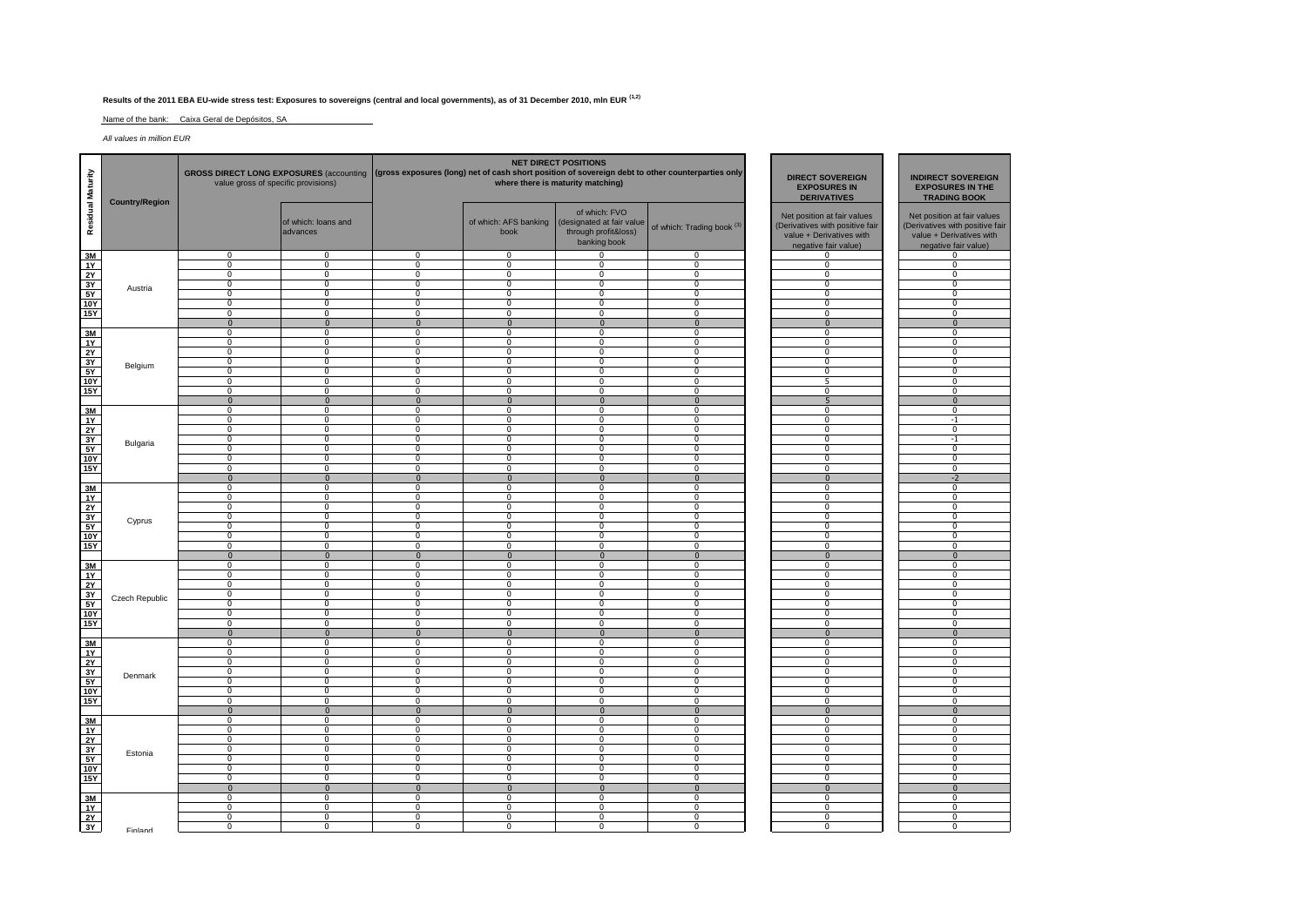| Residual Maturity        | <b>Country/Region</b> | GROSS DIRECT LONG EXPOSURES (accounting (gross exposures (long) net of cash short position of sovereign debt to other counterparties only<br>value gross of specific provisions) |                                           |                                  |                                  | <b>NET DIRECT POSITIONS</b><br>where there is maturity matching)                   | <b>DIRECT SOVEREIGN</b><br><b>EXPOSURES IN</b><br><b>DERIVATIVES</b> | <b>INDIRECT SOVEREIGN</b><br><b>EXPOSURES IN THE</b><br><b>TRADING BOOK</b>                                        |                                                                                                                    |
|--------------------------|-----------------------|----------------------------------------------------------------------------------------------------------------------------------------------------------------------------------|-------------------------------------------|----------------------------------|----------------------------------|------------------------------------------------------------------------------------|----------------------------------------------------------------------|--------------------------------------------------------------------------------------------------------------------|--------------------------------------------------------------------------------------------------------------------|
|                          |                       |                                                                                                                                                                                  | of which: loans and<br>advances           |                                  | of which: AFS banking<br>book    | of which: FVO<br>(designated at fair value<br>through profit&loss)<br>banking book | of which: Trading book <sup>(3)</sup>                                | Net position at fair values<br>(Derivatives with positive fair<br>value + Derivatives with<br>negative fair value) | Net position at fair values<br>(Derivatives with positive fair<br>value + Derivatives with<br>negative fair value) |
| 5Y<br><b>10Y</b>         |                       | $\overline{0}$<br>$\overline{0}$                                                                                                                                                 | $\overline{0}$<br>$\overline{0}$          | $\overline{0}$<br>$\overline{0}$ | $\overline{0}$<br>$\overline{0}$ | $\overline{0}$<br>$\overline{0}$                                                   | $\overline{0}$<br>$\overline{0}$                                     | $\Omega$<br>$\overline{0}$                                                                                         | $\Omega$<br>$\overline{0}$                                                                                         |
| <b>15Y</b>               |                       | $\overline{0}$                                                                                                                                                                   | $\overline{0}$                            | $\overline{0}$                   | $\overline{0}$                   | $\overline{0}$                                                                     | $\overline{0}$                                                       | $\overline{0}$                                                                                                     | $\overline{0}$                                                                                                     |
|                          |                       | $\overline{0}$                                                                                                                                                                   | $\overline{0}$                            | $\overline{0}$                   | $\overline{0}$                   | $\overline{0}$                                                                     | $\overline{0}$                                                       | $\overline{0}$                                                                                                     | $\mathbf{0}$                                                                                                       |
| 3M                       |                       | 7                                                                                                                                                                                | $\overline{0}$                            | 7                                | $\overline{0}$                   | $\overline{0}$                                                                     | $\overline{7}$                                                       | $\overline{0}$                                                                                                     | $\overline{0}$                                                                                                     |
| 1Y                       |                       | 14                                                                                                                                                                               | $\overline{0}$                            | 14                               | $\overline{0}$                   | $\overline{0}$                                                                     | 14                                                                   | $\overline{0}$                                                                                                     | $\overline{0}$                                                                                                     |
| 2Y<br>3Y                 |                       | 0<br>0                                                                                                                                                                           | $\mathbf{0}$<br>$\mathbf 0$               | $^{\circ}$<br>$\mathbf 0$        | $\mathbf 0$<br>$\mathbf 0$       | $\mathbf 0$<br>$^{\circ}$                                                          | $\mathbf 0$<br>0                                                     | $\mathbf 0$<br>$\mathbf 0$                                                                                         | $\mathbf 0$<br>0                                                                                                   |
| 5Y                       | France                | $^{\circ}$                                                                                                                                                                       | $\mathbf 0$                               | $^{\circ}$                       | $\mathbf 0$                      | $^{\circ}$                                                                         | $\Omega$                                                             | $\Omega$                                                                                                           | $\mathbf 0$                                                                                                        |
| 10Y                      |                       | 546                                                                                                                                                                              | $\mathbf 0$                               | 546                              | $\mathbf 0$                      | $\mathbf 0$                                                                        | 546                                                                  | $\mathbf 0$                                                                                                        | $\mathbf 0$                                                                                                        |
| 15Y                      |                       | $\overline{0}$                                                                                                                                                                   | $\overline{0}$                            | $^{\circ}$                       | $\overline{0}$                   | $\overline{0}$                                                                     | $\overline{0}$                                                       | $\overline{0}$                                                                                                     | $\mathbf 0$                                                                                                        |
|                          |                       | 567                                                                                                                                                                              | $\overline{0}$                            | 567                              | $\overline{0}$                   | $\overline{0}$<br>$\overline{0}$                                                   | 567                                                                  | $\mathbf{0}$                                                                                                       | $\mathbf{0}$                                                                                                       |
| $\frac{3M}{1Y}$          |                       | $\mathbf 0$<br>$\overline{0}$                                                                                                                                                    | $\mathbf 0$<br>$\overline{0}$             | $^{\circ}$<br>$^{\circ}$         | $\mathbf 0$<br>$\overline{0}$    | $\overline{0}$                                                                     | $\mathbf 0$<br>$\overline{0}$                                        | $\mathbf 0$<br>$\overline{0}$                                                                                      | $\mathbf 0$<br>$\overline{0}$                                                                                      |
| 2Y                       |                       | $\mathbf 0$                                                                                                                                                                      | $\overline{0}$                            | $\mathbf 0$                      | $\overline{0}$                   | $\overline{0}$                                                                     | $\overline{0}$                                                       | $\overline{0}$                                                                                                     | $\mathbf 0$                                                                                                        |
| 3Y                       | Germany               | 0                                                                                                                                                                                | 0                                         | $\mathbf 0$                      | 0                                | 0                                                                                  | $\mathbf 0$                                                          | $\mathbf 0$                                                                                                        | 0                                                                                                                  |
| 5Y                       |                       | $\mathbf 0$                                                                                                                                                                      | 0                                         | $\mathbf 0$                      | $\mathbf 0$                      | $\mathbf 0$                                                                        | $\mathbf 0$                                                          | $\mathbf 0$                                                                                                        | $\mathbf 0$                                                                                                        |
| <b>10Y</b>               |                       | $\mathbf 0$<br>$\mathbf 0$                                                                                                                                                       | $\mathbf 0$<br>$\overline{0}$             | 0<br>$\overline{0}$              | $\mathbf 0$<br>0                 | $\mathbf 0$<br>$\mathbf 0$                                                         | $\mathbf 0$<br>$\Omega$                                              | $-1$<br>$\Omega$                                                                                                   | $\mathbf 0$<br>$\mathbf 0$                                                                                         |
| <b>15Y</b>               |                       | $\bf{0}$                                                                                                                                                                         | $\overline{0}$                            | $\mathbf{0}$                     | $\mathbf{0}$                     | $\mathbf{0}$                                                                       | $\Omega$                                                             | $-1$                                                                                                               | $\Omega$                                                                                                           |
| 3M                       |                       | 15                                                                                                                                                                               | 0                                         | 15                               | 15                               | $^{\circ}$                                                                         | $\Omega$                                                             | $\Omega$                                                                                                           | $\Omega$                                                                                                           |
| 1Y                       |                       | 33                                                                                                                                                                               | $\overline{0}$                            | 33                               | 33                               | $\overline{0}$                                                                     | $\overline{0}$                                                       | $\overline{0}$                                                                                                     | -3                                                                                                                 |
| 2Y                       |                       | $\overline{0}$                                                                                                                                                                   | $\overline{0}$                            | $\overline{0}$                   | $\overline{0}$                   | $\overline{0}$                                                                     | $\overline{0}$                                                       | $\overline{0}$                                                                                                     | $\overline{0}$                                                                                                     |
| 3Y                       | Greece                | $\overline{0}$<br>3                                                                                                                                                              | $\overline{0}$<br>$\overline{\mathbf{0}}$ | $\overline{0}$<br>3              | $\overline{0}$                   | $\overline{0}$<br>$\overline{0}$                                                   | $\overline{0}$<br>$\overline{0}$                                     | $\overline{0}$<br>$\overline{0}$                                                                                   | $\overline{0}$<br>$\overline{0}$                                                                                   |
| 5Y<br><b>10Y</b>         |                       | $\overline{0}$                                                                                                                                                                   | $\overline{0}$                            | $\overline{0}$                   | 3<br>$\overline{0}$              | $\overline{0}$                                                                     | $\overline{0}$                                                       | $\overline{0}$                                                                                                     | $\overline{0}$                                                                                                     |
| <b>15Y</b>               |                       | $\pmb{0}$                                                                                                                                                                        | $\pmb{0}$                                 | $\mathbf 0$                      | $\mathbf 0$                      | 0                                                                                  | $\mathbf 0$                                                          | $\pmb{0}$                                                                                                          | $\mathbf 0$                                                                                                        |
|                          |                       | 51                                                                                                                                                                               | $\mathbf 0$                               | 51                               | 51                               | $\mathbf 0$                                                                        | $\mathbf{0}$                                                         | $\mathbf 0$                                                                                                        | $-3$                                                                                                               |
| 3M                       |                       | $\mathbf 0$                                                                                                                                                                      | $\mathbf 0$                               | $\mathbf 0$                      | 0                                | $\mathbf 0$                                                                        | 0                                                                    | 0                                                                                                                  | 0                                                                                                                  |
| 1Y                       |                       | 0<br>$\Omega$                                                                                                                                                                    | 0<br>0                                    | $\mathbf 0$<br>$\mathbf 0$       | 0<br>$\Omega$                    | $\mathbf 0$<br>$\Omega$                                                            | 0<br>$\Omega$                                                        | 0<br>$\Omega$                                                                                                      | $-2$<br>0                                                                                                          |
| $\frac{2Y}{3Y}$          |                       | 18                                                                                                                                                                               | $\overline{0}$                            | 18                               | $\overline{0}$                   | $\overline{0}$                                                                     | 18                                                                   | $\Omega$                                                                                                           | 0                                                                                                                  |
| 5Y                       | Hungary               | 0                                                                                                                                                                                | $\overline{0}$                            | $\mathbf 0$                      | $\mathbf 0$                      | $\mathbf 0$                                                                        | $\Omega$                                                             | $\Omega$                                                                                                           | -1                                                                                                                 |
| <b>10Y</b>               |                       | $\overline{0}$                                                                                                                                                                   | $\overline{0}$                            | $\overline{0}$                   | $\overline{0}$                   | $\overline{0}$                                                                     | $\overline{0}$                                                       | $\overline{0}$                                                                                                     | $\overline{0}$                                                                                                     |
| <b>15Y</b>               |                       | $\Omega$                                                                                                                                                                         | $\overline{0}$                            | $\Omega$                         | $\overline{0}$                   | $\overline{0}$                                                                     | $\Omega$                                                             | $\Omega$                                                                                                           | $\overline{0}$                                                                                                     |
| 3M                       |                       | 18<br>$\overline{0}$                                                                                                                                                             | $\overline{0}$<br>$\overline{\mathbf{0}}$ | 18<br>$\overline{0}$             | $\mathbf{0}$<br>$\overline{0}$   | $\mathbf{0}$<br>$\overline{0}$                                                     | 18<br>$\overline{0}$                                                 | $\mathbf{0}$<br>$\overline{0}$                                                                                     | $-2$<br>$\overline{0}$                                                                                             |
| 1Y                       |                       | $\overline{0}$                                                                                                                                                                   | $\overline{\mathbf{0}}$                   | $\overline{0}$                   | $\overline{0}$                   | $\overline{0}$                                                                     | $\overline{0}$                                                       | $\overline{0}$                                                                                                     | $\overline{0}$                                                                                                     |
| <b>2Y</b>                |                       | 0                                                                                                                                                                                | 0                                         | $\mathbf 0$                      | 0                                | 0                                                                                  | 0                                                                    | 0                                                                                                                  | 0                                                                                                                  |
| 3Y                       | Iceland               | 0                                                                                                                                                                                | 0                                         | 0                                | 0                                | 0                                                                                  | 0                                                                    | 0                                                                                                                  | 0                                                                                                                  |
| 5Y                       |                       | $\Omega$                                                                                                                                                                         | 0                                         | $\Omega$                         | 0                                | $\Omega$                                                                           | $\Omega$                                                             | $\Omega$                                                                                                           | $\Omega$                                                                                                           |
| <b>10Y</b><br><b>15Y</b> |                       | $\Omega$<br>$\overline{0}$                                                                                                                                                       | $\overline{0}$<br>$\overline{0}$          | $\overline{0}$<br>$\overline{0}$ | $\overline{0}$<br>$\overline{0}$ | $\Omega$<br>$\overline{0}$                                                         | $\Omega$<br>$\Omega$                                                 | $\Omega$<br>$\overline{0}$                                                                                         | $\Omega$<br>$\overline{0}$                                                                                         |
|                          |                       | $\overline{0}$                                                                                                                                                                   | $\overline{0}$                            | $\overline{0}$                   | $\Omega$                         | $\overline{0}$                                                                     | $\Omega$                                                             | $\Omega$                                                                                                           | $\Omega$                                                                                                           |
| 3M                       |                       | $\overline{0}$                                                                                                                                                                   | $\overline{0}$                            | $\overline{0}$                   | $\overline{0}$                   | $\overline{0}$                                                                     | $\overline{0}$                                                       | $\overline{0}$                                                                                                     | $\overline{0}$                                                                                                     |
| 1Y                       |                       | $\overline{0}$                                                                                                                                                                   | $\overline{0}$                            | $\overline{0}$                   | $\overline{0}$                   | $\overline{0}$                                                                     | $\overline{0}$                                                       | $\overline{0}$                                                                                                     | $\overline{0}$                                                                                                     |
| 2Y                       |                       | $\mathbf 0$<br>23                                                                                                                                                                | $\overline{0}$<br>$\overline{0}$          | $\overline{0}$<br>23             | $\overline{0}$<br>23             | $\overline{0}$<br>$\overline{0}$                                                   | $\mathbf 0$<br>$\overline{0}$                                        | $\mathbf 0$<br>$\overline{0}$                                                                                      | $\mathbf 0$<br>$\overline{0}$                                                                                      |
| 3Y<br>5Y                 | Ireland               | $\overline{0}$                                                                                                                                                                   | $\overline{0}$                            | $\overline{0}$                   | $\overline{0}$                   | $\overline{0}$                                                                     | $\overline{0}$                                                       | $\overline{0}$                                                                                                     | $\overline{0}$                                                                                                     |
| <b>10Y</b>               |                       | $\overline{0}$                                                                                                                                                                   | $\overline{0}$                            | $\overline{0}$                   | $\overline{0}$                   | $\overline{0}$                                                                     | $\overline{0}$                                                       | $\overline{0}$                                                                                                     | $\overline{0}$                                                                                                     |
| <b>15Y</b>               |                       | $\mathbf 0$                                                                                                                                                                      | $\overline{0}$                            | $\Omega$                         | $\Omega$                         | $\Omega$                                                                           | 0                                                                    | $\Omega$                                                                                                           | $\Omega$                                                                                                           |
|                          |                       | 23                                                                                                                                                                               | $\overline{0}$                            | 23                               | 23                               | $\overline{0}$                                                                     | $\mathbf{0}$                                                         | $\mathbf{0}$                                                                                                       | $\mathbf{0}$                                                                                                       |
| 3M                       |                       | 0<br>$\Omega$                                                                                                                                                                    | $\mathbf 0$<br>$\overline{0}$             | $\mathbf 0$<br>$\overline{0}$    | 0<br>$\overline{0}$              | $\mathbf 0$<br>$\overline{0}$                                                      | 0<br>$\Omega$                                                        | 0<br>$\overline{0}$                                                                                                | $\Omega$<br>$\Omega$                                                                                               |
| 1Y<br>2Y                 |                       | $\overline{0}$                                                                                                                                                                   | $\overline{0}$                            | $\overline{0}$                   | $\overline{0}$                   | $\overline{0}$                                                                     | $\Omega$                                                             | $\overline{0}$                                                                                                     | $\overline{0}$                                                                                                     |
| 3Y                       |                       | $\mathbf 0$                                                                                                                                                                      | $\overline{0}$                            | $\mathbf 0$                      | $\overline{0}$                   | $\overline{0}$                                                                     | $\mathbf 0$                                                          | $\Omega$                                                                                                           | $\mathbf 0$                                                                                                        |
| 5Y                       | Italy                 | $\overline{0}$                                                                                                                                                                   | $\overline{\mathbf{0}}$                   | $\overline{0}$                   | $\overline{0}$                   | $\overline{0}$                                                                     | $\overline{0}$                                                       | $\overline{0}$                                                                                                     | $\overline{0}$                                                                                                     |
| <b>10Y</b>               |                       | $\overline{0}$                                                                                                                                                                   | $\overline{0}$                            | $\overline{0}$                   | $\overline{0}$                   | $\overline{0}$                                                                     | $\overline{0}$                                                       | $\overline{0}$                                                                                                     | $\overline{0}$                                                                                                     |
| 15Y                      |                       | $\overline{0}$<br>$\overline{0}$                                                                                                                                                 | $\overline{0}$                            | $\overline{0}$                   | $\overline{0}$<br>$\overline{0}$ | $\overline{0}$                                                                     | $\overline{0}$<br>$\overline{0}$                                     | -5<br>5                                                                                                            | $\overline{0}$                                                                                                     |
| 3M                       |                       | $\Omega$                                                                                                                                                                         | $\overline{0}$<br>$\overline{\mathbf{0}}$ | $\overline{0}$<br>$\overline{0}$ | $\overline{0}$                   | $\overline{0}$<br>$\overline{0}$                                                   | $\overline{0}$                                                       | $\Omega$                                                                                                           | $\overline{0}$<br>$\overline{0}$                                                                                   |
| 1Y                       |                       | $\Omega$                                                                                                                                                                         | $\overline{\mathbf{0}}$                   | $\overline{0}$                   | $\overline{0}$                   | 0                                                                                  | $\Omega$                                                             | $\Omega$                                                                                                           | $-1$                                                                                                               |
| 2Y                       |                       | $\Omega$                                                                                                                                                                         | $\overline{0}$                            | $\overline{0}$                   | $\overline{0}$                   | $\overline{0}$                                                                     | $\Omega$                                                             | $\Omega$                                                                                                           | $\overline{0}$                                                                                                     |
| 3Y                       | Latvia                | $\Omega$                                                                                                                                                                         | $\overline{0}$                            | $\overline{0}$                   | $\overline{0}$                   | $\overline{0}$                                                                     | $\overline{0}$                                                       | $\Omega$                                                                                                           | -2                                                                                                                 |
| 5Y                       |                       | $\overline{0}$                                                                                                                                                                   | $\overline{0}$                            | $\overline{0}$                   | $\overline{0}$                   | $\overline{0}$<br>$\overline{0}$                                                   | $\overline{0}$                                                       | $\overline{0}$<br>$\overline{0}$                                                                                   | $\overline{0}$<br>$\overline{0}$                                                                                   |
| <b>10Y</b>               |                       | $\overline{0}$                                                                                                                                                                   | $\overline{0}$                            | $\overline{0}$                   | $\overline{0}$                   |                                                                                    | $\overline{0}$                                                       |                                                                                                                    |                                                                                                                    |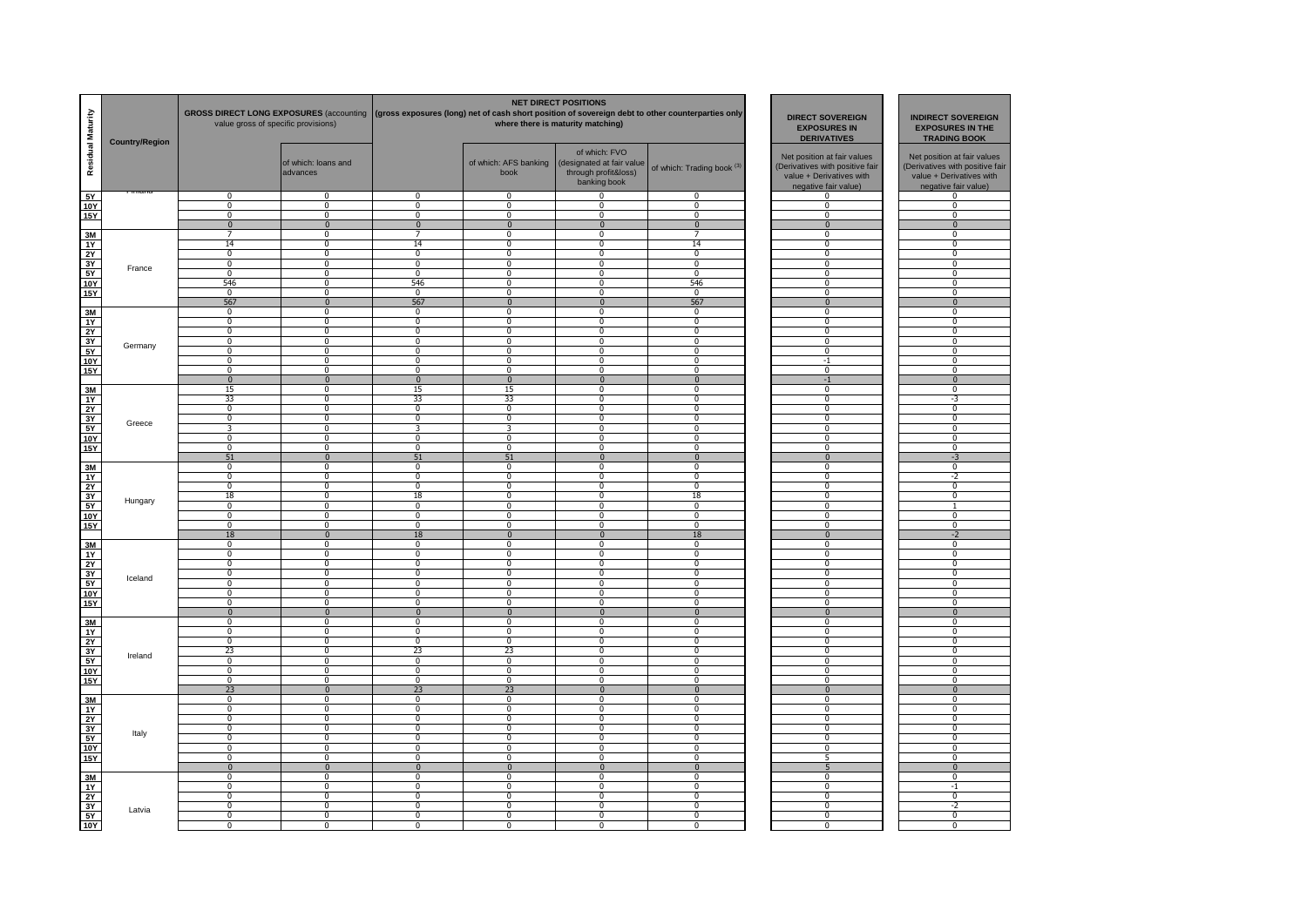| Residual Maturity                                | <b>Country/Region</b> | GROSS DIRECT LONG EXPOSURES (accounting   (gross exposures (long) net of cash short position of sovereign debt to other counterparties only<br>value gross of specific provisions) |                                           |                                  |                                  | <b>NET DIRECT POSITIONS</b><br>where there is maturity matching)                   | <b>DIRECT SOVEREIGN</b><br><b>EXPOSURES IN</b><br><b>DERIVATIVES</b> | <b>INDIRECT SOVEREIGN</b><br><b>EXPOSURES IN THE</b><br><b>TRADING BOOK</b>                                        |                                                                                                                    |
|--------------------------------------------------|-----------------------|------------------------------------------------------------------------------------------------------------------------------------------------------------------------------------|-------------------------------------------|----------------------------------|----------------------------------|------------------------------------------------------------------------------------|----------------------------------------------------------------------|--------------------------------------------------------------------------------------------------------------------|--------------------------------------------------------------------------------------------------------------------|
|                                                  |                       |                                                                                                                                                                                    | of which: loans and<br>advances           |                                  | of which: AFS banking<br>book    | of which: FVO<br>(designated at fair value<br>through profit&loss)<br>banking book | of which: Trading book <sup>(3)</sup>                                | Net position at fair values<br>(Derivatives with positive fair<br>value + Derivatives with<br>negative fair value) | Net position at fair values<br>(Derivatives with positive fair<br>value + Derivatives with<br>negative fair value) |
| <b>15Y</b>                                       |                       | $\overline{0}$<br>$\overline{0}$                                                                                                                                                   | $\overline{0}$<br>$\overline{0}$          | $\overline{0}$<br>$\overline{0}$ | $\overline{0}$<br>$\overline{0}$ | $\overline{0}$<br>$\overline{0}$                                                   | $\overline{0}$<br>$\overline{0}$                                     | $\Omega$<br>$\overline{0}$                                                                                         | $\Omega$<br>$-3$                                                                                                   |
| 3M                                               |                       | $\overline{0}$                                                                                                                                                                     | $\overline{0}$                            | $\overline{0}$                   | $\overline{0}$                   | $\overline{0}$                                                                     | $\overline{0}$                                                       | $\overline{0}$                                                                                                     | $\overline{0}$                                                                                                     |
| 1Y                                               |                       | $\mathbf 0$                                                                                                                                                                        | $\overline{0}$                            | $\mathbf 0$                      | $\overline{0}$                   | $\overline{0}$                                                                     | $\mathbf 0$                                                          | $\mathbf 0$                                                                                                        | $\mathbf 0$                                                                                                        |
| $\frac{2Y}{3Y}$                                  |                       | $\overline{0}$                                                                                                                                                                     | $\overline{\mathbf{0}}$                   | $\overline{0}$                   | $\overline{0}$                   | $\overline{0}$                                                                     | $\overline{0}$                                                       | $\overline{0}$                                                                                                     | $\overline{0}$                                                                                                     |
|                                                  | Liechtenstein         | $\overline{0}$<br>$\mathbf{0}$                                                                                                                                                     | $\overline{0}$<br>$^{\circ}$              | $\overline{0}$<br>0              | $\overline{0}$<br>$\mathbf 0$    | $\overline{0}$<br>$\mathbf 0$                                                      | $\overline{0}$<br>$\mathbf 0$                                        | $\overline{0}$<br>$^{\circ}$                                                                                       | $\overline{0}$<br>$\mathbf 0$                                                                                      |
|                                                  |                       | $\Omega$                                                                                                                                                                           | $\mathbf 0$                               | $\Omega$                         | $\Omega$                         | $\Omega$                                                                           | $\Omega$                                                             | $\mathbf 0$                                                                                                        | 0                                                                                                                  |
| $\frac{15Y}{15Y}$                                |                       | $\Omega$                                                                                                                                                                           | $\overline{0}$                            | $\mathbf 0$                      | $\Omega$                         | $\Omega$                                                                           | $\Omega$                                                             | $\Omega$                                                                                                           | $\Omega$                                                                                                           |
|                                                  |                       | $\bf{0}$                                                                                                                                                                           | $\mathbf{0}$<br>$\overline{0}$            | $\mathbf{0}$                     | $\mathbf{0}$                     | $\mathbf{0}$                                                                       | $\bf{0}$                                                             | $\mathbf{0}$                                                                                                       | $\mathbf{0}$                                                                                                       |
| $\frac{3M}{1Y}$ $\frac{2Y}{3Y}$ $\frac{5Y}{10Y}$ |                       | $\Omega$<br>$\mathbf 0$                                                                                                                                                            | $\overline{0}$                            | $\Omega$<br>$\Omega$             | $\mathbf 0$<br>$\mathbf 0$       | $\mathbf 0$<br>$\Omega$                                                            | $^{\circ}$<br>$^{\circ}$                                             | $\Omega$<br>$\Omega$                                                                                               | $\mathbf 0$<br>$\mathbf 0$                                                                                         |
|                                                  |                       | $\mathbf 0$                                                                                                                                                                        | $\overline{0}$                            | 0                                | $\mathbf 0$                      | $\overline{0}$                                                                     | $\mathbf 0$                                                          | $\mathbf 0$                                                                                                        | $\mathbf 0$                                                                                                        |
|                                                  | Lithuania             | $\mathbf 0$                                                                                                                                                                        | $\overline{0}$                            | 0                                | $\overline{0}$                   | $\overline{0}$                                                                     | $\overline{0}$                                                       | $\mathbf 0$                                                                                                        | $\mathbf 0$                                                                                                        |
|                                                  |                       | $\mathbf 0$<br>0                                                                                                                                                                   | $\overline{0}$<br>0                       | 0<br>0                           | $\mathbf 0$<br>$\mathbf 0$       | $\overline{0}$<br>0                                                                | $\mathbf 0$<br>$\mathbf 0$                                           | $\mathbf 0$<br>$\Omega$                                                                                            | $\mathbf 0$<br>0                                                                                                   |
| 15Y                                              |                       | 0                                                                                                                                                                                  | $\mathbf 0$                               | 0                                | $\mathbf 0$                      | $\mathbf 0$                                                                        | $\mathbf 0$                                                          | $\mathbf 0$                                                                                                        | $\mathbf 0$                                                                                                        |
|                                                  |                       | $\Omega$                                                                                                                                                                           | $\Omega$                                  | $\Omega$                         | $\Omega$                         | $\Omega$                                                                           | $\Omega$                                                             | $\Omega$                                                                                                           | $\Omega$                                                                                                           |
| $\frac{3M}{1Y}$ $\frac{2Y}{3Y}$ $\frac{3Y}{5Y}$  |                       | 0                                                                                                                                                                                  | 0                                         | $\Omega$                         | $\mathbf 0$                      | $\Omega$                                                                           | $\Omega$                                                             | $\Omega$                                                                                                           | $\Omega$                                                                                                           |
|                                                  |                       | $\mathbf 0$<br>$\mathbf 0$                                                                                                                                                         | $\overline{\mathbf{0}}$<br>$\overline{0}$ | 0<br>$\overline{0}$              | $\Omega$<br>$\overline{0}$       | $\mathbf 0$<br>$\overline{0}$                                                      | $\mathbf 0$<br>$\Omega$                                              | $\mathbf 0$<br>$\Omega$                                                                                            | $\mathbf 0$<br>$\Omega$                                                                                            |
|                                                  |                       | $\overline{0}$                                                                                                                                                                     | $\overline{0}$                            | $\overline{0}$                   | $\overline{0}$                   | $\overline{0}$                                                                     | $\overline{0}$                                                       | $\overline{0}$                                                                                                     | $\overline{0}$                                                                                                     |
|                                                  | Luxembourg            | $\overline{0}$                                                                                                                                                                     | $\overline{0}$                            | $\overline{0}$                   | $\overline{0}$                   | $\overline{0}$                                                                     | $\overline{0}$                                                       | $\overline{0}$                                                                                                     | $\overline{0}$                                                                                                     |
| <b>10Y</b>                                       |                       | $\overline{0}$                                                                                                                                                                     | $\overline{0}$                            | $\overline{0}$                   | $\overline{0}$                   | $\overline{0}$                                                                     | $\overline{0}$                                                       | $\overline{0}$                                                                                                     | $\overline{0}$                                                                                                     |
| 15Y                                              |                       | $\overline{\mathbf{0}}$<br>$\overline{0}$                                                                                                                                          | $\overline{\mathbf{0}}$<br>$\overline{0}$ | $\overline{0}$<br>$\overline{0}$ | $\overline{0}$<br>$\Omega$       | $\overline{0}$<br>$\overline{0}$                                                   | 0<br>$\Omega$                                                        | $\overline{0}$<br>$\Omega$                                                                                         | 0<br>$\Omega$                                                                                                      |
| 3M                                               |                       | $\mathbf 0$                                                                                                                                                                        | $\mathbf 0$                               | 0                                | $\mathbf 0$                      | 0                                                                                  | $\mathbf 0$                                                          | $\pmb{0}$                                                                                                          | $\mathbf 0$                                                                                                        |
|                                                  |                       | $\mathbf 0$                                                                                                                                                                        | $\mathbf 0$                               | 0                                | 0                                | 0                                                                                  | 0                                                                    | $\mathbf 0$                                                                                                        | 0                                                                                                                  |
|                                                  |                       | $\mathbf 0$                                                                                                                                                                        | $\mathbf 0$                               | 0                                | $\Omega$                         | 0                                                                                  | 0                                                                    | $\mathbf 0$                                                                                                        | $\Omega$                                                                                                           |
|                                                  | Malta                 | 0<br>0                                                                                                                                                                             | $\mathbf 0$<br>$\overline{\mathbf{0}}$    | 0<br>0                           | 0<br>$\Omega$                    | 0<br>$\Omega$                                                                      | 0<br>$\Omega$                                                        | 0<br>$\Omega$                                                                                                      | 0<br>0                                                                                                             |
|                                                  |                       | $\mathbf 0$                                                                                                                                                                        | $\overline{0}$                            | 0                                | $\overline{0}$                   | $\overline{0}$                                                                     | $\Omega$                                                             | 0                                                                                                                  | $\Omega$                                                                                                           |
|                                                  |                       | $\mathbf 0$                                                                                                                                                                        | $\overline{0}$                            | $\mathbf 0$                      | $\Omega$                         | $\mathbf 0$                                                                        | $\mathbf 0$                                                          | $\Omega$                                                                                                           | $\mathbf 0$                                                                                                        |
| <mark>⇒</mark> 의 경의 원                            |                       | $\mathbf{0}$<br>$\Omega$                                                                                                                                                           | $\overline{0}$<br>$\overline{0}$          | $\mathbf 0$<br>$\Omega$          | $\mathbf 0$<br>$\Omega$          | $\mathbf 0$<br>$\Omega$                                                            | $\bf{0}$<br>$\overline{0}$                                           | $\mathbf{0}$<br>$\Omega$                                                                                           | $\mathbf 0$<br>$\Omega$                                                                                            |
|                                                  |                       | 0                                                                                                                                                                                  | $\overline{0}$                            | 0                                | $\overline{\mathbf{0}}$          | $\overline{0}$                                                                     | $\overline{0}$                                                       | 0                                                                                                                  | 0                                                                                                                  |
|                                                  |                       | $\overline{\mathbf{0}}$                                                                                                                                                            | $\overline{\mathbf{0}}$                   | $\mathbf 0$                      | $\overline{0}$                   | $\overline{0}$                                                                     | $\overline{0}$                                                       | 0                                                                                                                  | $\overline{0}$                                                                                                     |
| $\frac{2Y}{3Y}$                                  | Netherlands           | 0                                                                                                                                                                                  | $\overline{\mathbf{0}}$                   | 0                                | $\overline{0}$                   | $\overline{0}$                                                                     | $\overline{0}$                                                       | $\Omega$                                                                                                           | $\Omega$                                                                                                           |
| 10Y                                              |                       | 0<br>0                                                                                                                                                                             | 0<br>0                                    | $\mathbf 0$<br>$\mathbf 0$       | $\Omega$<br>$\Omega$             | 0<br>0                                                                             | 0<br>0                                                               | 0<br>0                                                                                                             | 0<br>0                                                                                                             |
| 15Y                                              |                       | 0                                                                                                                                                                                  | $\overline{\mathbf{0}}$                   | $\Omega$                         | $\Omega$                         | $\Omega$                                                                           | $\Omega$                                                             | $\Omega$                                                                                                           | $\Omega$                                                                                                           |
|                                                  |                       | $\mathbf 0$                                                                                                                                                                        | $\bf{0}$                                  | $\bf{0}$                         | $\Omega$                         | $\bf 0$                                                                            | $\Omega$                                                             | $\mathbf{0}$                                                                                                       | $\mathbf{0}$                                                                                                       |
| 3M                                               |                       | $\Omega$                                                                                                                                                                           | $\Omega$                                  | $\Omega$                         | $\Omega$                         | $\Omega$                                                                           | $\Omega$                                                             | $\Omega$                                                                                                           | $\Omega$<br>$\overline{0}$                                                                                         |
| $\frac{2}{3}$                                    |                       | $\Omega$<br>$\overline{0}$                                                                                                                                                         | $\overline{0}$<br>$\overline{0}$          | $\overline{0}$<br>$\overline{0}$ | $\Omega$<br>$\overline{0}$       | $\Omega$<br>$\overline{0}$                                                         | $\Omega$<br>$\overline{0}$                                           | $\Omega$<br>$\overline{0}$                                                                                         | $\overline{0}$                                                                                                     |
|                                                  |                       | $\overline{0}$                                                                                                                                                                     | $\overline{0}$                            | $\overline{0}$                   | $\overline{0}$                   | $\overline{0}$                                                                     | $\overline{0}$                                                       | $\overline{0}$                                                                                                     | $\overline{0}$                                                                                                     |
|                                                  | Norway                | $\mathbf 0$                                                                                                                                                                        | $\overline{0}$                            | $\mathbf 0$                      | $\mathbf 0$                      | $\overline{0}$                                                                     | $\mathbf 0$                                                          | $\mathbf 0$                                                                                                        | $\mathbf 0$                                                                                                        |
| <b>10Y</b>                                       |                       | $\overline{0}$<br>$\overline{0}$                                                                                                                                                   | $\overline{0}$<br>$\overline{0}$          | $\overline{0}$<br>$\overline{0}$ | $\overline{0}$<br>$\overline{0}$ | $\overline{0}$<br>$\overline{0}$                                                   | $\overline{0}$<br>$\overline{0}$                                     | $\overline{0}$<br>$\overline{0}$                                                                                   | $\overline{0}$<br>$\overline{0}$                                                                                   |
| 15Y                                              |                       | $\overline{0}$                                                                                                                                                                     | $\overline{0}$                            | $\overline{0}$                   | $\overline{0}$                   | $\overline{0}$                                                                     | $\overline{0}$                                                       | $\overline{0}$                                                                                                     | $\overline{0}$                                                                                                     |
| 3M                                               |                       | $\mathbf 0$                                                                                                                                                                        | $\mathbf 0$                               | 0                                | $\mathbf 0$                      | $\Omega$                                                                           | $\mathbf 0$                                                          | $\mathbf 0$                                                                                                        | 0                                                                                                                  |
|                                                  |                       | $\mathbf 0$                                                                                                                                                                        | $\overline{0}$                            | $\Omega$                         | $\Omega$                         | $\Omega$                                                                           | $\Omega$                                                             | $\mathbf 0$                                                                                                        | $\Omega$                                                                                                           |
|                                                  |                       | $\mathbf 0$<br>$\Omega$                                                                                                                                                            | $\overline{0}$<br>$\overline{0}$          | $\mathbf 0$<br>$\Omega$          | $\mathbf 0$<br>$\overline{0}$    | $\mathbf 0$<br>$\overline{0}$                                                      | $\Omega$<br>$\Omega$                                                 | $\Omega$<br>$\Omega$                                                                                               | $\Omega$<br>$\Omega$                                                                                               |
|                                                  | Poland                | $\overline{0}$                                                                                                                                                                     | $\overline{0}$                            | $\overline{0}$                   | $\overline{0}$                   | $\overline{0}$                                                                     | $\overline{0}$                                                       | $\Omega$                                                                                                           | $\overline{0}$                                                                                                     |
|                                                  |                       | $\mathbf 0$                                                                                                                                                                        | $\overline{0}$                            | $\mathbf 0$                      | $\Omega$                         | $\overline{0}$                                                                     | $\mathbf 0$                                                          | $\Omega$                                                                                                           | $\mathbf 0$                                                                                                        |
|                                                  |                       | $\overline{0}$                                                                                                                                                                     | $\overline{0}$                            | $\overline{0}$                   | $\overline{0}$                   | $\overline{0}$                                                                     | $\overline{0}$                                                       | $\overline{0}$                                                                                                     | $\overline{0}$                                                                                                     |
|                                                  |                       | $\overline{0}$<br>1.934                                                                                                                                                            | $\overline{0}$<br>23                      | $\overline{0}$<br>1.934          | $\overline{0}$<br>1.790          | $\overline{0}$<br>$\overline{0}$                                                   | $\overline{0}$<br>121                                                | $\overline{0}$<br>0                                                                                                | $\Omega$<br>0                                                                                                      |
|                                                  |                       | 701                                                                                                                                                                                | 27                                        | 701                              | 638                              | $\overline{0}$                                                                     | 35                                                                   | 0                                                                                                                  | $\overline{0}$                                                                                                     |
|                                                  |                       | 46                                                                                                                                                                                 | 41                                        | 46                               | 5                                | $\overline{0}$                                                                     | $\overline{0}$                                                       | $\Omega$                                                                                                           | $\overline{0}$                                                                                                     |
|                                                  | Portugal              | 709                                                                                                                                                                                | 79                                        | 709                              | 419                              | $\overline{0}$                                                                     | 211                                                                  | $\Omega$                                                                                                           | $\Omega$                                                                                                           |
|                                                  |                       | 639<br>1.087                                                                                                                                                                       | 219<br>731                                | 639<br>1.087                     | 395<br>262                       | $\overline{0}$<br>$\mathbf{1}$                                                     | 25<br>93                                                             | $\Omega$<br>$\Omega$                                                                                               | $\Omega$<br>$\Omega$                                                                                               |
| <b>15Y</b>                                       |                       | 1.415                                                                                                                                                                              | 1.393                                     | 1.415                            | $\overline{22}$                  | $\overline{0}$                                                                     | $\overline{0}$                                                       | $\overline{0}$                                                                                                     | $\overline{0}$                                                                                                     |
|                                                  |                       | 6.530                                                                                                                                                                              | 2.514                                     | 6.530                            | 3.530                            | $\overline{1}$                                                                     | 485                                                                  | $\overline{0}$                                                                                                     | $\overline{0}$                                                                                                     |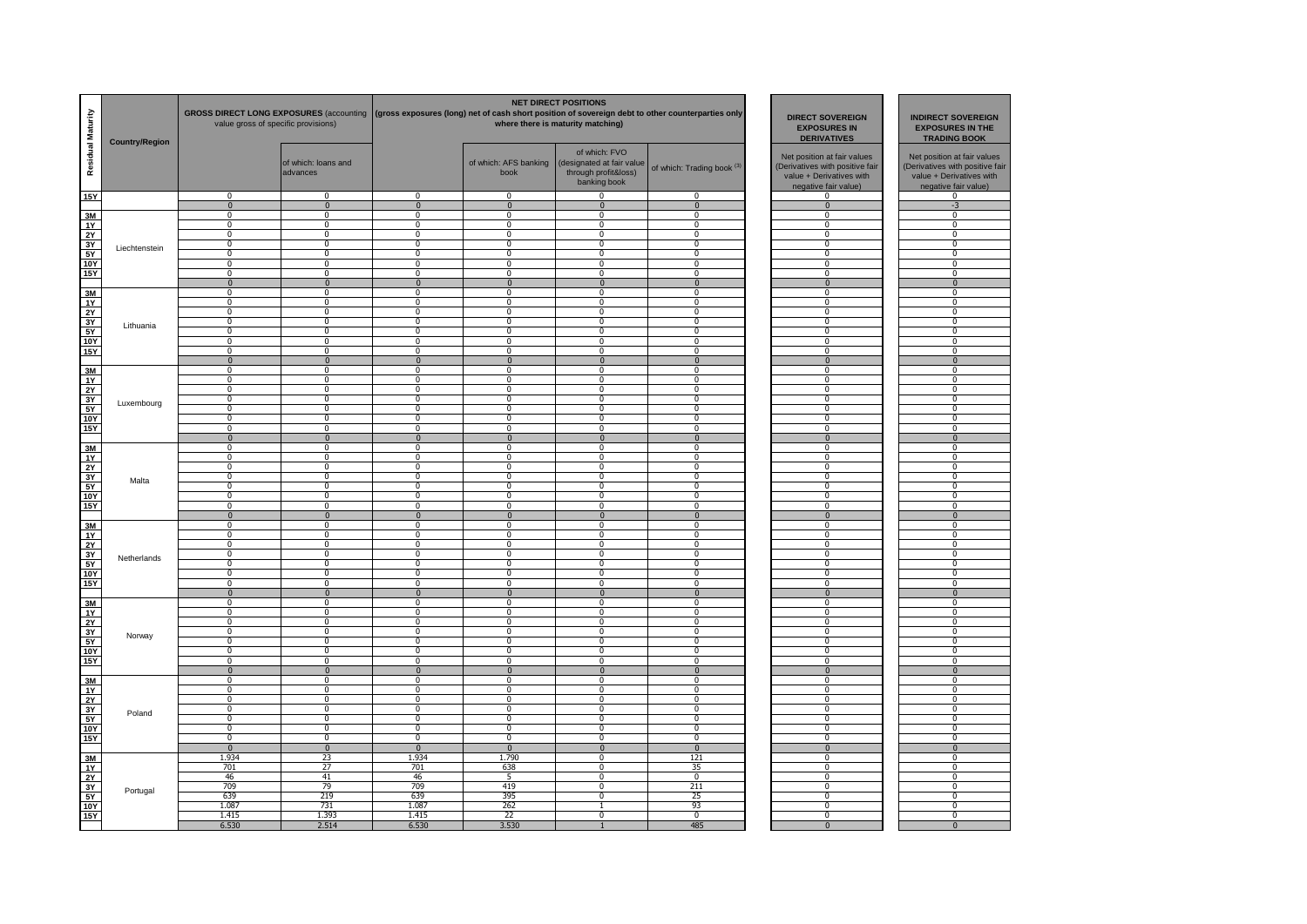| Residual Maturity | <b>Country/Region</b> | GROSS DIRECT LONG EXPOSURES (accounting (gross exposures (long) net of cash short position of sovereign debt to other counterparties only<br>value gross of specific provisions) |                                  |                                |                                | <b>NET DIRECT POSITIONS</b><br>where there is maturity matching)                  | <b>DIRECT SOVEREIGN</b><br><b>EXPOSURES IN</b><br><b>DERIVATIVES</b> | <b>INDIRECT SOVEREIGN</b><br><b>EXPOSURES IN THE</b><br><b>TRADING BOOK</b>                                       |                                                                                                                    |
|-------------------|-----------------------|----------------------------------------------------------------------------------------------------------------------------------------------------------------------------------|----------------------------------|--------------------------------|--------------------------------|-----------------------------------------------------------------------------------|----------------------------------------------------------------------|-------------------------------------------------------------------------------------------------------------------|--------------------------------------------------------------------------------------------------------------------|
|                   |                       |                                                                                                                                                                                  | of which: loans and<br>advances  |                                | of which: AFS banking<br>book  | of which: FVO<br>designated at fair value<br>through profit&loss)<br>banking book | of which: Trading book (3)                                           | Net position at fair values<br>Derivatives with positive fair<br>value + Derivatives with<br>negative fair value) | Net position at fair values<br>(Derivatives with positive fair<br>value + Derivatives with<br>negative fair value) |
| 3M                |                       | $\overline{0}$                                                                                                                                                                   | $\Omega$                         | $\Omega$                       | $\overline{0}$                 | $\mathbf 0$                                                                       |                                                                      | $\Omega$                                                                                                          | $\Omega$                                                                                                           |
| 1Y                |                       | $\Omega$                                                                                                                                                                         | $\overline{\mathbf{0}}$          | $\overline{0}$                 | $\overline{0}$                 | 0                                                                                 | $\Omega$                                                             | $\Omega$                                                                                                          | $\Omega$                                                                                                           |
| <b>2Y</b>         |                       | $\Omega$                                                                                                                                                                         | $\overline{0}$                   | $\overline{0}$                 | $\mathbf 0$                    | $^{\circ}$                                                                        | $\mathbf 0$                                                          | $\mathbf 0$                                                                                                       | $\mathbf 0$                                                                                                        |
| 3Y                | Romania               | $\Omega$                                                                                                                                                                         | $\mathbf 0$                      | $\Omega$                       | $\Omega$                       | $\mathbf 0$                                                                       | $\Omega$                                                             | $\Omega$                                                                                                          | $\Omega$                                                                                                           |
| 5Y                |                       | $\overline{0}$                                                                                                                                                                   | $\overline{0}$                   | $\overline{0}$                 | $\Omega$                       | $\overline{0}$                                                                    | $\Omega$                                                             | $\overline{0}$                                                                                                    | -3                                                                                                                 |
| <b>10Y</b>        |                       | $\overline{0}$                                                                                                                                                                   | $\overline{0}$                   | $\overline{0}$                 | $\overline{0}$                 | $\overline{0}$                                                                    | $\overline{0}$                                                       | $\overline{0}$                                                                                                    | $\overline{0}$                                                                                                     |
| 15Y               |                       | $\mathbf 0$                                                                                                                                                                      | $\mathbf 0$                      | $\mathbf 0$                    | $\mathbf 0$                    | $\mathbf 0$                                                                       | $\mathbf 0$                                                          | $\mathbf 0$                                                                                                       | $\mathbf 0$                                                                                                        |
|                   |                       | $\mathbf{0}$<br>$\overline{0}$                                                                                                                                                   | $\overline{0}$<br>$\overline{0}$ | $\mathbf{0}$<br>$\overline{0}$ | $\mathbf{0}$<br>$\overline{0}$ | $\mathbf{0}$<br>$\overline{0}$                                                    | $\mathbf{0}$<br>$\overline{0}$                                       | $\mathbf{0}$<br>$\overline{0}$                                                                                    | $-3$<br>$\overline{0}$                                                                                             |
| 3M<br>1Y          |                       | $\mathbf 0$                                                                                                                                                                      | $\mathbf{0}$                     | $\mathbf 0$                    | $\mathbf 0$                    | $\mathbf 0$                                                                       | $\mathbf 0$                                                          | $\mathbf 0$                                                                                                       | $\mathbf 0$                                                                                                        |
| 2Y                |                       | 0                                                                                                                                                                                | $\mathbf 0$                      | $\mathbf 0$                    | $\Omega$                       | $\Omega$                                                                          | 0                                                                    | 0                                                                                                                 | $\Omega$                                                                                                           |
| 3Y                |                       | $\Omega$                                                                                                                                                                         | $\overline{0}$                   | $\Omega$                       | $\overline{0}$                 | $\overline{0}$                                                                    | $\Omega$                                                             | $\Omega$                                                                                                          | $\Omega$                                                                                                           |
| 5Y                | Slovakia              | 69                                                                                                                                                                               | $\overline{0}$                   | 69                             | $\overline{0}$                 | $\overline{0}$                                                                    | 69                                                                   | $\overline{0}$                                                                                                    | $-1$                                                                                                               |
| 10Y               |                       | 0                                                                                                                                                                                | $\overline{0}$                   | $\mathbf 0$                    | $\mathbf 0$                    | $\overline{0}$                                                                    | $\mathbf 0$                                                          | $^{\circ}$                                                                                                        | $\mathbf 0$                                                                                                        |
| 15Y               |                       | $\Omega$                                                                                                                                                                         | $\overline{0}$                   | $^{\circ}$                     | $\Omega$                       | $\overline{0}$                                                                    | $\Omega$                                                             | $\Omega$                                                                                                          | $\Omega$                                                                                                           |
|                   |                       | 69                                                                                                                                                                               | $\mathbf 0$                      | 69                             | $\Omega$                       | $\bf 0$                                                                           | 69                                                                   | $\Omega$                                                                                                          | $-1$                                                                                                               |
| 3M                |                       | 0                                                                                                                                                                                | 0                                | $\mathbf 0$                    | 0                              | $\overline{0}$                                                                    | 0                                                                    | 0                                                                                                                 | 0                                                                                                                  |
| 1Y                |                       | 0                                                                                                                                                                                | $\overline{0}$                   | 0                              | $\overline{0}$                 | $\overline{0}$                                                                    | $\overline{0}$                                                       | $\overline{0}$                                                                                                    | $\overline{0}$                                                                                                     |
| <b>2Y</b>         |                       | 0                                                                                                                                                                                | 0                                | $\mathbf 0$                    | 0                              | 0                                                                                 | 0                                                                    | 0                                                                                                                 | 0                                                                                                                  |
| 3Y                | Slovenia              | 0                                                                                                                                                                                | 0                                | 0                              | 0                              | 0                                                                                 | 0                                                                    | 0                                                                                                                 | 0                                                                                                                  |
| 5Y                |                       | $\Omega$                                                                                                                                                                         | $\overline{0}$                   | $\Omega$                       | $\Omega$                       | $\Omega$                                                                          | $\Omega$                                                             | $\Omega$                                                                                                          | $\Omega$                                                                                                           |
| <b>10Y</b>        |                       | $\overline{0}$                                                                                                                                                                   | $\overline{0}$                   | $\overline{0}$                 | $\overline{0}$                 | $\overline{0}$                                                                    | $\overline{0}$                                                       | $\overline{0}$                                                                                                    | $\overline{0}$                                                                                                     |
| <b>15Y</b>        |                       | $\overline{0}$                                                                                                                                                                   | $\overline{0}$                   | $\overline{0}$                 | $\overline{0}$                 | $\overline{0}$                                                                    | $\overline{0}$                                                       | $\overline{0}$                                                                                                    | $\overline{0}$                                                                                                     |
|                   |                       | $\overline{0}$                                                                                                                                                                   | $\overline{0}$                   | $\overline{0}$                 | $\overline{0}$                 | $\overline{0}$                                                                    | $\overline{0}$                                                       | $\overline{0}$                                                                                                    | $\overline{0}$                                                                                                     |
| 3M                |                       | $\overline{0}$                                                                                                                                                                   | $\mathbf 0$                      | $\overline{0}$                 | $\mathbf 0$                    | $\overline{0}$                                                                    | $\overline{0}$                                                       | $\mathbf 0$                                                                                                       | $\mathbf 0$                                                                                                        |
| 1Y                |                       | 101                                                                                                                                                                              | $\overline{0}$                   | 101                            | 101                            | $\overline{0}$                                                                    | $\overline{0}$                                                       | $\overline{0}$                                                                                                    | $\Omega$                                                                                                           |
| 2Y                |                       | 63                                                                                                                                                                               | $\pmb{0}$                        | 63                             | 63                             | 0                                                                                 | $\Omega$                                                             | $\Omega$                                                                                                          | $\Omega$                                                                                                           |
| 3Y                | Spain                 | 33                                                                                                                                                                               | 0                                | 33                             | 33                             | 0                                                                                 | 0                                                                    | 0                                                                                                                 | 0                                                                                                                  |
| 5Y                |                       | 0                                                                                                                                                                                | $\mathbf 0$                      | $\mathbf 0$                    | 0                              | 0                                                                                 | 0                                                                    | 0                                                                                                                 | $\Omega$                                                                                                           |
| <b>10Y</b><br>15Y |                       | 0<br>$\Omega$                                                                                                                                                                    | 0<br>$\Omega$                    | $\mathbf 0$<br>$\Omega$        | $\mathbf 0$<br>$\Omega$        | $\mathbf 0$<br>$\Omega$                                                           | 0<br>$\Omega$                                                        | 0<br>$\Omega$                                                                                                     | $-1$<br>$\Omega$                                                                                                   |
|                   |                       | 198                                                                                                                                                                              | $\overline{0}$                   | 198                            | 198                            | $\overline{0}$                                                                    | $\Omega$                                                             | $\Omega$                                                                                                          | $-1$                                                                                                               |
|                   |                       | $\Omega$                                                                                                                                                                         | $\mathbf 0$                      | $\Omega$                       | $\Omega$                       | $\Omega$                                                                          | $\Omega$                                                             | $\Omega$                                                                                                          | $\Omega$                                                                                                           |
| $\frac{3M}{1Y}$   |                       | $\overline{0}$                                                                                                                                                                   | $\overline{0}$                   | $\overline{0}$                 | $\overline{0}$                 | $\overline{0}$                                                                    | $\overline{0}$                                                       | $\overline{0}$                                                                                                    | $\overline{0}$                                                                                                     |
| 2Y                |                       | $\overline{0}$                                                                                                                                                                   | $\overline{0}$                   | $\overline{0}$                 | $\overline{0}$                 | $\overline{0}$                                                                    | $\overline{0}$                                                       | $\overline{0}$                                                                                                    | $\overline{0}$                                                                                                     |
| 3Y                |                       | $\overline{0}$                                                                                                                                                                   | $\overline{0}$                   | $\overline{0}$                 | $\overline{0}$                 | $\overline{0}$                                                                    | $\overline{0}$                                                       | $\overline{0}$                                                                                                    | $\overline{0}$                                                                                                     |
| 5Y                | Sweden                | $\mathbf 0$                                                                                                                                                                      | 0                                | $\Omega$                       | $\mathbf 0$                    | $\mathbf 0$                                                                       | $\mathbf 0$                                                          | $\mathbf 0$                                                                                                       | $\mathbf 0$                                                                                                        |
| 10Y               |                       | $\mathbf 0$                                                                                                                                                                      | $\mathbf 0$                      | $\Omega$                       | $\mathbf 0$                    | $\Omega$                                                                          | $\mathbf 0$                                                          | $\mathbf{0}$                                                                                                      | $\Omega$                                                                                                           |
| <b>15Y</b>        |                       | $\Omega$                                                                                                                                                                         | $\overline{0}$                   | $\overline{0}$                 | 0                              | $\Omega$                                                                          | $\Omega$                                                             | $\Omega$                                                                                                          | $\Omega$                                                                                                           |
|                   |                       | $\bf{0}$                                                                                                                                                                         | $\overline{0}$                   | $\Omega$                       | $\Omega$                       | $\overline{0}$                                                                    | $\bf{0}$                                                             | $\Omega$                                                                                                          | $\mathbf{0}$                                                                                                       |
| 3M                |                       | $\Omega$                                                                                                                                                                         | 0                                | $\Omega$                       | $\Omega$                       | $\Omega$                                                                          | $\Omega$                                                             | $\Omega$                                                                                                          | $\Omega$                                                                                                           |
| 1Y                |                       | $\overline{0}$                                                                                                                                                                   | $\overline{0}$                   | $\overline{0}$                 | $\overline{0}$                 | $\overline{0}$                                                                    | $\overline{0}$                                                       | $\overline{0}$                                                                                                    | $\overline{0}$                                                                                                     |
| 2Y                |                       | $\overline{0}$                                                                                                                                                                   | $\overline{0}$                   | $\overline{0}$                 | $\overline{0}$                 | $\overline{0}$                                                                    | $\overline{0}$                                                       | $\overline{0}$                                                                                                    | $\overline{0}$                                                                                                     |
| 3Y                | United Kingdom        | $\overline{0}$                                                                                                                                                                   | $\overline{0}$                   | $\overline{0}$                 | $\overline{0}$                 | $\overline{0}$                                                                    | $\overline{0}$                                                       | $\overline{0}$                                                                                                    | $\overline{0}$                                                                                                     |
| 5Y                |                       | $\overline{0}$                                                                                                                                                                   | $\overline{0}$                   | $\overline{0}$                 | $\overline{0}$                 | $\overline{0}$                                                                    | $\overline{0}$                                                       | $\overline{0}$                                                                                                    | $\overline{0}$                                                                                                     |
| <b>10Y</b>        |                       | $\overline{0}$                                                                                                                                                                   | $\overline{0}$                   | $\overline{0}$                 | $\overline{0}$                 | $\overline{0}$                                                                    | $\overline{0}$                                                       | $\overline{0}$                                                                                                    | $\overline{0}$                                                                                                     |
| <b>15Y</b>        |                       | 0                                                                                                                                                                                | $\mathbf{0}$                     | $^{\circ}$                     | $\mathbf 0$                    | $^{\circ}$                                                                        | $\mathbf 0$                                                          | $\mathbf 0$                                                                                                       | $\mathbf 0$                                                                                                        |
|                   |                       | $\bf{0}$                                                                                                                                                                         | $\overline{0}$                   | $\Omega$                       | $\overline{0}$                 | $\Omega$                                                                          | $\Omega$                                                             | $\Omega$                                                                                                          | $\Omega$                                                                                                           |
|                   | <b>TOTAL EEA 30</b>   | 7.455                                                                                                                                                                            | 2.514                            | 7.455                          | 3.802                          | $\blacksquare$                                                                    | 1.139                                                                |                                                                                                                   | $-15$                                                                                                              |
|                   |                       |                                                                                                                                                                                  |                                  |                                |                                |                                                                                   |                                                                      | 10                                                                                                                |                                                                                                                    |
| 3M                |                       | $\overline{0}$                                                                                                                                                                   | $\overline{0}$                   | $\overline{0}$                 | $\overline{0}$                 | $\overline{0}$                                                                    | $\Omega$                                                             | $\overline{0}$                                                                                                    | $\Omega$                                                                                                           |
| 1Y                |                       | T                                                                                                                                                                                | $\overline{0}$                   | $\overline{1}$                 | $\overline{1}$                 | $\overline{0}$                                                                    | $\overline{0}$                                                       | $\overline{0}$                                                                                                    | $\overline{0}$                                                                                                     |
| 2Y                |                       | $\overline{4}$                                                                                                                                                                   | $\overline{0}$                   | $\overline{4}$                 | $\overline{4}$                 | $\overline{0}$                                                                    | $\overline{0}$                                                       | $\overline{0}$                                                                                                    | $\overline{0}$                                                                                                     |
| 3Y                |                       | 17                                                                                                                                                                               | $\overline{\mathbf{0}}$          | 17                             | 17                             | $\overline{0}$                                                                    | $\overline{0}$                                                       | $\overline{0}$                                                                                                    | $\overline{0}$                                                                                                     |
| <b>5Y</b>         | <b>United States</b>  | 30                                                                                                                                                                               | $\mathbf{0}$                     | 30                             | 30                             | $\mathbf 0$                                                                       | $\mathbf 0$                                                          | $\mathbf 0$                                                                                                       | $\mathbf 0$                                                                                                        |
| <b>10Y</b>        |                       | 30                                                                                                                                                                               | $\mathbf{0}$                     | 30                             | 30                             | $\mathbf 0$                                                                       | $\mathbf 0$                                                          | $\mathbf 0$                                                                                                       | $\Omega$                                                                                                           |
| 15Y               |                       | $\Omega$                                                                                                                                                                         | $\mathbf 0$                      | $\Omega$                       | $\Omega$                       | $\Omega$                                                                          | $\Omega$                                                             | $\Omega$                                                                                                          | $\Omega$                                                                                                           |
|                   |                       | 82                                                                                                                                                                               | $\overline{0}$                   | 82                             | 82                             | $\overline{0}$                                                                    | $\bf{0}$                                                             | $\mathbf{0}$                                                                                                      | $\mathbf{0}$                                                                                                       |
| $\frac{3M}{1Y}$   |                       | 0                                                                                                                                                                                | $\mathbf 0$                      | $\mathbf 0$                    | $\Omega$                       | $\mathbf 0$                                                                       | $\mathbf 0$                                                          | $\Omega$                                                                                                          | $\mathbf 0$                                                                                                        |
|                   |                       | $\overline{0}$                                                                                                                                                                   | $\overline{\mathbf{0}}$          | $\overline{0}$                 | $\overline{0}$                 | $\overline{0}$                                                                    | $\overline{0}$                                                       | $\overline{0}$                                                                                                    | $\overline{0}$                                                                                                     |
| $\frac{2Y}{3Y}$   |                       | $\overline{0}$                                                                                                                                                                   | $\overline{0}$                   | $\overline{0}$                 | $\overline{0}$                 | $\overline{0}$                                                                    | $\overline{0}$                                                       | $\overline{0}$                                                                                                    | $\overline{0}$                                                                                                     |
|                   | Japan                 | $\mathbf 0$                                                                                                                                                                      | $\mathbf 0$                      | $\mathbf 0$                    | $\mathbf 0$                    | $\overline{0}$                                                                    | $\mathbf 0$                                                          | $\mathbf 0$                                                                                                       | $\mathbf 0$                                                                                                        |
| 5Y                |                       | 0                                                                                                                                                                                | $\overline{0}$                   | $\overline{0}$                 | $\overline{0}$                 | $\overline{0}$                                                                    | $\overline{0}$                                                       | $\overline{0}$                                                                                                    | $\overline{0}$                                                                                                     |
| 10Y<br>15Y        |                       | $\overline{0}$                                                                                                                                                                   | $\overline{\mathbf{0}}$          | $\overline{0}$                 | $\overline{0}$                 | $\overline{0}$                                                                    | $\overline{0}$                                                       | $\overline{0}$                                                                                                    | $\overline{0}$                                                                                                     |
|                   |                       | $\Omega$                                                                                                                                                                         | $\mathbf 0$                      | $\Omega$                       | $\Omega$                       | $\Omega$                                                                          | $\mathbf 0$                                                          | $\Omega$                                                                                                          | $\Omega$                                                                                                           |